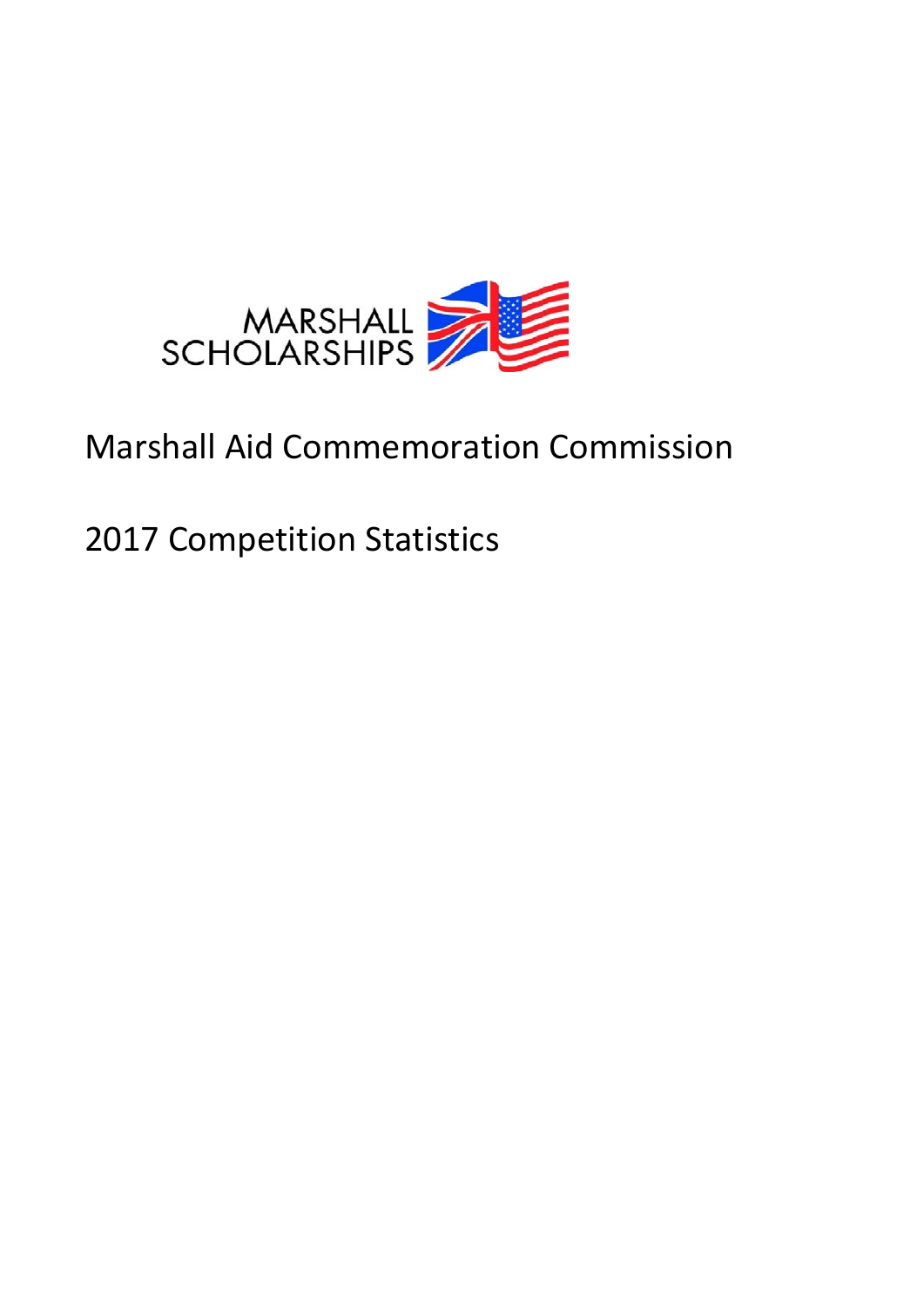**Trends**

|                                           |       | <b>Endorsed Interviewed</b> | <b>Selected</b> |
|-------------------------------------------|-------|-----------------------------|-----------------|
| <b>Candidates Under Review</b>            | 946   | 159                         | 40              |
| <b>Path Selected</b>                      |       |                             |                 |
| One Year                                  | 15.9% | 5.0%                        | 2.5%            |
| Two Year                                  | 84.1% | 95.0%                       | 97.5%           |
| Gender                                    |       |                             |                 |
| Men                                       | 44.2% | 44.0%                       | 57.5%           |
| Women                                     | 55.8% | 56.0%                       | 42.5%           |
| <b>Universities Presenting Candidates</b> |       |                             |                 |
| <b>Ivy League</b>                         | 16.8% | 22.6%                       | 15.0%           |
| <b>Other Private Universities</b>         | 49.8% | 41.5%                       | 47.5%           |
| <b>State/Public Universities</b>          | 30.9% | 31.4%                       | 32.5%           |
| <b>Service Academies</b>                  | 2.5%  | 4.4%                        | 5.0%            |
| <b>Employer Endorsed</b>                  | 0.0%  | 0.0%                        | 0.0%            |
| <b>Preferred UK University</b>            |       |                             |                 |
| University of Oxford                      | 25.5% | 27.7%                       | 30.0%           |
| University of Cambridge                   | 10.6% | 11.3%                       | 10.0%           |
| University of London                      | 34.1% | 33.3%                       | 40.0%           |
| <b>Other English Universities</b>         | 17.1% | 17.0%                       | 12.5%           |
| Nothern Irish Universities                | 1.0%  | 1.9%                        | 2.5%            |
| <b>Scottish Universities</b>              | 11.4% | 8.8%                        | 5.0%            |
| <b>Welsh Universities</b>                 | 0.3%  | 0.0%                        | 0.0%            |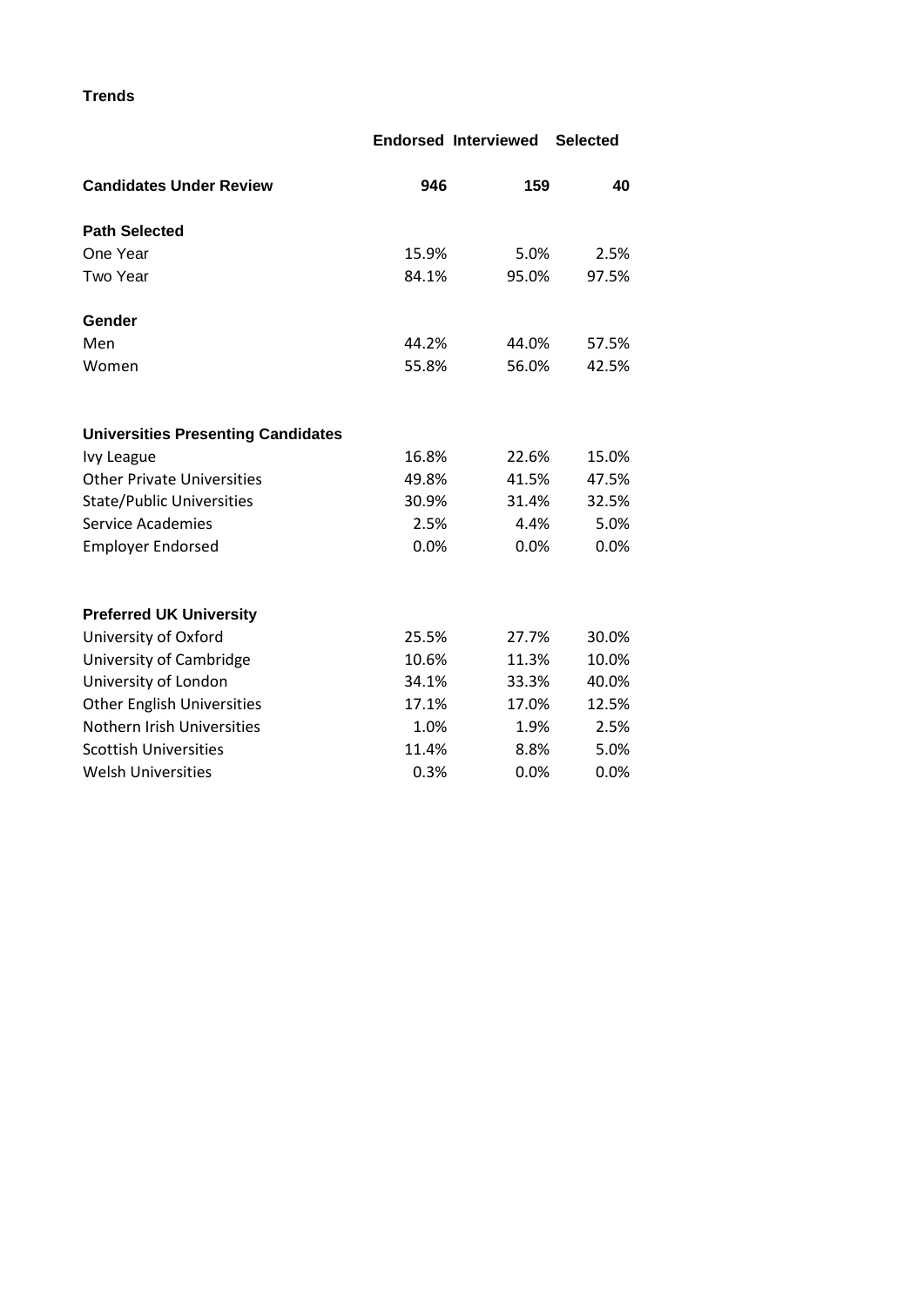**Trends**

|                                           |     | <b>Endorsed Interviewed</b> | <b>Selected</b> |
|-------------------------------------------|-----|-----------------------------|-----------------|
| <b>Candidates Under Review</b>            | 946 | 159                         | 40              |
| <b>Path Selected</b>                      |     |                             |                 |
| One Year                                  | 150 | 8                           | $\mathbf{1}$    |
| Two Year                                  | 796 | 151                         | 39              |
| Gender                                    |     |                             |                 |
| Men                                       | 418 | 70                          | 23              |
| Women                                     | 528 | 89                          | 17              |
| <b>Universities Presenting Candidates</b> |     |                             |                 |
| Ivy League                                | 159 | 36                          | 6               |
| <b>Other Private Universities</b>         | 471 | 66                          | 19              |
| <b>State/Public Universities</b>          | 292 | 50                          | 13              |
| <b>Service Academies</b>                  | 24  | 7                           | $\overline{2}$  |
| <b>Employer Endorsed</b>                  | 0   | 0                           | 0               |
| <b>Preferred UK University</b>            |     |                             |                 |
| University of Oxford                      | 241 | 44                          | 12              |
| University of Cambridge                   | 100 | 18                          | 4               |
| <b>London Universities</b>                | 323 | 53                          | 16              |
| <b>Other English Universities</b>         | 162 | 27                          | 5               |
| Nothern Irish Universities                | 9   | 3                           | $\mathbf{1}$    |
| <b>Scottish Universities</b>              | 108 | 14                          | $\overline{2}$  |
| <b>Welsh Universities</b>                 | 3   | 0                           | 0               |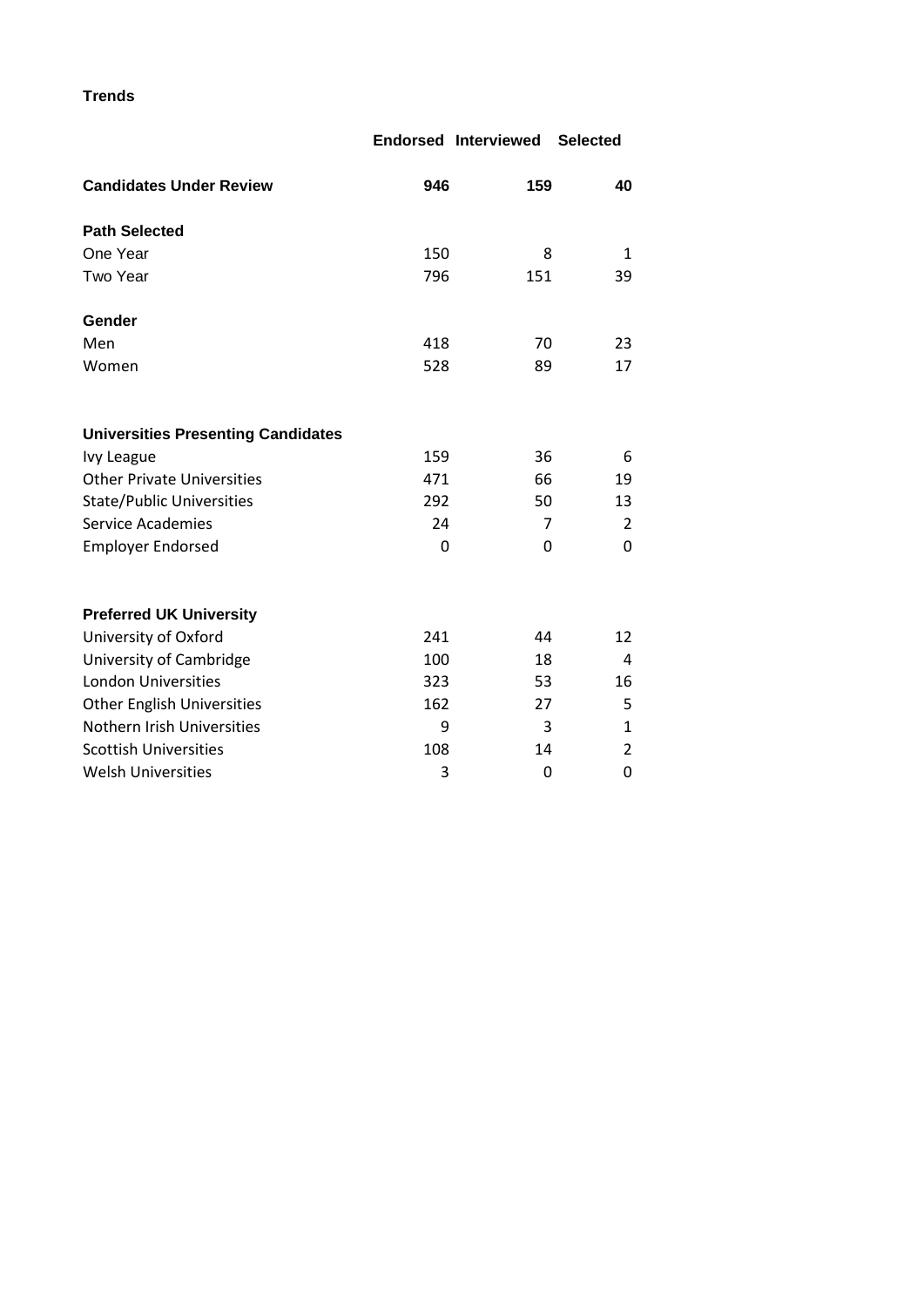| Comparisons                                                 |                |                            |                |                |                |                |                |                |                |                |                |                |                |                |                |                |
|-------------------------------------------------------------|----------------|----------------------------|----------------|----------------|----------------|----------------|----------------|----------------|----------------|----------------|----------------|----------------|----------------|----------------|----------------|----------------|
|                                                             |                | <b>Endorsed</b>            |                |                |                |                |                |                |                |                |                |                |                |                |                |                |
|                                                             | 2002           | 2003                       | 2004           | 2005           | 2006           | 2007           | 2008           | 2009           | 2010           | 2011           | 2012           | 2013           | 2014           | 2015           | 2016           | 2017           |
| Gender                                                      |                |                            |                |                |                |                |                |                |                |                |                |                |                |                |                |                |
| Men                                                         | 48.2%          | 49.3%                      | 51.0%          | 48.1%          | 47.4%          | 50.0%          | 50.3%          | 49.4%          | 45.2%          | 48.1%          | 52.1%          | 48.5%          | 45.8%          | 46.6%          | 43.9%          | 44.2%          |
| Women                                                       | 51.8%          | 50.7%                      | 49.0%          | 51.9           | 52.6%          | 50.0%          | 49.7%          | 50.6%          | 54.8%          | 51.9%          | 47.9%          | 51.5%          | 54.2%          | 53.4%          | 56.1%          | 55.8%          |
| <b>Path Selected</b>                                        |                |                            |                |                |                |                |                |                |                |                |                |                |                |                |                |                |
| One Year                                                    | 0.0%           | 0.0%                       | 0.0%           | 0.0%           | 0.0%           | 0.0%           | 0.0%           | 0.0%           | 16.0%          | 16.0%          | 14.0%          | 14.0%          | 12.0%          | 14.0%          | 14.2%          | 15.9%          |
| Two Year                                                    | 100.0%         | 100.0%                     | 100.0%         | 100.0%         | 100.0%         | 100.0%         | 100.0%         | 100.0%         | 84.0%          | 84.0%          | 86.0%          | 86.0%          | 88.0%          | 86.0%          | 85.8%          | 84.1%          |
|                                                             |                |                            |                |                |                |                |                |                |                |                |                |                |                |                |                |                |
| <b>Universities Presenting Candidates</b>                   |                |                            |                |                |                |                |                |                |                |                |                |                |                |                |                |                |
| Ivy League                                                  | 17.4%          | 15.7%                      | 16.0%          | 11.8%          | 11.2%          | 12.3%          | 10.8%          | 10.7%          | 11.9%          | 12.8%          | 13.1%          | 15.8%          | 16.3%          | 16.7%          | 17.4%          | 16.8%          |
| <b>Other Private Universities</b>                           | 47.4%          | 48.2%                      | 41.8%          | 52.2%          | 54.3%          | 51.5%          | 51.0%          | 46.7%          | 50.9%          | 51.8%          | 52.2%          | 47.3%          | 47.9%          | 48.4%          | 47.3%          | 49.8%          |
| <b>State/Public Universities</b>                            | 30.1%          | 31.8%                      | 37.4%          | 30.1%          | 30.1%          | 31.3%          | 31.9%          | 30.2%          | 31.2%          | 30.2%          | 29.9%          | 32.0%          | 30.1%          | 31.9%          | 32.1%          | 30.9%          |
| Service Academies                                           | 4.9%           | 4.3%                       | 4.8%           | 5.4%           | 4.4%           | 4.5%           | 6.1%           | 5.3%           | 5.9%           | 5.2%           | 4.8%           | 4.2%           | 5.5%           | 3.0%           | 3.3%           | 2.5%           |
| <b>Employer Endorsed</b>                                    | 0.4%           | 0.0%                       | 0.0%           | 0.5%           | 0.0%           | 0.4%           | 0.1%           | 0.3%           | 0.1%           | 0.0%           | 0.0%           | 1.0%           | 0.1%           | 0.1%           | 0.0%           | 0.0%           |
|                                                             |                |                            |                |                |                |                |                |                |                |                |                |                |                |                |                |                |
| <b>Preferred UK University</b>                              |                |                            |                |                |                |                |                |                |                |                |                |                |                |                |                |                |
|                                                             |                |                            |                |                |                |                |                |                |                |                |                |                |                |                |                |                |
| University of Oxford                                        | 35.4%          | 31.2%                      | 32.3%          | 32.0%          | 31.5%          | 32.4%          | 30.9%          | 30.8%          | 28.0%          | 29.3%          | 36.1%          | 28.2%          | 29.1%          | 31.0%          | 27.6%          | 25.5%          |
| University of Cambridge                                     | 13.8%<br>17.3% | 11.4%<br>20.9%             | 12.7%<br>22.6% | 13.0%<br>25.7% | 12.9%<br>25.9% | 13.0%<br>26.7% | 12.3%<br>25.4% | 12.4%<br>26.3% | 11.4%<br>31.0% | 12.9%<br>29.5% | 11.1%<br>33.0% | 11.2%<br>32.9% | 11.4%<br>33.9% | 11.3%<br>30.0% | 10.3%<br>29.3% | 10.6%<br>34.1% |
| Universities in London<br><b>Other English Universities</b> | 21.6%          | 14.4%                      | 20.9%          | 19.3%          | 18.7%          | 17.6%          | 20.1%          | 17.5%          | 18.6%          | 17.6%          | 17.5%          | 15.9%          | 16.4%          | 16.3%          | 15.1%          | 17.1%          |
| Nothern Irish Universities                                  | 1.0%           | 0.6%                       | 1.6%           | 0.9%           | 1.4%           | 1.0%           | 1.2%           | 1.7%           | 1.1%           | 1.5%           | 1.0%           | 7.0%           | 0.3%           | 1.0%           | 1.2%           | 1.0%           |
| Scottish Universities                                       | 10.0%          | 5.1%                       | 8.8%           | 7.6%           | 8.8%           | 6.8%           | 8.2%           | 10.3%          | 8.3%           | 7.9%           | 9.1%           | 10.3%          | 7.8%           | 9.7%           | 15.3%          | 11.4%          |
| <b>Welsh Universities</b>                                   | 1.0%           | 0.3%                       | 1.3%           | 1.5%           | 0.7%           | 0.6%           | 1.8%           | 1.0%           | 1.5%           | 1.2%           | 0.8%           | 0.7%           | 1.0%           | 0.6%           | 1.3%           | 0.3%           |
|                                                             |                |                            |                |                |                |                |                |                |                |                |                |                |                |                |                |                |
|                                                             | 2002           | <b>Interviewed</b><br>2003 | 2004           | 2005           | 2006           | 2007           | 2008           | 2009           | 2010           | 2011           | 2012           | 2013           | 2014           | 2015           | 2016           | 2017           |
|                                                             |                |                            |                |                |                |                |                |                |                |                |                |                |                |                |                |                |
| Gender                                                      |                |                            |                |                |                |                |                |                |                |                |                |                |                |                |                |                |
| Men                                                         | 56.5%          | 56.1%                      | 61.0%          | 52.5%          | 52.8%          | 51.8%          | 58.3%          | 59.3%          | 56.8%          | 57.6%          | 53.9%          | 57.2%          | 46.8%          | 49.4%          | 49.4%          | 44.0%          |
| Women                                                       | 43.5%          | 43.9%                      | 39.0%          | 47.5%          | 47.2%          | 48.2%          | 41.7%          | 40.7%          | 43.2%          | 42.4%          | 46.1%          | 42.8%          | 53.2%          | 50.6%          | 50.6%          | 56.0%          |
| <b>Path Selected</b>                                        |                |                            |                |                |                |                |                |                |                |                |                |                |                |                |                |                |
| One Year                                                    | 0.0%           | 0.0%                       | 0.0%           | 0.0%           | 0.0%           | 0.0%           | 0.0%           | 0.0%           | 15.0%          | 15.0%          | 10.0%          | 10.0%          | 5.1%           | 15.0%          | 10.1%          | 5.0%           |
| Two Year                                                    | 100.0%         | 100.0%                     | 100.0%         | 100.0%         | 100.0%         | 100.0%         | 100.0%         | 100.0%         | 85.0%          | 85.0%          | 90.0%          | 90.0%          | 94.9%          | 85.0%          | 89.9%          | 95.0%          |
|                                                             |                |                            |                |                |                |                |                |                |                |                |                |                |                |                |                |                |
| <b>Universities Presenting Candidates</b>                   |                |                            |                |                |                |                |                |                |                |                |                |                |                |                |                |                |
| Ivy League                                                  | 23.0%          | 15.3%                      | 18.2%          | 16.9%          | 14.9%          | 22.6%          | 17.3%          | 19.1%          | 20.4%          | 22.8%          | 21.4%          | 22.0%          | 21.2%          | 22.0%          | 19.6%          | 22.6%          |
| Other Private Universities                                  | 40.4%          | 36.5%                      | 41.5%          | 47.5%          | 42.9%          | 43.9%          | 40.5%          | 45.1%          | 40.7%          | 44.9%          | 46.1%          | 40.3%          | 39.7%          | 40.2%          | 44.9%          | 41.5%          |
| <b>State/Public Universities</b>                            | 29.2%          | 40.9%                      | 32.1%          | 26.3%          | 34.2%          | 26.8%          | 29.8%          | 25.9%          | 33.3%          | 22.2%          | 26.0%          | 28.3%          | 27.6%          | 29.3%          | 30.4%          | 31.4%          |
| Service Academies                                           | 7.5%           | 7.3%                       | 8.2%           | 8.1%           | 8.1%           | 6.7%           | 12.5%          | 9.3%           | 5.6%           | 10.1%          | 6.5%           | 9.4%           | 11.5%          | 8.5%           | 5.1%           | 4.4%           |
| <b>Employer Endorsed</b>                                    | 0.0%           | 0.0%                       | 0.0%           | 1.3%           | 0.0%           | 0.0%           | 0.0%           | 0.6%           | 0.0%           | 0.0%           | 0.0%           | 0.0%           | 0.0%           | 0.0%           | 0.0%           | 0.0%           |
| <b>Preferred UK University</b>                              |                |                            |                |                |                |                |                |                |                |                |                |                |                |                |                |                |
|                                                             |                |                            |                |                |                |                |                |                |                |                |                |                |                |                |                |                |
| University of Oxford                                        | 44.7%          | 35.0%                      | 34.6%          | 49.4%          | 39.1%          | 41.5%          | 34.5%          | 38.9%          | 31.5%          | 38.0%          | 38.3%          | 30.2%          | 37.2%          | 32.9%          | 29.7%          | 27.7%          |
| University of Cambridge                                     | 14.9%          | 14.0%                      | 20.8%          | 16.3%          | 16.1%          | 18.3%          | 11.9%          | 15.4%          | 14.8%          | 14.6%          | 13.6%          | 15.1%          | 10.3%          | 17.7%          | 11.4%          | 11.3%          |
| Universities in London                                      | 13.0%          | 22.3%                      | 22.6%          | 20.0%          | 27.3%          | 25.0%          | 30.4%          | 24.7%          | 38.3%          | 27.2%          | 31.8%          | 39.6%          | 34.6%          | 24.4%          | 35.4%          | 33.3%          |
| Other English Universities<br>Nothern Irish Universities    | 21.1%<br>0.6%  | 11.5%<br>0.0%              | 15.7%<br>2.5%  | 9.4%<br>1.3%   | 11.2%<br>1.2%  | 7.3%<br>1.2%   | 16.7%<br>1.8%  | 14.2%<br>1.9%  | 9.9%<br>0.0%   | 14.6%<br>0.6%  | 10.4%<br>0.6%  | 8.2%<br>1.3%   | 12.8%<br>0.0%  | 14.6%<br>1.8%  | 17.7%<br>0.6%  | 17.0%<br>1.9%  |
| <b>Scottish Universities</b>                                | 5.6%           | 5.1%                       | 3.1%           | 3.8%           | 3.7%           | 4.9%           | 4.2%           | 3.7%           | 4.9%           | 5.1%           | 4.5%           | 5.7%           | 3.8%           | 7.9%           | 3.8%           | 8.8%           |
| <b>Welsh Universities</b>                                   | 0.0%           | 0.0%                       | 0.6%           | 0.0%           | 1.2%           | 1.8%           | 0.6%           | 1.2%           | 0.6%           | 0.0%           | 0.6%           | 0.0%           | 1.3%           | 0.6%           | 1.3%           | 0.0%           |
|                                                             |                |                            |                |                |                |                |                |                |                |                |                |                |                |                |                |                |
|                                                             |                | <b>Selected</b>            |                |                |                | 2007           |                |                |                |                |                |                |                |                |                |                |
|                                                             | 2002           | 2003                       | 2004           | 2005           | 2006           |                | 2008           | 2009           | 2010           | 2011           | 2012           | 2013           | 2014           |                | 2015 ######### | 2017           |
| Gender                                                      |                |                            |                |                |                |                |                |                |                |                |                |                |                |                |                |                |
| Men                                                         | 55.0%          | 70.0%                      | 63.6%          | 53.5%          | 63.0%          | 56.8%          | 51.4%          | 72.5%          | 62.9%          | 60.6%          | 52.8%          | 76.5%          | 52.9%          | 54.8%          | 65.6%          | 57.5%          |
| Women                                                       | 45.0%          | 30.0%                      | 36.            | л.             | 37.09          | 43.2%          | 48.6%          | つフ             | 37.1%          | 20. UN         | .2%            | 23.5%          |                | 15             | 34.4%          | 42.5%          |
|                                                             |                |                            |                |                |                |                |                |                |                |                |                |                |                |                |                |                |
| <b>Path Selected</b><br>One Year                            | 0.0%           | 0.0%                       | 0.0%           | 0.0%           | 0.0%           | 0.0%           | 0.0%           | 0.0%           | 14.0%          | 3.0%           | 8.0%           | 15.0%          | 5.9%           | 13.0%          | 15.6%          | 2.5%           |
| Two Year                                                    | 100.0%         | 100.0%                     | 100.0%         | 100.0%         | 100.0%         | 100.0%         | 100.0%         | 100.0%         | 86.0%          | 97.0%          | 92.0%          | 85.0%          | 94.1%          | 87.0%          | 84.4%          | 97.5%          |
|                                                             |                |                            |                |                |                |                |                |                |                |                |                |                |                |                |                |                |
| <b>Universities Presenting Candidates</b>                   |                |                            |                |                |                |                |                |                |                |                |                |                |                |                |                |                |
| Ivy League                                                  | 30.0%          | 15.0%                      | 9.1%           | 16.3%          | 18.6%          | 20.5%          | 18.9%          | 17.5%          | 20.0%          | 27.3%          | 22.2%          | 17.6%          | 23.5%          | 25.8%          | 25.0%          | 15.0%          |
| <b>Other Private Universities</b>                           | 35.0%          | 40.0%                      | 50.0%          | 48.8%          | 44.2%          | 36.4%          | 29.7%          | 50.0%          | 45.7%          | 54.5%          | 41.7%          | 38.2%          | 35.3%          | 35.5%          | 46.9%          | 47.5%          |
| <b>State/Public Universities</b>                            | 22.5%          | 40.0%                      | 31.8%          | 20.9%          | 32.6%          | 31.8%          | 40.5%          | 20.0%          | 28.6%          | 15.2%          | 27.8%          | 35.3%          | 32.4%          | 35.5%          | 25.0%          | 32.5%          |
| Service Academies                                           | 12.5%          | 5.0%                       | 9.1%           | 9.3%           | 4.7%           | 11.4%          | 10.8%          | 12.5%          | 5.7%           | 3.0%           | 8.3%           | 8.8%           | 8.8%           | 3.2%           | 3.1%           | 5.0%           |
| <b>Employer Endorsed</b>                                    | 0.0%           | 0.0%                       | 0.0%           | 4.7%           | 0.0%           | 0.0%           | 0.0%           | 0.0%           | 0.0%           | 0.0%           | 0.0%           | 0.0%           | 0.0%           | 0.0%           | 0.0%           | 0.0%           |
|                                                             |                |                            |                |                |                |                |                |                |                |                |                |                |                |                |                |                |
| <b>Preferred UK University</b>                              |                |                            |                |                |                |                |                |                |                |                |                |                |                |                |                |                |
|                                                             |                |                            |                |                |                |                |                |                |                |                |                |                |                |                |                |                |
| University of Oxford                                        | 47.5%          | 42.5%                      | 27.3%          | 44.2%          | 46.5%          | 36.4%          | 32.4%          | 30.0%          | 25.7%          | 36.4%          | 36.1%          | 26.5%          | 47.1%          | 19.4%          | 21.9%          | 30.0%          |
| University of Cambridge                                     | 17.5%          | 12.5%                      | 13.6%          | 20.9%          | 20.9%          | 25.0%          | 10.8%          | 20.0%          | 17.1%          | 18.2%          | 11.1%          | 14.7%          | 14.7%          | 19.4%          | 9.4%           | 10.0%          |
| University of London<br>Other English Universities          | 17.5%<br>7.5%  | 22.5%<br>7.5%              | 38.6%<br>11.4% | 23.3%<br>9.3%  | 11.6%<br>16.3% | 25.0%<br>6.8%  | 29.7%<br>18.9% | 30.0%<br>12.5% | 48.6%<br>8.6%  | 24.2%<br>12.1% | 41.7%<br>8.3%  | 44.1%<br>8.8%  | 29.4%<br>8.8%  | 29.0%<br>22.6% | 40.6%<br>21.9% | 40.0%<br>12.5% |
| Nothern Irish Universities                                  | 1.0%           | 0.0%                       | 1.6%           | 0.0%           | 2.3%           | 0.0%           | 2.7%           | 0.0%           | 0.0%           | 0.0%           | 0.0%           | 2.9%           | 0.0%           | 0.0%           | 0.0%           | 2.5%           |
| <b>Scottish Universities</b>                                | 10.0%          | 5.0%                       | 4.5%           | 2.3%           | 2.3%           | 6.8%           | 5.4%           | 2.5%           | 0.0%           | 9.1%           | 2.8%           | 2.9%           | 0.0%           | 9.7%           | 6.3%           | 5.0%           |
| <b>Welsh Universities</b>                                   | 0.0%           | 0.0%                       | 2.3%           | 0.0%           | 0.0%           | 0.0%           | 0.0%           | 5.0%           | 0.0%           | 0.0%           | 0.0%           | 0.0%           | 0.0%           | 0.0%           | 0.0%           | 0.0%           |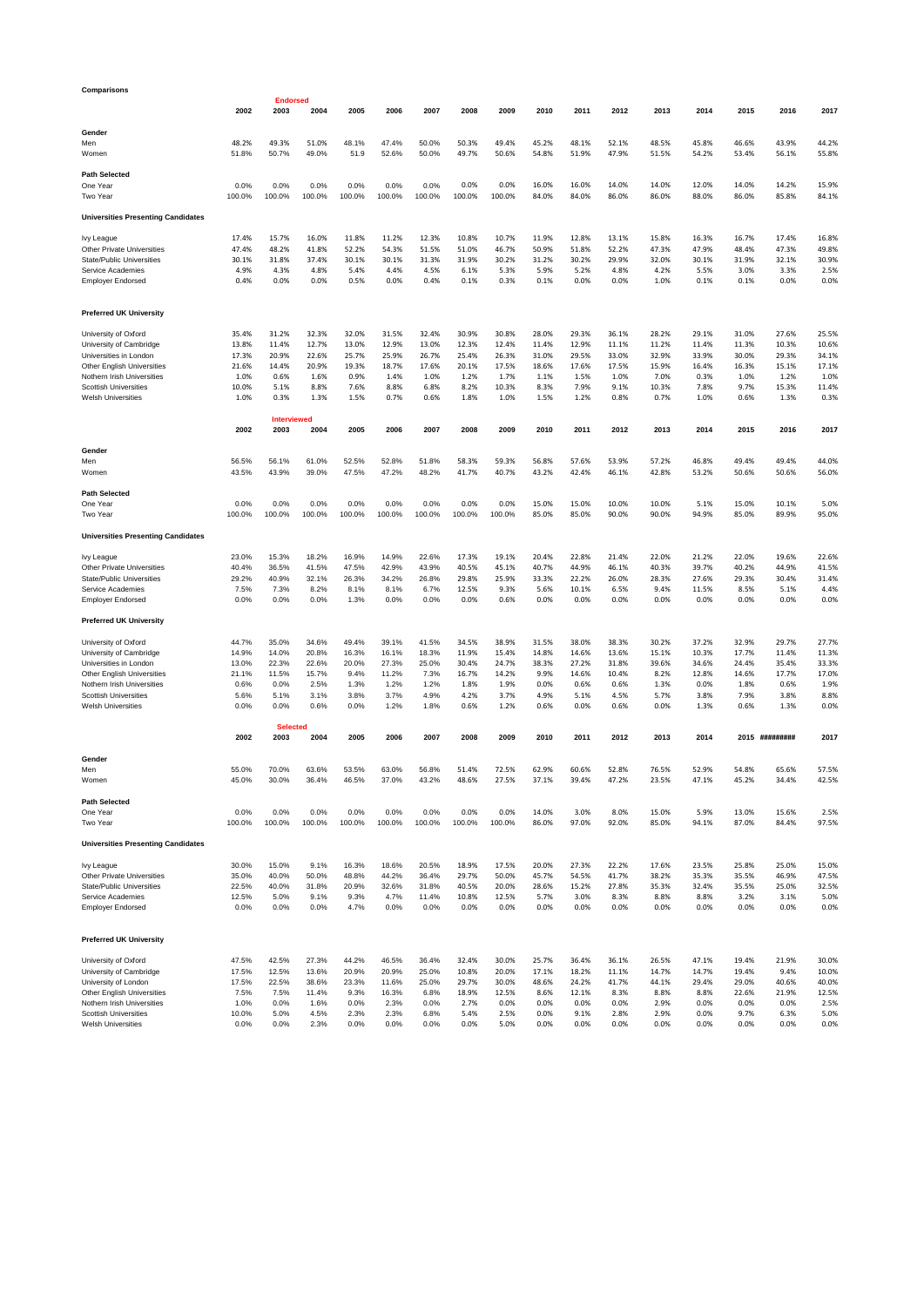## **Total Number of Endorsed**

|                                    | <b>ATL</b>   | <b>BOS</b> | <b>CHIG</b>  | DC    | HOU            | LA           | NY    | <b>SF</b>      | <b>TOTAL</b> |
|------------------------------------|--------------|------------|--------------|-------|----------------|--------------|-------|----------------|--------------|
| <b>BY REGION</b>                   | 132          | 91         | 168          | 82    | 103            | 86           | 183   | 101            | 946          |
| % of National Pool                 | 14.0%        | 9.6%       | 17.8%        | 8.7%  | 10.9%          | 9.1%         | 19.3% | 10.7%          |              |
| <b>GENDER</b>                      |              |            |              |       |                |              |       |                |              |
| Men                                | 56           | 52         | 75           | 38    | 41             | 38           | 73    | 45             | 418          |
| % of Regional Pool                 | 42.4%        | 57.1%      | 44.6%        | 46.3% | 39.8%          | 44.2%        | 39.9% | 34.1%          |              |
| % of National Pool                 | 5.9%         | 5.5%       | 7.9%         | 4.0%  | 4.3%           | 4.0%         | 7.7%  | 4.8%           | 44.2%        |
| Women                              | 76           | 39         | 93           | 44    | 62             | 48           | 110   | 56             | 528          |
| % of Regional Pool                 | 57.6%        | 42.9%      | 55.4%        | 53.7% | 60.2%          | 55.8%        | 60.1% | 55.4%          |              |
| % of National Pool                 | 8.0%         | 4.1%       | 9.8%         | 4.7%  | 6.6%           | 5.1%         | 11.6% | 5.9%           | 55.8%        |
| UNIVERSITIES PRESENTING CANDIDATES |              |            |              |       |                |              |       |                |              |
| <b>Ivy League</b>                  | 14           | 35         | 19           | 11    | 10             | 11           | 44    | 15             | 159          |
| % of Regional Pool                 | 10.6%        | 38.5%      | 11.3%        | 13.4% | 9.7%           | 12.8%        | 24.0% | 14.9%          |              |
| % of National Pool                 | 1.5%         | 3.7%       | 2.0%         | 1.2%  | 1.1%           | 1.2%         | 4.7%  | 1.6%           | 16.8%        |
| <b>Other Private Universities</b>  | 62           | 41         | 86           | 48    | 40             | 39           | 100   | 55             | 471          |
| % of Regional Pool                 | 47.0%        | 45.1%      | 51.2%        | 58.5% | 38.8%          | 45.3%        | 54.6% | 54.5%          |              |
| % of National Pool                 | 6.6%         | 4.3%       | 9.1%         | 5.1%  | 4.2%           | 4.1%         | 10.6% | 5.8%           | 49.8%        |
| <b>State/Public Universities</b>   | 53           | 12         | 59           | 23    | 48             | 32           | 36    | 29             | 292          |
| % of Regional Pool                 | 40.2%        | 13.2%      | 35.1%        | 28.0% | 46.6%          | 37.2%        | 19.7% | 28.7%          |              |
| % of National Pool                 | 5.6%         | 1.3%       | 6.2%         | 2.4%  | 5.1%           | 3.4%         | 3.8%  | 3.1%           | 30.9%        |
| <b>Service Academies</b>           | 3            | 3          | 4            | 0     | 5              | 4            | 3     | $\overline{2}$ | 24           |
| % of Regional Pool                 | 2.3%         | 3.3%       | 2.4%         | 0.0%  | 4.9%           | 4.7%         | 1.6%  | 2.0%           |              |
| % of National Pool                 | 0.3%         | 0.3%       | 0.4%         | 0.0%  | 0.5%           | 0.4%         | 0.3%  | 0.2%           | 2.5%         |
| PREFERRED UK UNIVERSITY            |              |            |              |       |                |              |       |                |              |
| <b>University of Oxford</b>        | 26           | 32         | 45           | 18    | 24             | 22           | 51    | 23             | 241          |
| % of Regional Pool                 | 19.7%        | 35.2%      | 26.8%        | 22.0% | 23.3%          | 25.6%        | 27.9% | 22.8%          |              |
| % of National Pool                 | 2.7%         | 3.4%       | 4.8%         | 1.9%  | 2.5%           | 2.3%         | 5.4%  | 2.4%           | 25.5%        |
| <b>University of Cambridge</b>     | 12           | 14         | 16           | 7     | 13             | 14           | 11    | 13             | 100          |
| % of Regional Pool                 | 9.1%         | 15.4%      | 9.5%         | 8.5%  | 12.6%          | 16.3%        | 6.0%  | 12.9%          |              |
| % of National Pool                 | 1.3%         | 1.5%       | 1.7%         | 0.7%  | 1.4%           | 1.5%         | 1.2%  | 1.4%           | 10.6%        |
| <b>University of London</b>        | 49           | 25         | 56           | 30    | 34             | 30           | 63    | 36             | 323          |
| % of Regional Pool                 | 37.1%        | 27.5%      | 33.3%        | 36.6% | 33.0%          | 34.9%        | 34.4% | 35.6%          |              |
| % of National Pool                 | 5.2%         | 2.6%       | 5.9%         | 3.2%  | 3.6%           | 3.2%         | 6.7%  | 3.8%           | 34.1%        |
| <b>Other English Universities</b>  | 24           | 15         | 27           | 15    | 15             | 10           | 36    | 20             | 162          |
| % of Regional Pool                 | 18.2%        | 16.5%      | 16.1%        | 18.3% | 14.6%          | 11.6%        | 19.7% | 19.8%          |              |
| % of National Pool                 | 2.5%         | 1.6%       | 2.9%         | 1.6%  | 1.6%           | 1.1%         | 3.8%  | 2.1%           | 17.1%        |
| <b>Northern Irish Universities</b> | 0            | 0          | $\mathbf{1}$ | 0     | $\overline{2}$ | $\mathbf{1}$ | 3     | $\overline{2}$ | 9            |
| % of Regional Pool                 | 0.0%         | 0.0%       | 0.6%         | 0.0%  | 1.9%           | 1.2%         | 1.6%  | 2.0%           |              |
| % of National Pool                 | 0.0%         | 0.0%       | 0.1%         | 0.0%  | 0.2%           | 0.1%         | 0.3%  | 0.2%           | 1.0%         |
| <b>Scottish Universities</b>       | 20           | 5          | 23           | 12    | 15             | 8            | 19    | 6              | 108          |
| % of Regional Pool                 | 15.2%        | 5.5%       | 13.7%        | 14.6% | 14.6%          | 9.3%         | 10.4% | 5.9%           |              |
| % of National Pool                 | 2.1%         | 0.5%       | 2.4%         | 1.3%  | 1.6%           | 0.8%         | 2.0%  | 0.6%           | 11.4%        |
| <b>Welsh Universities</b>          | $\mathbf{1}$ | 0          | 0            | 0     | 0              | $\mathbf{1}$ | 0     | $\mathbf 1$    | 3            |
| % of Regional Pool                 | 0.8%         | 0.0%       | 0.0%         | 0.0%  | 0.0%           | 1.2%         | 0.0%  | 1.0%           |              |
| % of National Pool                 | 0.1%         | 0.0%       | 0.0%         | 0.0%  | 0.0%           | 0.1%         | 0.0%  | 0.1%           | 0.3%         |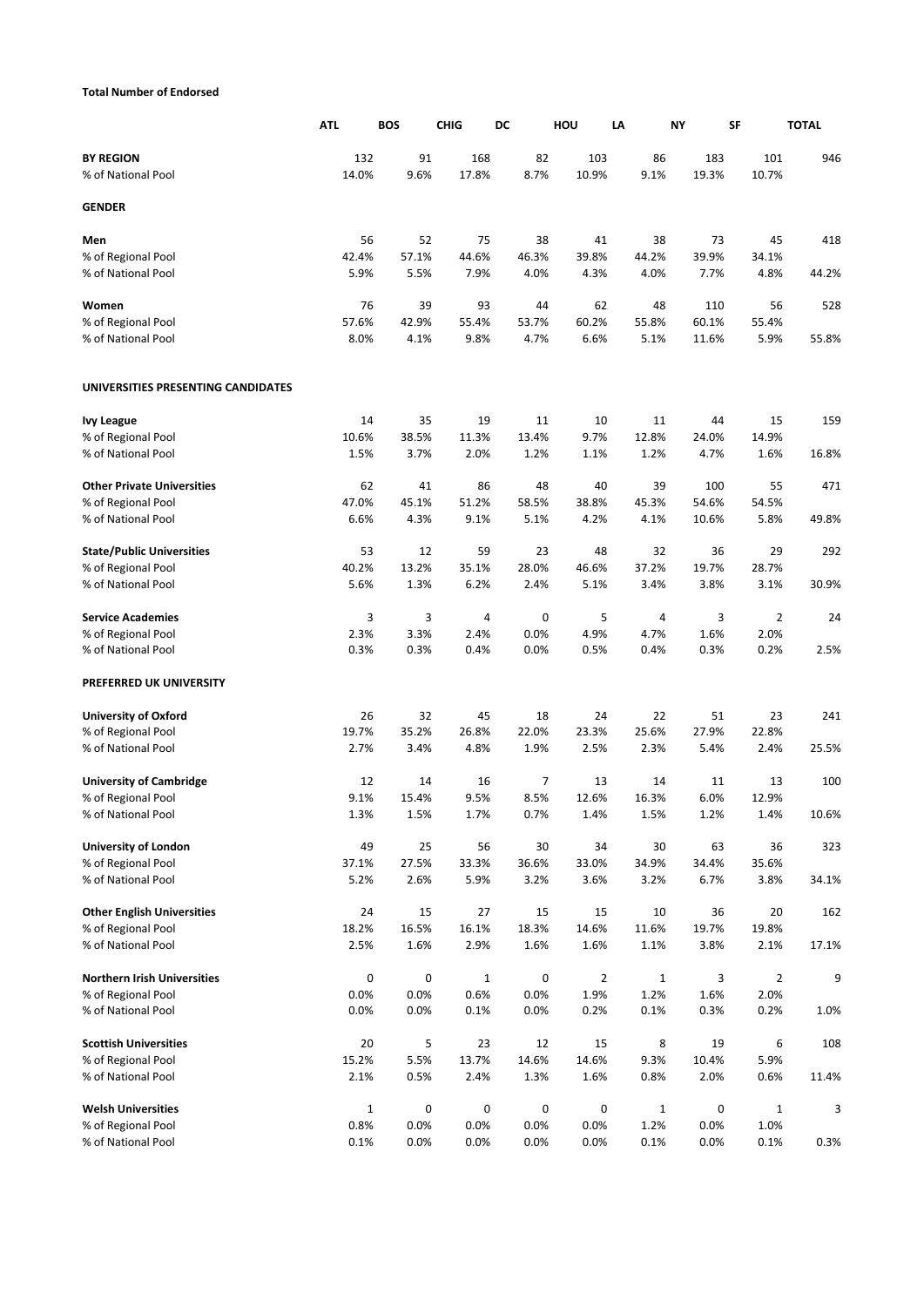#### **Universities Presenting Candidates**

|                                                                                   | <b>ATL</b> | <b>BOS</b>     | <b>CHIG</b>         | DC                  | HOU         | LA                  | NY                               | SF                | <b>TOTAL</b>               |                                  |
|-----------------------------------------------------------------------------------|------------|----------------|---------------------|---------------------|-------------|---------------------|----------------------------------|-------------------|----------------------------|----------------------------------|
| Alabama                                                                           |            |                |                     |                     |             |                     |                                  |                   |                            | 7                                |
| Auburn University                                                                 |            | $\overline{2}$ | 0                   | 0                   | 0           | 0                   | 0                                | 0                 | 0                          | $\overline{2}$                   |
| Jacksonville State University                                                     |            | $\mathbf{1}$   | 0                   | 0                   | 0           | 0                   | 0                                | 0                 | 0                          | $\mathbf{1}$                     |
| Samford University                                                                |            | 1              | 0                   | 0                   | 0           | 0                   | 0                                | 0                 | 0                          | 1                                |
| University of Alabama - Birmingham                                                |            | $\overline{2}$ | 0                   | 0                   | 0           | 0                   | 0                                | $\pmb{0}$         | 0                          | $\overline{2}$                   |
| University of South Alabama                                                       |            | $\mathbf{1}$   | 0                   | 0                   | 0           | 0                   | 0                                | 0                 | 0                          | $\mathbf 1$                      |
| Arizona<br>Arizona State University                                               |            | 0              | 0                   | 0                   | 0           | 1                   | 4                                | 0                 | 0                          | 10<br>5                          |
| Northern Arizona University                                                       |            | 0              | 0                   | 0                   | $\mathbf 0$ | 0                   | $\overline{2}$                   | 0                 | 0                          | $\overline{2}$                   |
| University of Arizona                                                             |            | 0              | 0                   | 0                   | 0           | 0                   | 3                                | 0                 | 0                          | 3                                |
| Arkansas                                                                          |            |                |                     |                     |             |                     |                                  |                   |                            | $\overline{\phantom{a}}$         |
| Arkansas State University - Jonesboro                                             |            | 0              | 0                   | 0                   | 0           | 1                   | 0                                | 0                 | 0                          | $\mathbf{1}$                     |
| Hendrix College                                                                   |            | $\pmb{0}$      | 0                   | 0                   | 0           | $\overline{2}$      | 0                                | $\pmb{0}$         | 0                          | $\overline{2}$                   |
| John Brown University                                                             |            | 0              | 0                   | 0                   | 0           | 1                   | 0                                | 0                 | 0                          | 1                                |
| University of Arkansas - Fayetteville                                             |            | 0              | 0                   | $\mathbf{1}$        | 0           | $\overline{2}$      | 0                                | 0                 | 0                          | 3                                |
| California                                                                        |            |                |                     |                     |             |                     |                                  |                   |                            | 77                               |
| Azusa Pacific University                                                          |            | 0              | 0                   | 0                   | 0           | 0                   | 1                                | 0                 | 0                          | 1                                |
| California State University - Fresno<br>California State University - Los Angeles |            | $\pmb{0}$<br>0 | 0<br>0              | 0<br>0              | 0<br>0      | 0<br>0              | 0<br>3                           | 0<br>0            | $\mathbf 1$<br>0           | $\mathbf{1}$<br>3                |
| Chapman University                                                                |            | 0              | 0                   | 0                   | 0           | 0                   | $1\,$                            | 0                 | 0                          | 1                                |
| Claremont McKenna College                                                         |            | 0              | 0                   | $\mathbf{1}$        | 0           | 1                   | 5                                | 0                 | 0                          | 7                                |
| Loyola Marymount University                                                       |            | 0              | 0                   | $\mathbf{1}$        | 0           | 0                   | 0                                | 0                 | 0                          | $\mathbf{1}$                     |
| Pepperdine University                                                             |            | 1              | 0                   | 0                   | 0           | 0                   | 1                                | $\pmb{0}$         | 0                          | $\overline{2}$                   |
| Pitzer College                                                                    |            | 0              | 0                   | 0                   | 0           | 0                   | 0                                | 0                 | $1\,$                      | 1                                |
| Pomona College                                                                    |            | 0              | 0                   | 0                   | 0           | 0                   | 4                                | 0                 | 3                          | $\overline{7}$                   |
| Santa Clara University                                                            |            | 0              | 0                   | 0                   | 0           | 0                   | 0                                | $\pmb{0}$         | $\mathbf 1$                | 1                                |
| <b>Stanford University</b>                                                        |            | 3              | $1\,$               | 3                   | 2           | 3                   | 4                                | 3                 | 10                         | 29                               |
| University of California - Berkeley                                               |            | 0              | 0                   | 0                   | 0           | 0                   | 0                                | $\pmb{0}$         | 4                          | $\overline{4}$                   |
| University of California - Davis                                                  |            | 0              | 0                   | 0                   | 0           | 0                   | 0                                | 0                 | 3                          | 3                                |
| University of California - Los Angeles                                            |            | 0              | 0                   | 0                   | 0           | 1                   | 4                                | 0                 | 0                          | 5                                |
| University of California - Riverside                                              |            | 0              | 0                   | 0                   | 0           | 0                   | $\mathbf 1$                      | 0                 | 0                          | $\mathbf{1}$                     |
| University of California - San Diego                                              |            | 0<br>$\pmb{0}$ | 0<br>0              | 0<br>0              | 0<br>0      | $\mathbf 0$<br>0    | $\overline{2}$<br>$\overline{2}$ | 0<br>$\pmb{0}$    | 0<br>0                     | $\overline{2}$<br>$\overline{2}$ |
| University of California - Santa Barbara                                          |            | 0              | 0                   | 0                   | 0           | $\mathbf 0$         | 0                                | 0                 | $1\,$                      | 1                                |
| University of California - Santa Cruz<br>University of San Diego                  |            | 0              | 0                   | 0                   | 0           | 1                   | 0                                | 0                 | 0                          | $\mathbf{1}$                     |
| University of Southern California                                                 |            | 0              | 0                   | 0                   | 0           | 0                   | $\overline{\mathbf{2}}$          | $\mathbf{1}$      | 0                          | 3                                |
| University of the Pacific                                                         |            | 0              | 0                   | 0                   | 1           | 0                   | 0                                | 0                 | 0                          | 1                                |
| Colorado                                                                          |            |                |                     |                     |             |                     |                                  |                   |                            | 20                               |
| Colorado State University                                                         |            | 0              | 0                   | 0                   | 0           | 1                   | 0                                | 0                 | 0                          | 1                                |
| United States Air Force Academy                                                   |            | $\mathbf 2$    | $\overline{2}$      | $1\,$               | 0           | $\overline{2}$      | $\overline{2}$                   | $\pmb{0}$         | $1\,$                      | 10                               |
| University of Colorado System - Boulder                                           |            | 0              | 0                   | 0                   | 0           | 7                   | 0                                | 0                 | 0                          | 7                                |
| University of Colorado System - Colorado Springs                                  |            | 0              | 0                   | 0                   | 0           | 1                   | 0                                | 0                 | 0                          | 1                                |
| University of Denver                                                              |            | $\pmb{0}$      | 0                   | 0                   | 0           | $1\,$               | 0                                | $\pmb{0}$         | 0                          | $\mathbf{1}$                     |
| Connecticut                                                                       |            |                |                     |                     |             |                     |                                  |                   |                            | 33                               |
| Connecticut College                                                               |            | 0              | 1                   | 0                   | 0           | 0                   | 0                                | 0                 | 0                          | 1                                |
| University of Connecticut                                                         |            | 0              | 4                   | 0                   | 0           | 0                   | 0                                | 0                 | 0                          | 4                                |
| Wesleyan University                                                               |            | 0<br>3         | 0<br>$\overline{7}$ | 0<br>$\overline{2}$ | 0<br>3      | 0<br>$\overline{2}$ | 0<br>$1\,$                       | $\mathbf{1}$<br>8 | 0<br>$1\,$                 | 1<br>27                          |
| <b>Yale University</b><br>Delaware                                                |            |                |                     |                     |             |                     |                                  |                   |                            | 5                                |
| University of Delaware                                                            |            | 0              | 0                   | 0                   | 1           | 0                   | 1                                | 3                 | 0                          | 5                                |
| <b>District of Columbia</b>                                                       |            |                |                     |                     |             |                     |                                  |                   |                            | 22                               |
| American University                                                               |            | 0              | 0                   | 0                   | 1           | 0                   | 0                                | 0                 | $\mathbf{1}$               | $\overline{2}$                   |
| George Washington University                                                      |            |                | 0                   | 0                   |             |                     |                                  | 0                 | 0                          | 2                                |
| Georgetown University                                                             |            | 1              | 0                   | $\overline{2}$      | 3           | 0                   | 0                                | 0                 | 3                          | 9                                |
| <b>Howard University</b>                                                          |            | $\overline{2}$ | 0                   | $\mathbf{1}$        | 3           | $\mathbf{1}$        | $\mathbf{1}$                     | $\mathbf{1}$      | 0                          | 9                                |
| Florida                                                                           |            |                |                     |                     |             |                     |                                  |                   |                            | 18                               |
| <b>Eckerd College</b>                                                             |            | 0              | 0                   | 0                   | 0           | 1                   | 0                                | 0                 | 0                          | $\mathbf 1$                      |
| Florida College                                                                   |            | $\pmb{0}$      | 0                   | $\mathbf 1$         | 0           | 0                   | 0                                | 0                 | 0                          | $\mathbf{1}$                     |
| Florida International University                                                  |            | 4              | 0                   | 0                   | 0           | 0                   | 0                                | 0                 | 0                          | $\overline{4}$                   |
| Florida State University                                                          |            | $\overline{2}$ | 0                   | 0                   | 0           | 0                   | 0                                | $\pmb{0}$         | 0                          | $\mathbf 2$                      |
| <b>Rollins College</b><br>University of Central Florida                           |            | 0<br>1         | 0<br>0              | $\mathbf 1$<br>0    | 0<br>0      | 0<br>0              | 0<br>0                           | 0<br>0            | 0<br>0                     | $\mathbf{1}$<br>$\mathbf{1}$     |
| University of Florida                                                             |            | 4              | 0                   | 0                   | 0           | 0                   | 0                                | 0                 | 0                          | $\overline{4}$                   |
| University of Miami                                                               |            | 1              | 0                   | 0                   | $\mathbf 1$ | 0                   | 0                                | 0                 | 0                          | $\mathbf 2$                      |
| University of South Florida                                                       |            | $\overline{2}$ | 0                   | 0                   | 0           | 0                   | 0                                | 0                 | 0                          | $\mathbf 2$                      |
| Georgia                                                                           |            |                |                     |                     |             |                     |                                  |                   |                            | 25                               |
| Agnes Scott College                                                               |            | $\overline{2}$ | 0                   | 0                   | 0           | 1                   | 0                                | 0                 | 0                          | 3                                |
| <b>Emory University</b>                                                           |            | $\overline{7}$ | 0                   | $\mathbf{1}$        | 0           | 0                   | 0                                | 0                 | $\mathbf 1$                | 9                                |
| Georgia College & State University                                                |            | 1              | 0                   | 0                   | 0           | 0                   | 0                                | 0                 | 0                          | $\mathbf{1}$                     |
| Georgia Institute of Technology                                                   |            | 3              | 0                   | 0                   | 0           | 0                   | 0                                | 0                 | 0                          | 3                                |
| Georgia State University                                                          |            | $\overline{2}$ | 0                   | 0                   | 0           | 0                   | 0                                | $\pmb{0}$         | 0                          | $\overline{2}$                   |
| <b>Mercer University</b>                                                          |            | 3              | 0                   | 0                   | 0           | 0                   | 0                                | 0                 | 0                          | 3                                |
| University of Georgia                                                             |            | $\overline{2}$ | 0                   | 0                   | $\mathsf 0$ | $1\,$               | 0                                | $\mathbf 1$       | 0                          | $\overline{4}$                   |
| Hawaii                                                                            |            |                |                     |                     |             |                     |                                  |                   |                            | з                                |
| University of Hawaii - Manoa                                                      |            | 0              | 0                   | 0                   | 0           | 0                   | 3                                | 0                 | 0                          | $\overline{\mathbf{3}}$          |
| Idaho                                                                             |            |                |                     |                     | 0           | 0                   |                                  |                   |                            | $\overline{\mathbf{2}}$          |
| The College of Idaho<br>University of Idaho                                       |            | 0<br>0         | 0<br>0              | 0<br>0              | 0           | 0                   | 0<br>0                           | 0<br>0            | $\mathbf 1$<br>$\mathbf 1$ | $\mathbf 1$<br>$\mathbf 1$       |
| Illinois                                                                          |            |                |                     |                     |             |                     |                                  |                   |                            | 38                               |
| Dominican University                                                              |            | 0              | 0                   | 1                   | 0           | 0                   | 0                                | 0                 | 0                          | $\mathbf{1}$                     |
| Judson University                                                                 |            | $\pmb{0}$      | 0                   | $\mathbf 1$         | $\mathbf 0$ | 0                   | 0                                | 0                 | 0                          | $\mathbf{1}$                     |
| Knox College                                                                      |            | 0              | 0                   | $1\,$               | 0           | 0                   | 0                                | 0                 | 0                          | $\mathbf{1}$                     |
| Loyola University Chicago                                                         |            | $\pmb{0}$      | 0                   | $\,1\,$             | 0           | 0                   | $\pmb{0}$                        | $\pmb{0}$         | 0                          | $\mathbf{1}$                     |
| North Park University                                                             |            | 0              | 0                   | $\mathbf{1}$        | 0           | 0                   | 0                                | 0                 | 0                          | $\mathbf{1}$                     |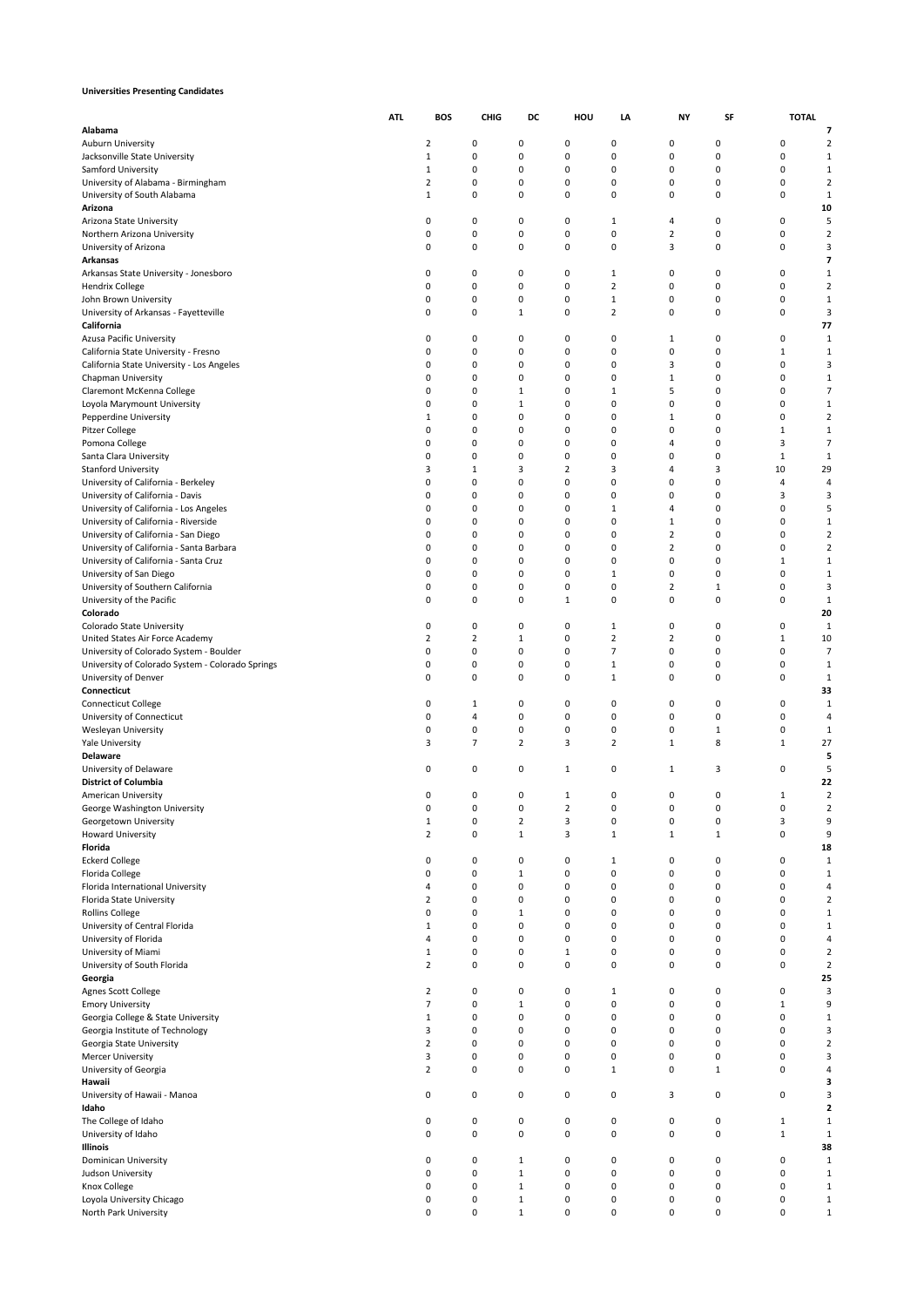| Northern Illinois University                     | 0                       | 0              | $\overline{2}$ | 0            | 0 | 0              | 0              | 0                       | $\overline{\mathbf{c}}$ |
|--------------------------------------------------|-------------------------|----------------|----------------|--------------|---|----------------|----------------|-------------------------|-------------------------|
| Northwestern University                          | $\mathbf 1$             | $1\,$          | 6              | 0            | 1 | 0              | 4              | 0                       | 13                      |
| Southern Illinois University System - Carbondale | 0                       | 0              | $1\,$          | 0            | 0 | 0              | 0              | 0                       | 1                       |
| University of Chicago                            | 0                       | $\mathbf{1}$   | 5              | 0            | 1 | 0              | 3              | 0                       | 10                      |
| University of Illinois - Chicago                 | 0                       | 0              | $\mathbf 1$    | 0            | 0 | 0              | 0              | 0                       | 1                       |
| University of Illinois - Urbana-Champaign        | 0                       | 0              | $\mathbf 2$    | 0            | 0 | 0              | 0              | 0                       | $\overline{\mathbf{c}}$ |
| Wheaton College - IL                             | 0                       | 0              | 3              | 0            | 0 | $\mathbf 1$    | 0              | 0                       | 4                       |
| Indiana                                          |                         |                |                |              |   |                |                |                         | 29                      |
| <b>Ball State University</b>                     | 0                       | 0              | 1              | 0            | 0 | 0              | 0              | 0                       | 1                       |
| Earlham College                                  | 0                       | 0              | $\mathbf 1$    | 0            | 0 | 0              | 0              | 0                       | 1                       |
| Indiana University                               | 0                       | 0              | 5              | 0            | 0 | 0              | 0              | 0                       | 5                       |
| <b>Purdue University</b>                         | 0                       | 0              | $\mathbf 1$    | 0            | 0 | 0              | $\mathbf 1$    | 0                       | $\overline{2}$          |
| Saint Mary's College                             | 0                       | 0              | 0              | 0            | 0 | 0              | $\mathbf 1$    | 0                       | $\mathbf 1$             |
| University of Notre Dame                         | 1                       | $\mathbf{1}$   | 8              | 0            | 0 | 0              | 3              | 4                       | 17                      |
| Wabash College                                   | 0                       | 0              | $\overline{2}$ | 0            | 0 | 0              | 0              | 0                       | $\overline{2}$          |
| lowa                                             |                         |                |                |              |   |                |                |                         | 8                       |
| Coe College                                      | 0                       | 0              | $\overline{2}$ | 0            | 0 | 0              | 0              | 0                       | $\overline{2}$          |
|                                                  |                         |                |                |              |   |                |                |                         |                         |
| Cornell College                                  | 0                       | 0              | $\mathbf 1$    | 0            | 0 | 0              | 0              | 0                       | $\mathbf 1$             |
| Dordt College                                    | 0                       | 0              | 0              | 0            | 0 | 0              | 0              | 1                       | 1                       |
| <b>Grinnell College</b>                          | 0                       | $1\,$          | 0              | 0            | 0 | 0              | 0              | 0                       | 1                       |
| Iowa State University                            | 0                       | 0              | $1\,$          | 0            | 0 | 0              | 0              | 0                       | 1                       |
| Luther College                                   | 0                       | 0              | $\mathbf 1$    | 0            | 0 | 0              | 0              | 0                       | $\mathbf 1$             |
| University of Iowa                               | 0                       | 0              | $\mathbf 1$    | 0            | 0 | 0              | 0              | 0                       | $\mathbf 1$             |
| Kansas                                           |                         |                |                |              |   |                |                |                         | 11                      |
| Kansas State University                          | 0                       | 0              | 3              | 0            | 1 | 0              | 0              | 0                       | 4                       |
| University of Kansas                             | 0                       | 0              | 3              | 0            | 1 | 0              | 0              | 0                       | 4                       |
| Washburn University                              | 0                       | 0              | $\overline{2}$ | 0            | 0 | 0              | 0              | 0                       | $\overline{2}$          |
| Wichita State University                         | 0                       | 0              | $\mathbf 1$    | 0            | 0 | 0              | 0              | 0                       | $\mathbf 1$             |
| Kentucky                                         |                         |                |                |              |   |                |                |                         | 4                       |
| Centre College                                   | 0                       | 0              | 1              | 0            | 0 | 0              | 0              | 0                       | $\mathbf 1$             |
| Eastern Kentucky University                      | $\mathbf{1}$            | 0              | 0              | 0            | 0 | 0              | 0              | 0                       | $\mathbf 1$             |
| Transylvania University                          | 0                       | 0              | $1\,$          | 0            | 0 | 0              | 0              | 0                       | $1\,$                   |
| University of Kentucky                           | 0                       | 0              | $\mathbf 1$    | 0            | 0 | 0              | 0              | 0                       | 1                       |
| Louisiana                                        |                         |                |                |              |   |                |                |                         | 3                       |
| Loyola University New Orleans                    | 0                       | 0              | 0              | 0            | 3 | 0              | 0              | 0                       | 3                       |
| Maine                                            |                         |                |                |              |   |                |                |                         | 5                       |
|                                                  |                         |                |                |              |   |                |                |                         |                         |
| <b>Bowdoin College</b>                           | 0                       | 0              | 0              | 1            | 0 | 0              | 1              | 0                       | $\overline{2}$          |
| Colby College                                    | 0                       | $1\,$          | 0              | 0            | 0 | 0              | 0              | 0                       | 1                       |
| College of the Atlantic                          | 1                       | 0              | 0              | 0            | 0 | 0              | 0              | 0                       | 1                       |
| University of Maine - Orono                      | 0                       | 0              | $\mathbf 1$    | 0            | 0 | 0              | 0              | 0                       | 1                       |
| Maryland                                         |                         |                |                |              |   |                |                |                         | 25                      |
| <b>Bowie State University</b>                    | 0                       | 0              | 0              | 1            | 0 | 0              | 0              | 0                       | $\mathbf 1$             |
| Johns Hopkins University                         | 0                       | 0              | 0              | 3            | 0 | 0              | 0              | $\mathbf 1$             | 4                       |
| <b>Towson University</b>                         | 0                       | 0              | 0              | $\mathbf{1}$ | 0 | 0              | 0              | 0                       | 1                       |
| United States Naval Academy                      | $\overline{2}$          | $1\,$          | 3              | 3            | 3 | $\mathbf 1$    | $\overline{2}$ | $\overline{\mathbf{c}}$ | 17                      |
| University of Maryland - Baltimore County        | 0                       | 0              | 0              | $\mathbf 1$  | 0 | 0              | 0              | 0                       | 1                       |
| University of Maryland - College Park            | 0                       | 0              | 0              | $\mathbf{1}$ | 0 | 0              | 0              | 0                       | 1                       |
| Massachusetts                                    |                         |                |                |              |   |                |                |                         | 99                      |
| <b>Amherst College</b>                           | 0                       | 0              | 0              | 0            | 0 | 0              | 1              | 0                       | 1                       |
| Anna Maria College                               | 0                       | $1\,$          | 0              | 0            | 0 | 0              | 0              | 0                       | 1                       |
| <b>Boston College</b>                            | 0                       | $1\,$          | 0              | 0            | 0 | 0              | 0              | 0                       | 1                       |
| <b>Boston University</b>                         | 1                       | 4              | 0              | 0            | 1 | 0              | 2              | 1                       | 9                       |
| <b>Brandeis University</b>                       | $\mathbf{1}$            | $\mathbf{1}$   | $\mathbf 0$    | $\mathbf{1}$ | 0 | 0              | 0              | 0                       | 3                       |
| College of the Holy Cross                        | 1                       | 1              | 1              | 0            | 0 | 0              | 0              | 0                       | 3                       |
| Harvard Medical School                           | 0                       | $\pmb{0}$      | $\mathbf 1$    | $\pmb{0}$    | 0 | 0              | $\pmb{0}$      | 0                       | $\mathbf 1$             |
| Harvard University                               | $\overline{\mathbf{c}}$ | 14             | 4              | $\mathbf 1$  | 1 | $\overline{2}$ | 8              | 3                       | 35                      |
|                                                  |                         |                |                |              |   |                |                |                         |                         |
| Massachusetts Institute of Technology            | 4                       | 3              | 4              | $\mathbf 1$  | 3 | 4              | 4              | 0                       | 23                      |
| Mount Holyoke College                            | $\mathbf 1$             | $\pmb{0}$      | 0              | 0            | 0 | 0              | 0              | 0                       | $\mathbf 1$             |
| Northeastern University                          | 0                       | 3              | 0              | 3            | 0 | $\overline{2}$ | 0              | 0                       | 8                       |
| Smith College                                    | 0                       | $\mathbf 1$    | 0              | 0            | 0 | 0              | 0              | 0                       | $\mathbf 1$             |
| <b>Tufts University</b>                          | 0                       | $\overline{2}$ | 0              | 0            | 0 | 0              | 0              | 0                       | $\mathbf 2$             |
| University of Massachusetts- Amherst             | 0                       | 5              | $\mathbf 1$    | 0            | 0 | 0              | $\mathbf 0$    | 0                       | 6                       |
| <b>Wellesley College</b>                         | 0                       | $\mathbf 1$    | 0              | 0            | 0 | 0              | 0              | 0                       | $\mathbf 1$             |
| Williams College                                 | 0                       | $\mathbf{1}$   | 0              | 0            | 0 | 0              | $\mathbf{1}$   | $\mathbf{1}$            | 3                       |
| Michigan                                         |                         |                |                |              |   |                |                |                         | 10                      |
| Hillsdale College                                | 0                       | 0              | $\mathbf 1$    | $\mathbf{1}$ | 0 | 0              | 0              | 0                       | $\overline{2}$          |
| Kalamazoo College                                | 0                       | 0              | $\mathbf 1$    | 0            | 0 | 0              | 0              | 0                       | $1\,$                   |
| Madonna University                               | 0                       | 0              | $\mathbf 1$    | 0            | 0 | 0              | 0              | 0                       | $\mathbf 1$             |
| Michigan State University                        | 0                       | 0              | 3              | 0            | 0 | 0              | 0              | 0                       | 3                       |
| University of Michigan - Ann Arbor               | 0                       | 0              | $\mathbf 1$    | 0            | 0 | 0              | $\overline{2}$ | 0                       | 3                       |
| Minnesota                                        |                         |                |                |              |   |                |                |                         | 14                      |
| <b>Bethel University</b>                         | 0                       | 0              | 1              | 0            | 0 | 0              | 0              | 0                       | $\mathbf 1$             |
| Carleton College                                 | 0                       | $1\,$          | 0              | $\mathbf{1}$ | 0 | 0              | 0              | 0                       | $\overline{2}$          |
| College of St. Scholastica                       | 0                       | 0              | $\mathbf 1$    | 0            | 0 | 0              | 0              | 0                       | $\mathbf 1$             |
| Concordia College-Moorhead                       | 0                       | 0              | $\mathbf 1$    | 0            | 0 | 0              | 0              | 0                       | $\mathbf 1$             |
| Macalester College                               | 0                       | $\pmb{0}$      | $\mathbf 1$    | 0            | 0 | 0              | $\mathbf 1$    | 0                       | $\mathbf 2$             |
|                                                  | 0                       |                |                |              |   | 0              | 0              | 0                       |                         |
| Saint Olaf College                               |                         | $\mathbf{1}$   | 0              | 0            | 0 |                |                |                         | $\mathbf 1$             |
| St Catherine University                          | 0                       | 0              | 0              | 0            | 0 | 0              | 0              | $\mathbf{1}$            | $\mathbf 1$             |
| University of Minnesota - Morris                 | 0                       | 0              | $\mathbf 1$    | 0            | 0 | 0              | 0              | 0                       | $1\,$                   |
| University of Minnesota - Twin Cities            | 0                       | 0              | $\overline{2}$ | 0            | 0 | 0              | 0              | 0                       | $\overline{2}$          |
| University of Northwestern St Paul               | 0                       | $\pmb{0}$      | $\mathbf 1$    | 0            | 0 | 0              | $\pmb{0}$      | 0                       | $\mathbf 1$             |
| University of Saint Thomas - MN                  | 0                       | 0              | $\mathbf 1$    | 0            | 0 | 0              | 0              | 0                       | $\mathbf 1$             |
| Mississippi                                      |                         |                |                |              |   |                |                |                         | 3                       |
| Mississippi State University                     | 2                       | 0              | 0              | 0            | 0 | 0              | 0              | 0                       | $\mathbf 2$             |
| University of Mississippi                        | $\mathbf 1$             | 0              | 0              | 0            | 0 | 0              | 0              | 0                       | $\mathbf{1}$            |
| Missouri                                         |                         |                |                |              |   |                |                |                         | 7                       |
| Drury University                                 | 0                       | 0              | $1\,$          | 0            | 0 | 0              | $\pmb{0}$      | 0                       | $\mathbf{1}$            |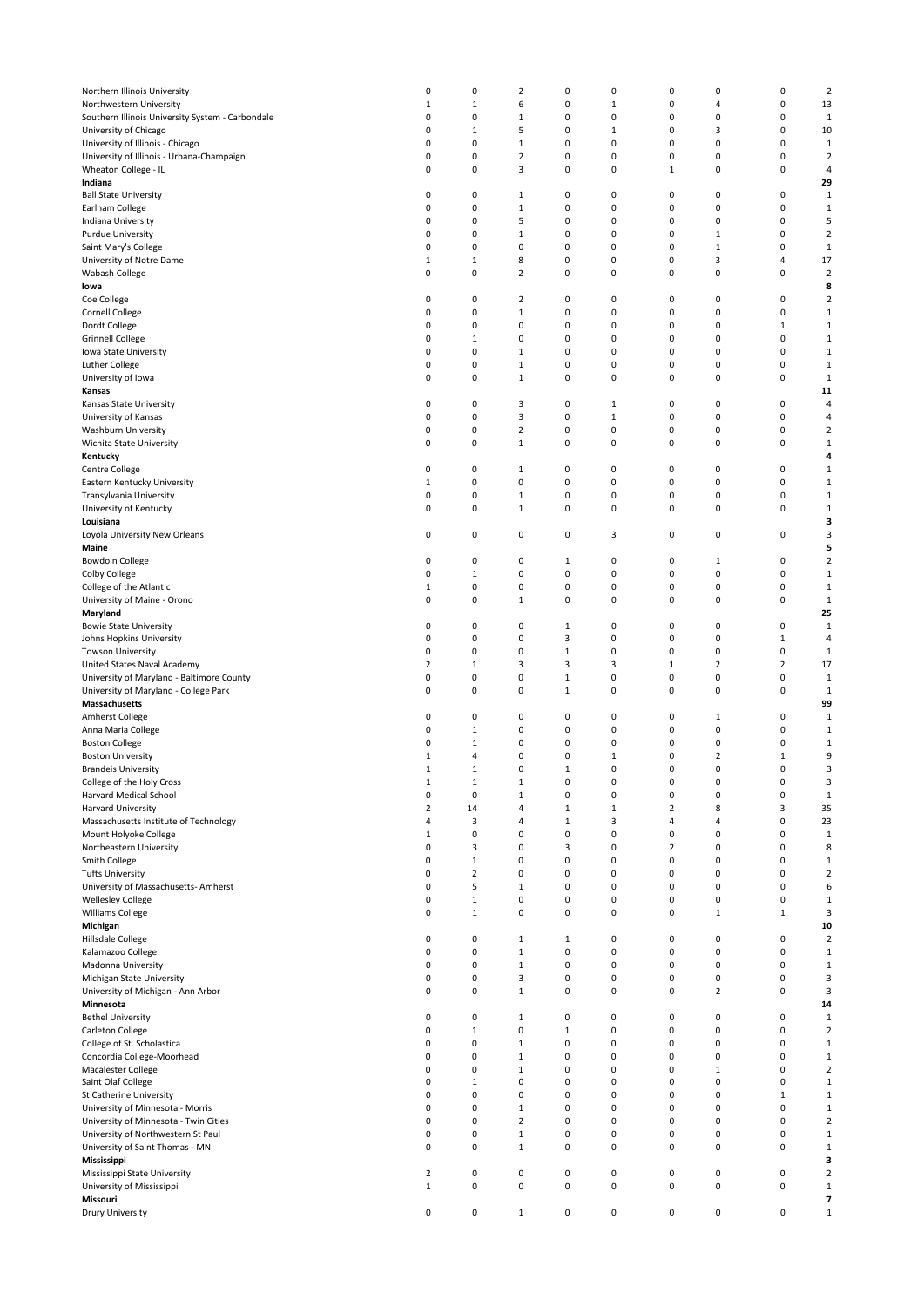| Saint Louis University                                 | 0              | $\pmb{0}$      | $\mathbf 1$    | 0              | 0              | 0              | 0              | 0              | $\mathbf{1}$   |
|--------------------------------------------------------|----------------|----------------|----------------|----------------|----------------|----------------|----------------|----------------|----------------|
| Truman State University                                | 0              | 0              | $\mathbf{1}$   | 0              | 0              | 0              | 0              | 0              | 1              |
|                                                        |                |                |                |                |                |                |                |                |                |
| University of Missouri - Columbia                      | 0              | 0              | $\mathbf{1}$   | 0              | 0              | 0              | 0              | 0              | $\mathbf{1}$   |
| University of Missouri - Kansas City                   | 0              | 0              | $\mathbf{1}$   | 0              | 0              | 0              | 0              | 0              | $\mathbf{1}$   |
| Washington University in St. Louis                     | 0              | 0              | $\mathbf 1$    | 0              | 0              | 0              | 0              | $\mathbf 1$    | $\overline{2}$ |
| Montana                                                |                |                |                |                |                |                |                |                | 3              |
| Montana State University System - Bozeman              | 0              | 0              | 0              | 0              | 0              | 0              | 0              | 2              | 2              |
| University of Montana - Missoula                       | 0              | 0              | 0              | 0              | 0              | 0              | 0              | $\mathbf 1$    | $\mathbf 1$    |
| Nebraska                                               |                |                |                |                |                |                |                |                | 5              |
| Creighton University                                   | 0              | 0              | 1              | 0              | 0              | 0              | 0              | 0              | $\mathbf{1}$   |
| <b>Hastings College</b>                                | 0              | 0              | $\mathbf 1$    | 0              | 0              | 0              | 0              | 0              | $\mathbf{1}$   |
|                                                        |                |                |                |                |                |                |                |                |                |
| University of Nebraska System - Lincoln                | 0              | 0              | $\overline{2}$ | 0              | 0              | 0              | 0              | 0              | $\overline{2}$ |
| University of Nebraska System - Omaha                  | 0              | 0              | $\mathbf{1}$   | 0              | 0              | 0              | 0              | 0              | $\mathbf{1}$   |
| Nevada                                                 |                |                |                |                |                |                |                |                | 2              |
| University of Nevada-Las Vegas                         | 0              | 0              | 0              | 0              | 0              | $\overline{2}$ | 0              | 0              | $\overline{2}$ |
| <b>New Hampshire</b>                                   |                |                |                |                |                |                |                |                | 6              |
| Dartmouth College                                      | 1              | $1\,$          | 0              | 1              | $\mathbf{1}$   | 0              | $\mathbf{1}$   | 1              | 6              |
| New Jersey                                             |                |                |                |                |                |                |                |                | 49             |
| Drew University                                        | 0              | 0              | 0              | 0              | 0              | 0              | $\mathbf 1$    | 0              | $\mathbf{1}$   |
|                                                        |                |                |                |                |                |                |                |                |                |
| Montclair State University                             | 0              | $\pmb{0}$      | 0              | 0              | 0              | 0              | $\mathbf 1$    | 0              | $\mathbf{1}$   |
| Princeton University                                   | 5              | 3              | 6              | 3              | 4              | 2              | 9              | 5              | 37             |
| <b>Rider University</b>                                | 0              | 0              | 0              | 0              | 0              | 0              | $\mathbf 1$    | 0              | $\mathbf 1$    |
| Rutgers University - Camden                            | 0              | 0              | 0              | 0              | 0              | 0              | $\mathbf{1}$   | 0              | $\mathbf{1}$   |
| Rutgers University - New Brunswick                     | 0              | 0              | $\pmb{0}$      | 0              | 0              | 0              | 4              | 0              | 4              |
| Seton Hall University                                  | 0              | 0              | 0              | 0              | 0              | 0              | 2              | 0              | $\overline{2}$ |
| Stevens Institute of Technology                        | 0              | $\pmb{0}$      | 0              | 0              | 0              | 0              | $\mathbf 1$    | 0              | $\mathbf{1}$   |
| The College of New Jersey                              | 0              | 0              | 0              | 0              | 0              | 0              | $\mathbf{1}$   | 0              | $\mathbf 1$    |
|                                                        |                |                |                |                |                |                |                |                |                |
| <b>New Mexico</b>                                      |                |                |                |                |                |                |                |                | 3              |
| University of New Mexico                               | 0              | 0              | 0              | 0              | 3              | 0              | 0              | 0              | 3              |
| <b>New York</b>                                        |                |                |                |                |                |                |                |                | 96             |
| <b>Bard College</b>                                    | 0              | 0              | 0              | 0              | 0              | 0              | $\mathbf{1}$   | 0              | $\mathbf{1}$   |
| <b>Barnard College</b>                                 | 0              | 0              | 0              | 0              | 0              | 0              | 3              | 0              | 3              |
| City University of New York - College of Staten Island | 0              | 0              | 0              | 0              | 0              | 0              | $\overline{2}$ | 0              | $\overline{2}$ |
| City University of New York - Hunter College           | 0              | 0              | $\pmb{0}$      | $\mathbf{1}$   | 0              | 0              | 4              | 0              | 5              |
| Columbia University                                    | $\mathbf 1$    | $\overline{2}$ | $\mathbf 1$    | $\mathbf{1}$   | $\mathbf 1$    | 3              | 8              | $\overline{2}$ | 19             |
|                                                        |                |                |                |                |                | 0              |                | 0              |                |
| Cornell University                                     | $\mathbf 1$    | 3              | 4              | $\mathbf{1}$   | $\mathbf 1$    |                | 5              |                | 15             |
| Fordham University                                     | 0              | 0              | 0              | 0              | 0              | 0              | 3              | 0              | 3              |
| Hobart and William Smith Colleges                      | 0              | 0              | 0              | 0              | 0              | 0              | $\mathbf{1}$   | 0              | $\mathbf{1}$   |
| Long Island University - Brooklyn                      | 0              | 0              | 0              | 0              | 0              | 0              | $\mathbf 1$    | 0              | $\mathbf{1}$   |
| Marist College                                         | 0              | $\mathbf{1}$   | 0              | 0              | 0              | 0              | 0              | 0              | $\mathbf{1}$   |
| Marymount Manhattan College                            | 0              | 0              | 0              | 0              | 0              | 0              | $\mathbf{1}$   | 0              | $\mathbf{1}$   |
| New York University                                    | $\mathbf 1$    | 0              | $\overline{2}$ | 3              | 0              | 0              | 3              | 1              | 10             |
| Pace University                                        | 0              | 0              | 0              | 0              | 0              | 0              | $\mathbf{1}$   | 0              | $\mathbf{1}$   |
|                                                        |                |                |                |                |                |                |                |                |                |
| Rensselaer Polytechnic Institute                       | 0              | 0              | $\mathbf 1$    | 0              | 0              | 0              | 0              | 0              | $\mathbf{1}$   |
| Sarah Lawrence College                                 | 0              | 0              | 0              | 0              | 0              | 0              | $\overline{2}$ | 0              | $\overline{2}$ |
| Skidmore College                                       | 0              | 0              | 0              | 0              | 0              | $\mathbf 0$    | $\mathbf 1$    | 0              | $\mathbf{1}$   |
| St. Lawrence University                                | 0              | 0              | 0              | 0              | 0              | 0              | 2              | 0              | $\overline{2}$ |
| State University of New York - Binghamton              | 0              | 0              | 0              | 0              | 0              | 0              | $\mathbf{1}$   | 0              | $\mathbf{1}$   |
| State University of New York - Buffalo                 | 0              | 0              | $\pmb{0}$      | 0              | 0              | 0              | $\mathbf 1$    | 0              | $\mathbf{1}$   |
| State University of New York - College at Oneonta      | 0              | 0              | 0              | 0              | 0              | 0              | $\mathbf{1}$   | 0              | $\mathbf 1$    |
| State University of New York - Stony Brook             | 0              | 0              | 0              | 0              | 0              | 0              | $\mathbf 1$    | 0              | $\mathbf{1}$   |
|                                                        |                |                |                |                |                |                |                |                |                |
| <b>Syracuse University</b>                             | 0              | 0              | 0              | 0              | 0              | 0              | 2              | 0              | 2              |
| Union College - NY                                     | 0              | 0              | $1\,$          | 0              | 0              | 0              | 3              | 0              | 4              |
| United States Military Academy                         | $\mathbf{1}$   | $\mathbf{1}$   | 3              | 0              | 3              | 2              | 3              | 1              | 14             |
| Vassar College                                         | 0              | $\pmb{0}$      | 0              | 0              | 0              | $\pmb{0}$      | $\overline{2}$ | 0              | $\overline{2}$ |
| Yeshiva University                                     | 0              | $\pmb{0}$      | 0              | $\pmb{0}$      | $\pmb{0}$      | 0              | $\mathbf{1}$   | 0              | $\mathbf 1$    |
| <b>North Carolina</b>                                  |                |                |                |                |                |                |                |                | 47             |
| Davidson College                                       | $\overline{2}$ | 0              | $\mathbf{1}$   | 0              | 0              | 0              | 0              | 0              | 3              |
| Duke University                                        | 8              | 0              | 3              | $\overline{2}$ | $\pmb{0}$      | 0              | 4              | 4              | 21             |
| East Carolina University                               | $\mathbf 1$    | 0              | 0              | 0              | 0              | 0              | 0              | 0              | $\mathbf{1}$   |
| Elon University                                        | $\overline{2}$ | 0              | 0              | $\pmb{0}$      | 0              | 0              | 0              | 0              | $\overline{2}$ |
|                                                        |                |                |                |                |                |                |                |                |                |
| Meredith College                                       | $\mathbf{1}$   | 0              | 0              | 0              | 0              | 0              | 0              | 0              | $\mathbf{1}$   |
| North Carolina School of the Arts                      | $\mathbf{1}$   | 0              | 0              | 0              | 0              | 0              | 0              | 0              | $\mathbf{1}$   |
| North Carolina State University                        | $\mathbf{1}$   | 0              | $\pmb{0}$      | $\mathbf{1}$   | 0              | 0              | 0              | 0              | $\overline{2}$ |
| Salem College                                          | $\overline{2}$ | 0              | 0              | 0              | 0              | 0              | 0              | 0              | $\overline{2}$ |
| University of North Carolina - Chapel Hill             | $\overline{2}$ | 0              | $\mathbf{1}$   | $\pmb{0}$      | 0              | $\mathbf{1}$   | 0              | 0              | 4              |
| University of North Carolina - Charlotte               | $\mathbf{1}$   | 0              | 0              | 0              | 0              | 0              | $\pmb{0}$      | 0              | $\mathbf{1}$   |
| University of North Carolina - Wilmington              | $\mathbf{1}$   | 0              | 0              | 0              | 0              | 0              | 0              | 0              | $\mathbf{1}$   |
| Wake Forest University                                 | 3              | $\mathbf{1}$   | 0              | $\mathbf{1}$   | $\pmb{0}$      | 1              | $\overline{2}$ | 0              | 8              |
| Ohio                                                   |                |                |                |                |                |                |                |                | 12             |
|                                                        |                |                |                |                |                |                |                |                |                |
| Antioch College                                        | 0              | 0              | $\pmb{0}$      | 0              | 0              | 1              | 0              | 0              | $\mathbf{1}$   |
| Denison University                                     | 0              | 0              | 3              | 0              | $\pmb{0}$      | 0              | 0              | 0              | 3              |
| John Carroll University                                | 0              | 0              | $\mathbf{1}$   | 0              | 0              | 0              | 0              | 0              | $\mathbf{1}$   |
| Kent State University                                  | 0              | 0              | $\mathbf 1$    | 0              | 0              | 0              | 0              | 0              | $\mathbf{1}$   |
| Kenyon College                                         | 0              | 0              | $\mathbf 2$    | 0              | 0              | 0              | 0              | 0              | 2              |
| Miami University of Ohio                               | 0              | 0              | $\mathbf 1$    | 0              | 0              | 0              | 0              | 0              | $\mathbf{1}$   |
| Ohio State University System                           | 0              | 0              | $\mathbf 1$    | 0              | 0              | 0              | 0              | 0              | $\mathbf{1}$   |
|                                                        | 0              | 0              | $\mathbf 1$    | 0              | 0              | 0              | 0              | 0              |                |
| University of Cincinnati                               |                |                |                |                |                |                |                |                | $\mathbf{1}$   |
| University of Dayton                                   | 0              | 0              | $\mathbf{1}$   | 0              | 0              | 0              | 0              | 0              | $\mathbf 1$    |
| Oklahoma                                               |                |                |                |                |                |                |                |                | 9              |
| Oklahoma Baptist University                            | 0              | $\pmb{0}$      | 0              | 0              | $\mathbf{1}$   | 0              | 0              | 0              | $\mathbf{1}$   |
| Oral Roberts University                                | 0              | 0              | 0              | 0              | $\mathbf 1$    | 0              | 0              | 0              | $\mathbf{1}$   |
| University of Oklahoma                                 | $\mathbf{1}$   | 0              | $\overline{2}$ | $\pmb{0}$      | $\overline{2}$ | 0              | 0              | $\mathbf 1$    | 6              |
| University of Tulsa                                    | 0              | 0              | 0              | $\pmb{0}$      | $\mathbf{1}$   | 0              | $\pmb{0}$      | 0              | $\mathbf{1}$   |
| Oregon                                                 |                |                |                |                |                |                |                |                | 9              |
| Lewis & Clark College                                  | 0              | $\pmb{0}$      | 0              | $\pmb{0}$      | $\pmb{0}$      | $\pmb{0}$      | 0              | 2              | $\overline{2}$ |
|                                                        |                |                |                |                |                |                |                |                |                |
| Oregon State University                                | 0              | 0              | 0              | 0              | 0              | 0              | 0              | $\mathbf 1$    | $\mathbf{1}$   |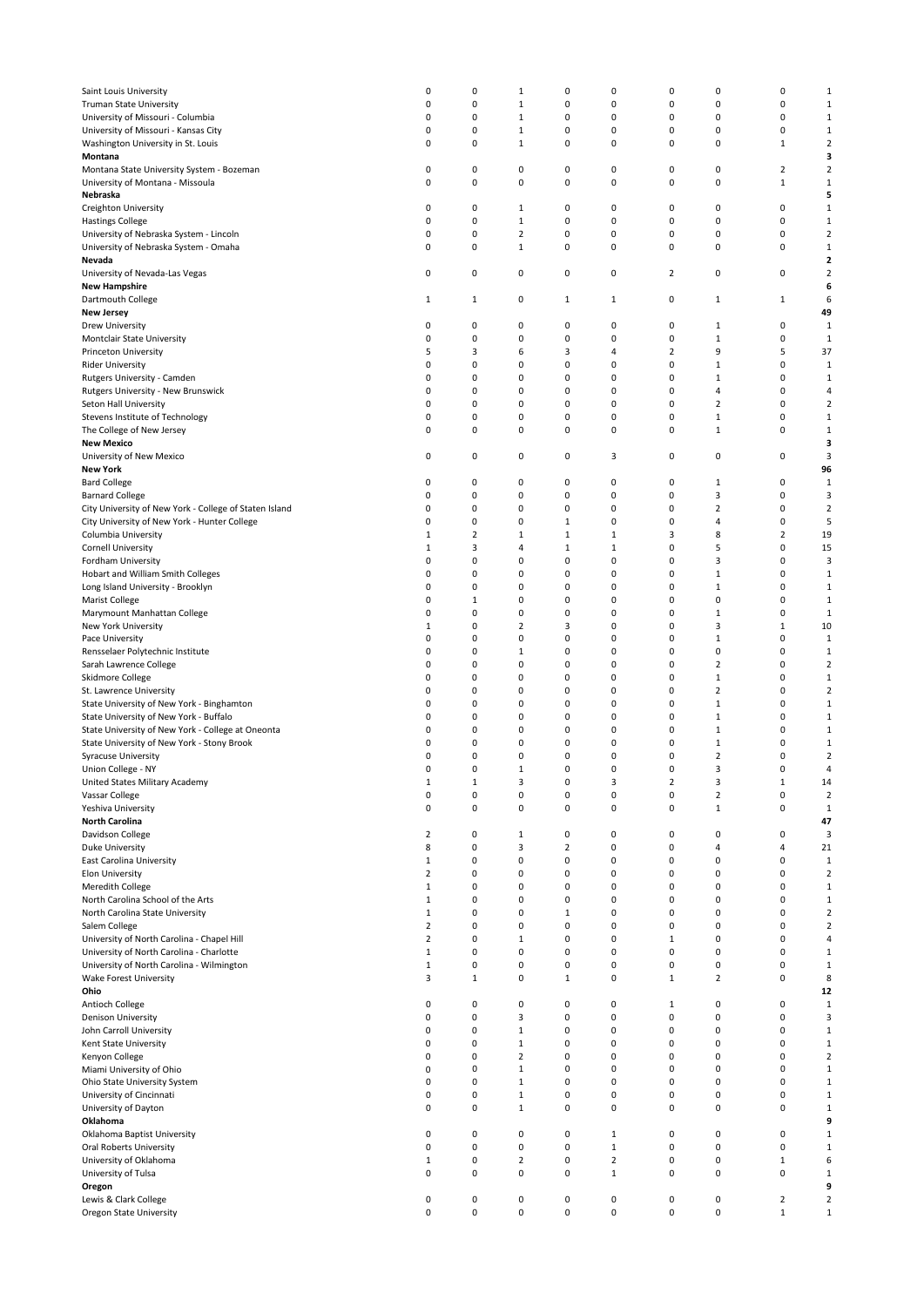| Portland State University                                | 0                | $\mathbf 0$                | 0            | 0                | $\pmb{0}$                    | $\pmb{0}$      | 0                | $\mathbf 1$         | 1                            |
|----------------------------------------------------------|------------------|----------------------------|--------------|------------------|------------------------------|----------------|------------------|---------------------|------------------------------|
| University of Oregon                                     | 0                | 0                          | 0            | 0                | 0                            | 0              | 0                | 4                   | $\overline{4}$               |
| University of Portland                                   | 0                | 0                          | 0            | 0                | 0                            | 0              | 0                | $\mathbf{1}$        | 1                            |
| Pennsylvania                                             |                  |                            |              |                  |                              |                |                  |                     | 57                           |
| Carnegie Mellon University<br><b>DeSales University</b>  | 0<br>0           | 0<br>$\mathbf 0$           | 0<br>0       | 0<br>0           | 0<br>$\pmb{0}$               | 0<br>0         | 1<br>$\mathbf 1$ | 0<br>0              | $\mathbf{1}$<br>$\mathbf{1}$ |
| <b>Duquesne University</b>                               | 0                | 0                          | 0            | 0                | 0                            | 0              | $\overline{2}$   | 0                   | $\overline{2}$               |
| Franklin & Marshall College                              | 0                | 0                          | 0            | 0                | 0                            | 0              | $\overline{2}$   | 0                   | $\overline{2}$               |
| Gettysburg College                                       | 0                | 0                          | 0            | 0                | 0                            | 0              | $\mathbf 1$      | 0                   | $\mathbf{1}$                 |
| Grove City College                                       | 0                | 0                          | 0            | 0                | 0                            | 0              | $\mathbf 1$      | 0                   | $\mathbf{1}$                 |
| Haverford College in Pennsylvania                        | 0                | $\mathbf 0$                | 0            | 0                | $\pmb{0}$                    | 0              | $\mathbf 1$      | 0                   | $\mathbf{1}$                 |
| Indiana University of Pennsylvania                       | 0                | 0                          | 0            | 0                | 0                            | 0              | 1                | 0                   | $\mathbf{1}$                 |
| Lafayette College                                        | 0                | 0                          | 0            | 0                | $\mathbf{1}$                 | 0              | 0                | 0                   | $\mathbf{1}$                 |
| LaSalle University                                       | 0                | 0                          | 0            | 0                | 0                            | 0              | $\mathbf 1$      | 0                   | $\mathbf{1}$                 |
| Mercyhurst University                                    | 0                | 0                          | 0            | 0                | 0                            | 0              | $\mathbf 1$      | 0                   | $\mathbf 1$                  |
| Messiah College                                          | 0                | $\mathbf 0$                | 0            | 0                | 0                            | 0              | $\mathbf 1$      | 0                   | $\mathbf{1}$                 |
| Muhlenberg College                                       | 0                | 0                          | 0            | 0                | 0                            | $\mathbf 0$    | 2                | 0                   | $\overline{2}$               |
| Pennsylvania State University                            | 0                | 0                          | 0            | 0                | 0                            | 0              | $\mathbf 1$      | 0                   | $\mathbf{1}$                 |
| Robert Morris College - PA                               | 0                | 0                          | 0            | 0                | 0                            | 0              | $\mathbf 1$      | 0                   | $\mathbf{1}$                 |
| Susquehanna University                                   | 0                | 0                          | 0            | 0                | 0                            | 0              | $\mathbf{1}$     | 0                   | $\mathbf{1}$                 |
| Swarthmore College                                       | 0                | $\mathbf 0$                | 0            | 0                | $\pmb{0}$                    | 0              | 4                | 0                   | $\overline{4}$               |
| University of Pennsylvania                               | $\mathbf{1}$     | 3                          | 1            | 4                | 2                            | $\mathbf 0$    | 6                | $\overline{2}$      | 19                           |
| University of Pittsburgh                                 | 0<br>0           | $\mathbf 0$                | 0<br>0       | 0<br>$\mathbf 1$ | $\mathbf{1}$                 | 0<br>0         | 4                | 0<br>0              | 5                            |
| Villanova University<br>Rhode Island                     |                  | 3                          |              |                  | 0                            |                | 6                |                     | 10<br>20                     |
| <b>Brown University</b>                                  | $\mathbf{1}$     | 5                          | $\mathbf 1$  | 1                | $\pmb{0}$                    | 3              | 5                | 3                   | 19                           |
| Rhode Island School of Design                            | 0                | $\mathbf 1$                | 0            | 0                | $\pmb{0}$                    | 0              | $\pmb{0}$        | 0                   | $\mathbf 1$                  |
| South Carolina                                           |                  |                            |              |                  |                              |                |                  |                     | 8                            |
| <b>Clemson University</b>                                | 2                | 0                          | 0            | 0                | 0                            | 0              | 0                | 0                   | $\overline{2}$               |
| College of Charleston                                    | 2                | 0                          | 0            | 0                | $\pmb{0}$                    | 0              | 0                | 0                   | $\overline{2}$               |
| Converse College                                         | $\mathbf{1}$     | 0                          | 0            | 0                | $\pmb{0}$                    | 0              | 0                | 0                   | $\mathbf{1}$                 |
| North Greenville College                                 | $\mathbf 1$      | 0                          | 0            | 0                | 0                            | 0              | 0                | 0                   | $\mathbf 1$                  |
| The Citadel                                              | 0                | 0                          | 0            | 0                | 0                            | 0              | $\mathbf 1$      | 0                   | $\mathbf{1}$                 |
| University of South Carolina - Columbia                  | $\mathbf 1$      | 0                          | 0            | 0                | 0                            | 0              | 0                | 0                   | $\mathbf{1}$                 |
| <b>Tennessee</b>                                         |                  |                            |              |                  |                              |                |                  |                     | 11                           |
| Lee University                                           | $\mathbf{1}$     | 0                          | 0            | 0                | $\pmb{0}$                    | 0              | 0                | 0                   | $\mathbf 1$                  |
| University of Tennessee - Knoxville                      | 4                | 0                          | 0            | 0                | $\mathbf{1}$                 | 0              | 0                | 0                   | 5                            |
| University of the South                                  | 3                | $\mathbf 0$                | 0            | 0                | $\pmb{0}$                    | 0              | 0                | 0                   | 3                            |
| Vanderbilt University                                    | $\mathbf 1$      | 0                          | $\mathbf 1$  | 0                | $\pmb{0}$                    | 0              | 0                | 0                   | $\overline{2}$               |
| Texas                                                    |                  |                            |              |                  |                              |                |                  |                     | 34                           |
| Abilene Christian University                             | 0                | 0                          | 0            | 0                | 1                            | 0              | 0                | 0                   | $\mathbf 1$                  |
| <b>Austin College</b>                                    | 0                | 0                          | 0            | 0                | $\mathbf{1}$                 | 0              | 0                | 0                   | $\mathbf{1}$                 |
| <b>Baylor University</b>                                 | 0                | 0                          | 0            | 0                | $\mathbf{1}$                 | 0              | 0                | 0                   | $\mathbf{1}$                 |
| Prairie View A&M University                              | 0                | 0                          | 0            | 0                | $\mathbf{1}$                 | 0              | 0                | 0<br>0              | $\mathbf{1}$                 |
| <b>Rice University</b>                                   | 0<br>$\mathbf 1$ | 0<br>$\mathbf 0$           | 0<br>0       | 0<br>1           | $\mathbf{1}$<br>$\mathbf{1}$ | 0<br>0         | 0<br>0           | 0                   | $\mathbf 1$<br>3             |
| Southern Methodist University<br>St. Edward's University | 0                | 0                          | 0            | 0                | 3                            | 0              | 0                | 0                   | 3                            |
| Texas A&M University - College Station                   | 0                | 0                          | 0            | 0                | 6                            | 0              | 0                | 0                   | 6                            |
| Texas Christian University                               | 0                | 0                          | 0            | 0                | $\mathbf{1}$                 | $\mathbf 1$    | 0                | 0                   | $\overline{2}$               |
| <b>Texas Tech University</b>                             | 0                | 0                          | 0            | 0                | $\mathbf{1}$                 | 0              | 0                | 0                   | $\mathbf{1}$                 |
| University of Dallas                                     | 0                | 0                          | 0            | 0                | $\overline{2}$               | 0              | 0                | 0                   | $\overline{2}$               |
| University of Houston - main campus                      | 0                | 0                          | 0            | 0                | 5                            | 0              | 0                | 0                   | 5                            |
| University of North Texas                                | $\mathbf 0$      | 0                          | 0            | 0                | $\mathbf{1}$                 | 0              | 0                | 0                   | $\mathbf{1}$                 |
| University of Texas - Austin                             | 0                | 0                          | 0            | $\mathbf 1$      | 4                            | 0              | 0                | 0                   | 5                            |
| University of Texas - Dallas                             | $\mathbf{1}$     | $\pmb{0}$                  | 0            | 0                | $\pmb{0}$                    | $\pmb{0}$      | $\pmb{0}$        | 0                   | $\mathbf 1$                  |
| Utah                                                     |                  |                            |              |                  |                              |                |                  |                     | 13                           |
| Brigham Young University                                 | 0                | 0                          | $\mathbf 1$  | 0                | $\pmb{0}$                    | 6              | 0                | $\mathbf 1$         | 8                            |
| University of Utah                                       | 0                | $\mathbf 0$                | 0            | 0                | $\pmb{0}$                    | $\overline{2}$ | $\pmb{0}$        | 0                   | $\overline{2}$               |
| Utah State University                                    | 0                | $\mathbf 0$                | 0            | $\mathbf{1}$     | $\pmb{0}$                    | 0              | $\pmb{0}$        | 0                   | $\mathbf 1$                  |
| Weber State University                                   | 0                | 0                          | 0            | 0                | 0                            | $1\,$          | 0                | 0                   | $\mathbf{1}$                 |
| Westminster College - UT                                 | 0                | $\mathbf 0$                | 0            | 0                | $\pmb{0}$                    | $\,1\,$        | 0                | 0                   | $\mathbf 1$                  |
| Vermont                                                  |                  |                            |              |                  |                              |                |                  |                     | 8                            |
| Middlebury College                                       | $\mathbf{1}$     | 3                          | 0<br>0       | 0<br>0           | $\pmb{0}$                    | 0              | $\mathbf 2$      | 0<br>0              | 6                            |
| Saint Michael's College<br>University of Vermont         | 0<br>0           | $\mathbf 1$<br>$\mathbf 1$ | 0            | 0                | $\pmb{0}$<br>0               | 0<br>0         | $\pmb{0}$<br>0   | 0                   | $\mathbf{1}$<br>$\mathbf{1}$ |
| Virginia                                                 |                  |                            |              |                  |                              |                |                  |                     | 40                           |
| <b>Bridgewater College</b>                               | 0                | 0                          | 0            | 1                | $\pmb{0}$                    | 0              | 0                | 0                   | $\mathbf{1}$                 |
| College of William and Mary                              | 0                | $\mathbf{1}$               | 0            | 3                | $\pmb{0}$                    | 0              | $\mathbf 1$      | 0                   | 5                            |
| Emory & Henry College                                    | 0                | $\mathsf 0$                | 0            | 0                | $\mathbf{1}$                 | 0              | $\pmb{0}$        | 0                   | $\mathbf{1}$                 |
| George Mason University                                  | 0                | 0                          | 0            | 1                | 0                            | 0              | 0                | 0                   | $\mathbf{1}$                 |
| Hampden-Sydney College                                   | $\mathbf{1}$     | $\mathbf 0$                | 0            | $\mathbf{1}$     | $\pmb{0}$                    | 0              | $\pmb{0}$        | 0                   | $\overline{2}$               |
| Hampton University                                       | 0                | 0                          | 0            | 2                | $\pmb{0}$                    | $\mathbf{1}$   | 0                | 0                   | 3                            |
| James Madison University                                 | 0                | $\mathbf 0$                | 0            | $\mathbf 1$      | $\pmb{0}$                    | 0              | 0                | 0                   | $\mathbf{1}$                 |
| Mary Washington College                                  | 0                | $\mathbf 0$                | 0            | $\mathbf 1$      | $\pmb{0}$                    | 0              | $\pmb{0}$        | 0                   | $\mathbf 1$                  |
| Patrick Henry College                                    | 0                | 0                          | 0            | $\overline{2}$   | 0                            | 0              | 0                | 0                   | $\overline{2}$               |
| Roanoke College                                          | 0                | $\mathbf 0$                | 0            | 0                | $\pmb{0}$                    | $\mathbf 1$    | $\mathbf 1$      | 0                   | $\overline{2}$               |
| Southern Virginia University                             | 0                | 0                          | 0            | $\mathbf 1$      | $\pmb{0}$                    | 0              | 0                | 0                   | $\mathbf{1}$                 |
| University of Virginia                                   | $\overline{2}$   | $\mathbf 0$                | $\mathbf 1$  | 3                | $\mathbf{1}$                 | 0              | $\mathbf 1$      | $\mathbf 1$         | 9                            |
| Virginia Military Institute                              | 0                | $\mathbf 0$                | 0            | $\mathbf 1$      | $\pmb{0}$                    | 0              | $\pmb{0}$        | 0                   | $\mathbf{1}$                 |
| Virginia Polytechnic Institute and State University      | 0                | 0                          | $\mathbf 1$  | $\overline{2}$   | 0                            | 0              | $\mathbf 1$      | 0                   | 4                            |
| Virginia Wesleyan College                                | 0                | $\pmb{0}$                  | 0            | $\mathbf 1$      | $\pmb{0}$                    | 0              | $\pmb{0}$        | 0                   | $\mathbf{1}$                 |
| Washington & Lee University                              | 0                | $\mathbf 0$                | $\mathbf{1}$ | 3                | $\mathbf{1}$                 | 0              | 0                | 0                   | 5                            |
| Washington                                               |                  |                            |              |                  |                              |                |                  |                     | 19                           |
| Cornish College of the Arts                              | 0                | $\pmb{0}$                  | 0            | 0                | $\pmb{0}$                    | 0              | $\pmb{0}$        | $\overline{2}$      | $\overline{2}$               |
| Gonzaga University                                       | 0                | $\mathbf 0$                | 0            | 0                | $\pmb{0}$                    | 0              | 0                | $\overline{2}$      | $\overline{2}$               |
| Pacific Lutheran University                              | 0<br>0           | $\pmb{0}$<br>0             | 0<br>0       | 0<br>0           | $\pmb{0}$<br>0               | $\pmb{0}$<br>0 | $\pmb{0}$<br>0   | 4<br>$\overline{2}$ | 4<br>$\overline{2}$          |
| Seattle University                                       |                  |                            |              |                  |                              |                |                  |                     |                              |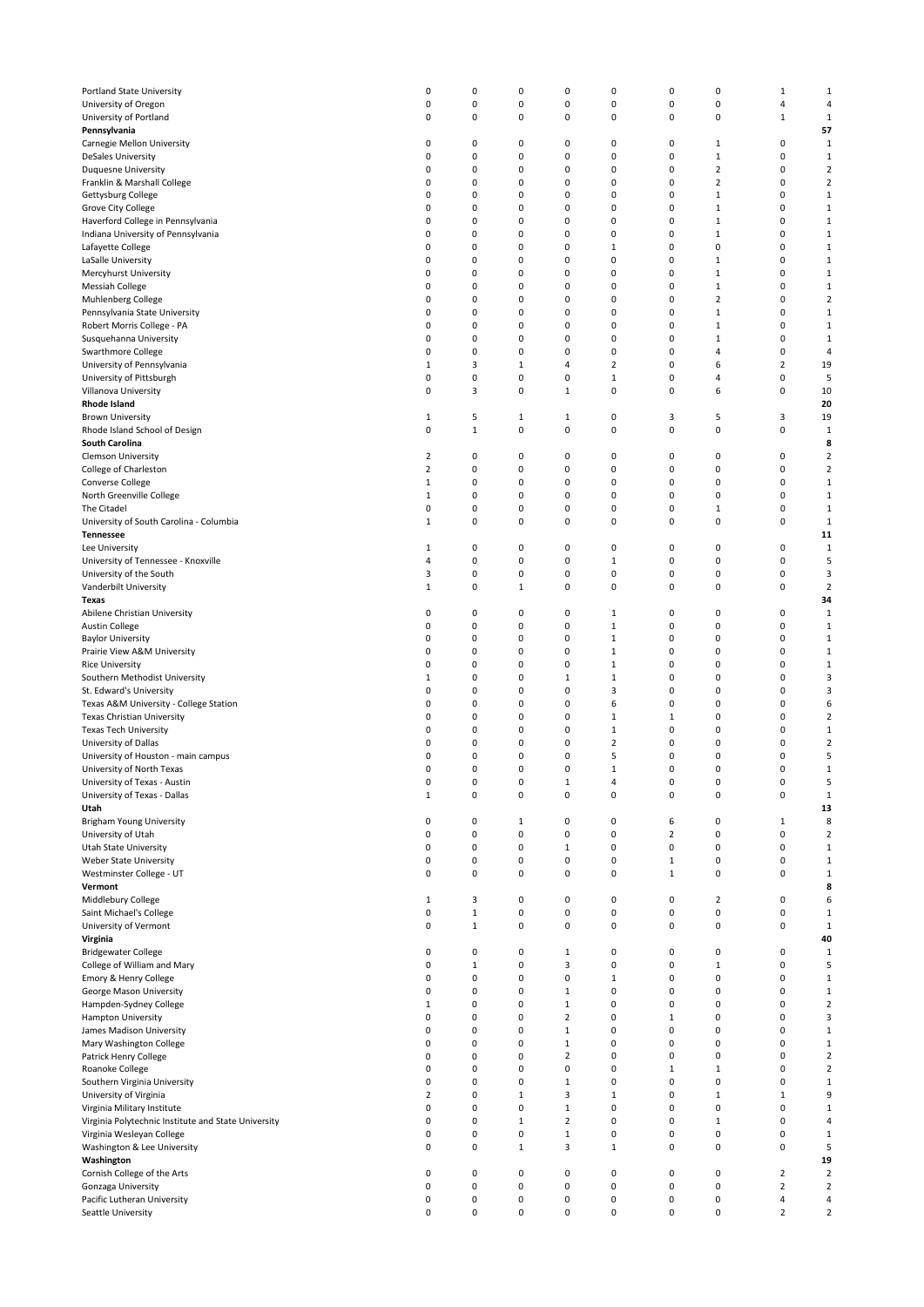|                                    |     | $\Omega$ |     |    |          |          | 0   |          |     |
|------------------------------------|-----|----------|-----|----|----------|----------|-----|----------|-----|
| <b>Trinity Lutheran College</b>    | 0   |          | 0   | 0  | 0        |          |     |          |     |
| University of Puget Sound          | 0   | $\Omega$ | 0   | 0  | $\Omega$ |          | 0   |          |     |
| University of Washington - Seattle | 0   | 0        | 0   | 0  | 0        |          | 0   |          |     |
| Washington State University        | 0   | $\Omega$ | 0   | 0  | 0        | 0        | 0   |          |     |
| Wisconsin                          |     |          |     |    |          |          |     |          | 8   |
| Carthage College                   | 0   | $\Omega$ |     | 0  | $\Omega$ | $\Omega$ | Ω   | $\Omega$ |     |
| Marquette University               | 0   |          | 0   | 0  | $\Omega$ |          | Ω   |          |     |
| <b>Ripon College</b>               | 0   |          |     | 0  | $\Omega$ |          | 0   |          |     |
| University of Wisconsin - Madison  | 0   | $\Omega$ |     | 0  | $\Omega$ | $\Omega$ | Ω   | $\Omega$ |     |
| Wyoming                            |     |          |     |    |          |          |     |          |     |
| University of Wyoming              | 0   | $\Omega$ | 0   | 0  |          | $\Omega$ | Ω   | $\Omega$ |     |
| <b>TOTAL</b>                       | 132 | 91       | 168 | 82 | 103      | 86       | 183 | 101      | 946 |
|                                    |     |          |     |    |          |          |     |          |     |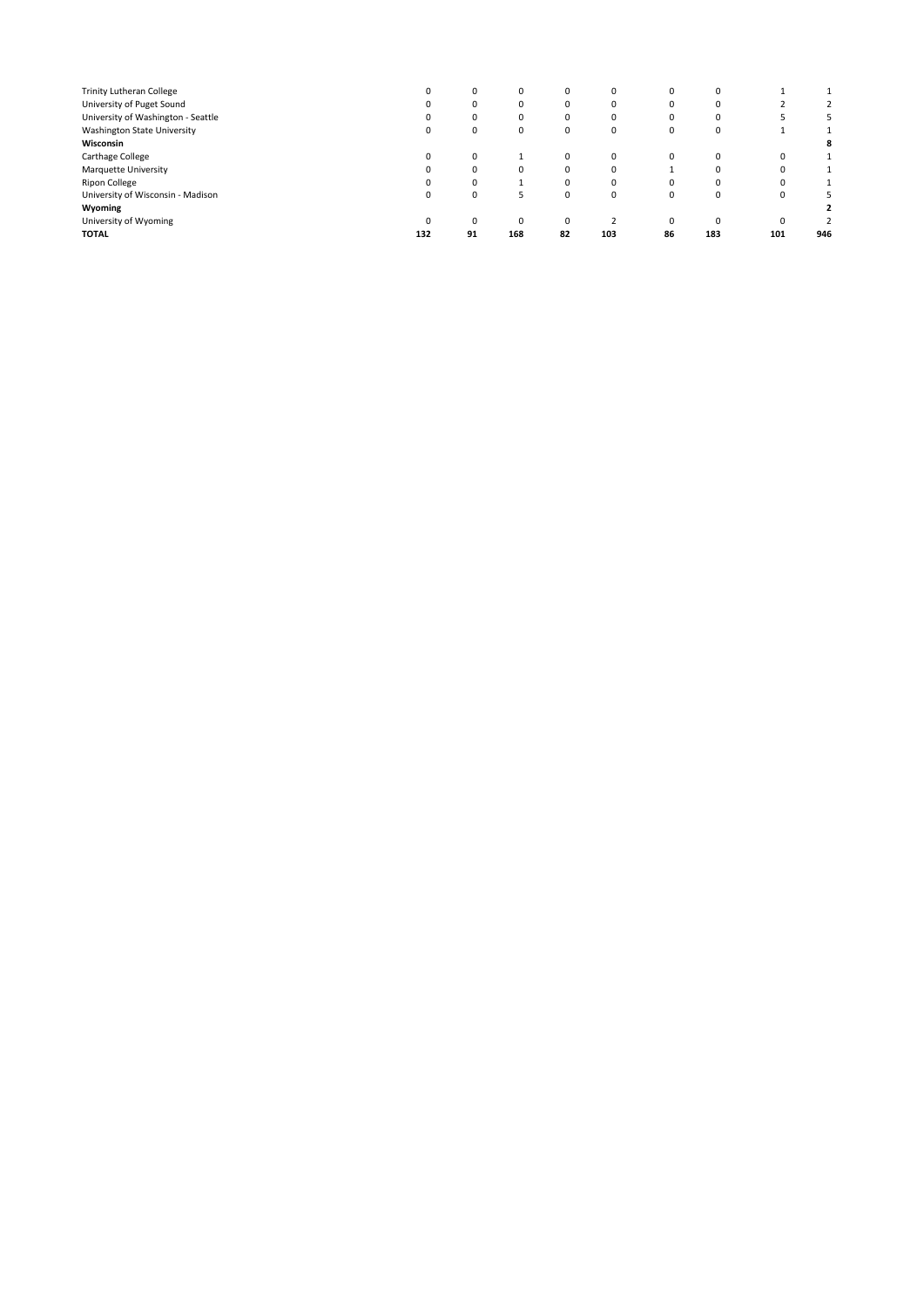### **Proposed Field of Study - Endorsed**

|                                                                                              | <b>ATL</b>   | <b>BOS</b>   | <b>CHIG</b> | DC             | HOU          | LA          | NY           | SF     | Total        |                         |
|----------------------------------------------------------------------------------------------|--------------|--------------|-------------|----------------|--------------|-------------|--------------|--------|--------------|-------------------------|
| A Theology of Science: Eschatological Ontology and Scientific Episte                         | 0            | 0            |             | $1\,$          | 0            | 0           | 0            | 0      | 0            | 1                       |
| Acting - Contemporary                                                                        | 0            | $1\,$        |             | 0              | 0            | 0           | 0            | 0      | 0            | 1                       |
| <b>Acting-Classical MA</b>                                                                   | 0            | 0            |             | $\mathbf 0$    | 0            | 0           | 0            | 1      | 0            | 1                       |
| <b>Advanced Aeronautical Engineering</b>                                                     | 0            | 0            |             | 1              | 0            | 0           | 0            | 0      | 0            | 1                       |
| <b>Advanced Arabic</b>                                                                       | 0            | 0            |             | 0              | 0            | 0           | 1            | 0      | 0            | 1                       |
| <b>Advanced Chemical Engineering</b>                                                         | 0            | 0            |             | 0              | 0            | 0           | 1            | 0      | $\mathbf{1}$ | 2                       |
| <b>Advanced Dietetic Practice</b>                                                            | 0            | 0            |             | 0              | 0            | 0           | 1            | 0      | 0            | 1                       |
| Advanced Materials Science and Engineering                                                   | 0            | 0            |             | 0              | 0            | 1           | 0            | 0      | 0            | 1                       |
| <b>Advanced Mechanical Engineering</b>                                                       | 1            | 0            |             | 0              | 0            | 0           | 0            | 0      | 0            | 1                       |
| <b>Advanced Neuroimaging</b>                                                                 | 1            | 0            |             | 0              | 0            | 0           | 0            | 0      | 0            | 1                       |
| <b>Advanced Theatre Practice</b>                                                             | 0            | 0            |             | 1              | 0            | 0           | 0            | 0      | 0            | 1                       |
| Africa and International Development                                                         | 0            | 0            |             | 0              | 0            | 0           | 0            | 1      | 0            | 1                       |
| <b>African Politics</b>                                                                      | 0            | 0            |             | 1              | 0            | 0           | 0            | 0      | 0            | 1                       |
| <b>African Studies</b>                                                                       | 0            | 0            |             | 1              | 0            | 0           | 0            | 0      | 0            | 1                       |
| African Studies and Development                                                              | 0            | $\mathbf{1}$ |             | 0              | 0            | 0           | 0            | 0      | 0            | 1                       |
| Air Transport Planning and Management                                                        | 0            | 0            |             | 0              | 0            | 0           | 1            | 0      | 0            | 1                       |
| American History                                                                             | 0            | 0            |             | 0              | 0            | 0           | 0            | 1      | 0            | 1                       |
| <b>Ancestral Studies</b>                                                                     | 0            | 0            |             | 0              | $1\,$        | 0           | 0            | 0      | $\Omega$     |                         |
| <b>Ancient Cultures</b>                                                                      | 0            | $\mathbf{1}$ |             | 0              | 0            | 0           | 0            | 0      | $\Omega$     | 1                       |
| Ancient History                                                                              | 0            | 0            |             | 0              | 0            | 1           | 0            | 0      | 0            | 1                       |
| Ancient Philosophy                                                                           | $\mathbf 0$  | 0            |             | 1              | 0            | 0           | $\mathbf{1}$ | 0      | $\Omega$     | $\overline{\mathbf{c}}$ |
| Animation                                                                                    | 0            | 0            |             | 0              | 0            | 0           | $\mathbf 1$  | 0      | 0            | 1                       |
| Anthropology (Anthropology of Conflict)                                                      | 0            | 0            |             | 0              | 0            | 0           | $\mathbf 1$  | 0      | 0            | 1                       |
| Anthropology, Environment and Development                                                    | 0            | 0            |             | 0              | 0            | 0           | 0            | 0      | 1            | 1                       |
| Applied Animal Behaviour and Animal Welfare                                                  | 0            | 0            |             | 1              | 0            | 0           | 0            | 0      | 0            | 1                       |
| Applied Biosciences and Biotechnology                                                        | 0            | 0            |             | 1              | 0            | 1           | 0            | 1      | 0            | 3                       |
| <b>Applied Linguistics</b>                                                                   | 1            | 0            |             | 0              | 0            | 0           | 0            | 0      | 1            | $\overline{\mathbf{c}}$ |
| <b>Applied Statistics</b>                                                                    | 0            | 0            |             | 0              | 0            | 0           | 1            | 0      | 0            | 1                       |
| Archaeology                                                                                  | 0            | 0            |             | 0              | 0            | 0           | 2            | 0      | 0            | 2                       |
| Architecture                                                                                 | 0            | 0            |             | 0              | $1\,$        | 0           | 0            | 0      | 0            | 1                       |
| Architecture and Urbanism                                                                    | 0            | 0            |             | 0              | $1\,$        | 0           | 0            | 0      | 0            | 1                       |
| Art History: Collecting and Provenance in an International Context                           | 0            | 0            |             | 0              | 0            | 0           | 1            | 0      | 0            | 1                       |
| Arts & Cultural Management                                                                   | $\mathbf{1}$ | 0            |             | 0              | 0            | 0           | 0            | 0      | 0            | 1                       |
| Arts for Health                                                                              | 0            | $\mathbf{1}$ |             | $\mathbf 0$    | 0            | 0           | 0            | 0      | 0            | 1                       |
| Atomic, Mesoscopic and Optical Physics                                                       | 1            | 0            |             | 0              | 0            | 0           | 0            | 0      | 0            | 1                       |
| Autonomous Intelligent Machines and Systems                                                  | 1            | 0            |             | 0              | 0            | 0           | 0            | 0      | 0            | 1                       |
| Behavioural and Economic Science                                                             | 0            | 0            |             | 1              | 0            | 0           | 0            | 0      | 0            | 1                       |
| Biodiversity and Taxonomy of Plants                                                          | 0            | 0            |             | 0              | $1\,$        | 0           | 0            | 0      | 0            | 1                       |
| Biodiversity, Conservation and Management                                                    | 0<br>0       | 0<br>0       |             | $1\,$<br>$1\,$ | 0<br>0       | 0<br>0      | 0<br>0       | 0<br>0 | 0<br>0       | 1<br>1                  |
| Bioinformatics and Theoretical Systems Biology<br><b>Biological Science (Biochemistry)</b>   | 0            | $1\,$        |             | 0              | 0            | 0           | 0            | 0      | 0            |                         |
|                                                                                              | 0            | 0            |             | 0              | $\mathbf 1$  | 0           | 0            | 0      | 0            |                         |
| Biological Science (MRC Cognition and Brain Sciences Unit)<br>Biological Science (Pathology) | 0            | 0            |             | 0              | 0            | 0           | 1            | 0      | 0            |                         |
| Biological Science (Physiology, Development and Neuroscience)                                | 0            | 0            |             | 0              | 0            | 0           | $\mathbf{1}$ | 0      | $\Omega$     |                         |
| <b>Biomedical Engineering</b>                                                                | 1            | 0            |             | 0              | 0            | 0           | 0            | 0      | 0            | 1                       |
| Biotechnology                                                                                | 0            | $\mathbf 0$  |             | 0              | $1\,$        | 0           | 0            | 0      | 0            |                         |
| <b>BPhil in Philosophy</b>                                                                   | 1            | $\mathbf 0$  |             | 0              | 0            | 2           | 0            | 2      | 0            | 5                       |
| Brain Sciences/Stem Cells in Neurodegenerative Diseases                                      | $\Omega$     | $\Omega$     |             | 1              | $\Omega$     | 0           | 0            | 0      | $\Omega$     | 1                       |
| Brazil in Global Perspective                                                                 | 0            | 0            |             | 0              | 0            | 0           | 0            | 1      | 0            |                         |
| British and European History, 1500-Present                                                   | 0            | 0            |             | $\mathbf{1}$   | 0            | 0           | 0            | 0      | 0            |                         |
| British and European History, from 1500 to the Present                                       | 0            | 0            |             | 0              | 0            | 0           | 0            | 1      | 0            | 1                       |
| Cancer Informatics                                                                           | 0            | $\mathbf{1}$ |             | 0              | 0            | 0           | 0            | 0      | 0            | 1                       |
| Cancer Research                                                                              | 0            | 0            |             | $\mathbf{1}$   | 0            | 0           | 0            | 0      | 0            | 1                       |
| Cancer studies                                                                               | 0            | 0            |             | 0              | 0            | 0           | $1\,$        | 0      | 0            | 1                       |
| Cell and Gene Therapy                                                                        | 0            | 0            |             | 0              | 0            | 0           | 0            | 0      | $\mathbf{1}$ | 1                       |
| Celtic & Viking Archaeology                                                                  | 0            | 0            |             | $\mathbf{1}$   | 0            | 0           | 0            | 0      | 0            | 1                       |
| Central and Eastern European Studies                                                         | 1            | 0            |             | 0              | 0            | 0           | 0            | 1      | 0            | 2                       |
| Central and South-East European Studies                                                      | $\mathbf{1}$ | 0            |             | $\mathbf 0$    | 0            | 0           | 0            | 0      | 0            | 1                       |
| Chemical Biology and Medicinal Chemistry                                                     | $\mathbf 0$  | 0            |             | $\mathbf{1}$   | 0            | 0           | 0            | 0      | 0            | 1                       |
| Chemistry                                                                                    | 1            | 0            |             | 2              | 0            | 0           | 0            | 1      | 1            | 5                       |
| <b>Chinese Studies</b>                                                                       | 0            | 0            |             | 0              | 0            | 0           | 0            | 1      | 0            | 1                       |
| Christian Ethics and Practical Theology                                                      | 0            | 0            |             | $\mathbf{1}$   | 0            | 0           | 0            | 0      | 0            | 1                       |
| Christian Theology (Catholic Studies)                                                        | 0            | 0            |             | 0              | $\mathbf{1}$ | 0           | 0            | 0      | 0            | 1                       |
| City Design and Social Science                                                               | 2            | 0            |             | 0              | 0            | 0           | 0            | 0      | 0            | $\overline{\mathbf{c}}$ |
| <b>Classical Archaeology</b>                                                                 | $\mathbf{1}$ | 0            |             | 0              | 0            | 0           | 0            | 0      | 0            | $\mathbf{1}$            |
| Classical Guitar Performance                                                                 | $\mathbf{1}$ | 0            |             | 0              | 0            | 0           | 0            | 0      | 0            | 1                       |
| Classics                                                                                     | $\mathbf{1}$ | 0            |             | 0              | 0            | 0           | 0            | $1\,$  | 0            | $\overline{\mathbf{c}}$ |
| Classics - specialism in Latin                                                               | 0            | 0            |             | 0              | $\mathbf{1}$ | 0           | 0            | 0      | 0            |                         |
| Climate Change and Environmental Policy                                                      | 0            | 0            |             | 0              | 0            | 0           | 0            | 1      | $\mathbf{1}$ | 2                       |
| Clinical Medicine                                                                            | 0            | 0            |             | 1              | 0            | 0           | 0            | 0      | 0            |                         |
| <b>Clinical Mental Health Sciences</b>                                                       | 0            | 0            |             | 0              | 0            | 0           | 0            | 1      | 0            |                         |
| Clinical Research                                                                            | 0            | 0            |             | 0              | 0            | 0           | 0            | 1      | 0            | 1                       |
| Clinical Science (Experimental Medicine)                                                     | 0            | 0            |             | 0              | 0            | 1           | 0            | 0      | 0            | 1                       |
| Cognition in Science and Society                                                             | 0            | 0            |             | $\mathbf 0$    | 0            | 0           | 0            | 1      | 0            | 1                       |
| <b>Cognitive and Decision Sciences</b>                                                       | 0            | 0            |             | 0              | 0            | 0           | $1\,$        | 0      | 0            | 1                       |
| Cognitive Neuroscience                                                                       | 0            | 0            |             | 0              | 0            | $\mathbf 1$ | 0            | 0      | 0            | 1                       |
| <b>Communication Design</b>                                                                  | 0            | 0            |             | 0              | 0            | $1\,$       | 0            | 0      | 0            | 1                       |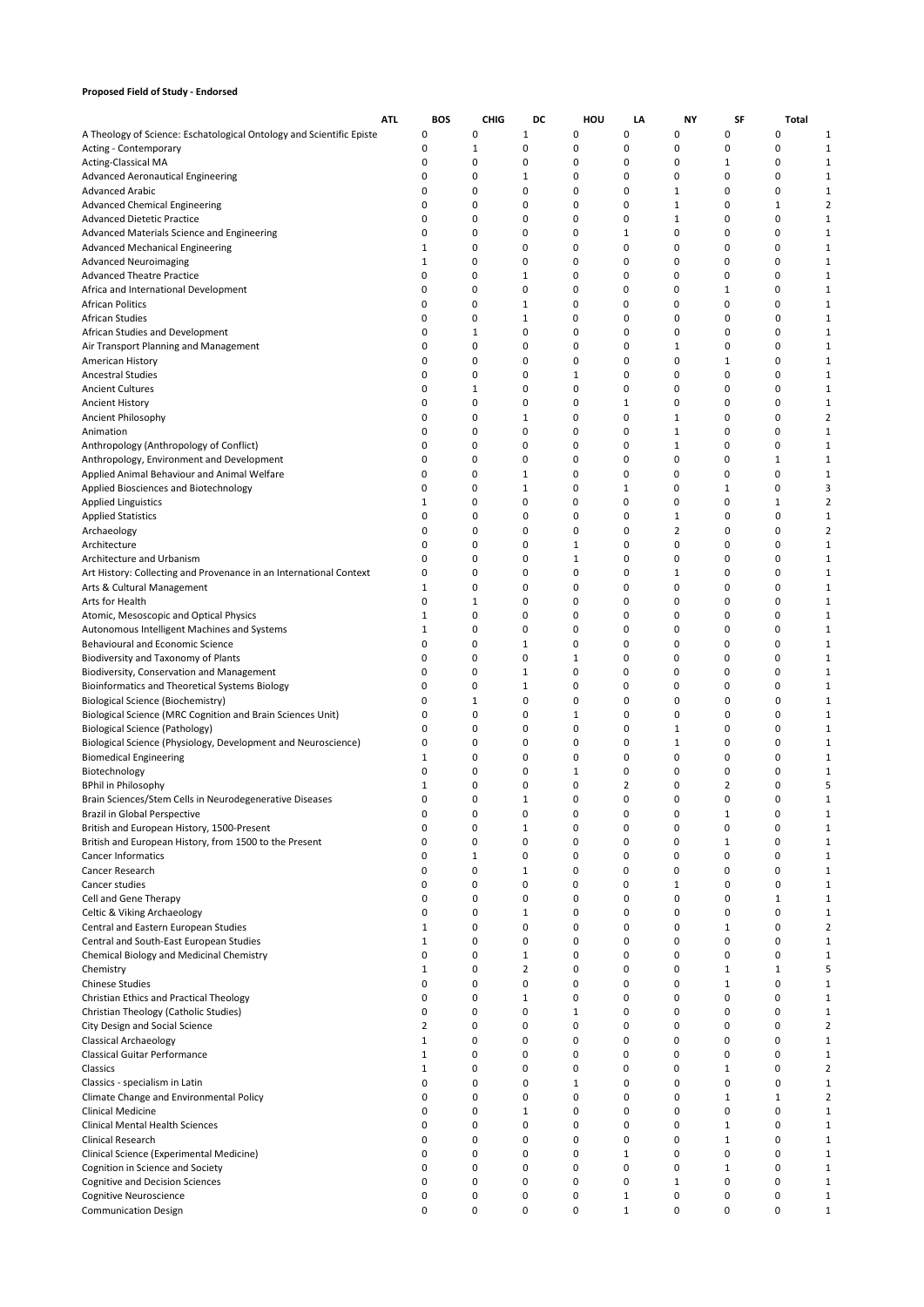| Comparative and International Education                             | 0            | 1            | 0            | 0            | 0            | 0            | 0              | 0            | 1              |
|---------------------------------------------------------------------|--------------|--------------|--------------|--------------|--------------|--------------|----------------|--------------|----------------|
| Comparative and International Social Policy                         | 1            | 0            | 0            | 0            | 0            | 0            | 0              | 0            | $1\,$          |
| <b>Comparative Education</b>                                        | 0            | 0            | 1            | 0            | 0            | 0            | 0              | 0            | $\mathbf{1}$   |
|                                                                     |              |              |              |              |              |              |                |              |                |
| <b>Comparative Education MA</b>                                     | 0            | 0            | 0            | 0            | 0            | 0            | 1              | 0            | $\mathbf{1}$   |
| <b>Comparative Government</b>                                       | 0            | 1            | 0            | 0            | 0            | 0            | 0              | 0            | $\mathbf{1}$   |
| Comparative Literary Studies: Pathway in Romantic & Victorian Liter | 0            | 0            | 0            | 0            | 1            | 0            | 0              | 0            | $\mathbf{1}$   |
| Comparative Literature                                              | 0            | 0            | 1            | 0            | 0            | 0            | 0              | 0            | $\mathbf 1$    |
| <b>Comparative Politics</b>                                         | 0            | 0            | 0            | $1\,$        | 0            | 0            | 0              | $1\,$        | $\overline{2}$ |
| Comparative Social Policy                                           | 0            | 0            | 2            | 0            | 0            | $\mathbf{1}$ | $\mathbf{1}$   | $\mathbf{1}$ | 5              |
| <b>Computational Arts</b>                                           | 0            | 0            | 0            | 0            | 0            | $\mathbf{1}$ | 0              | 0            | $\mathbf{1}$   |
| <b>Computational Biology</b>                                        | 0            | 0            | 1            | 0            | 0            | 0            | 0              | 0            | $\mathbf 1$    |
| Computational Psychiatry                                            | 0            | 0            | 0            | 0            | 0            | 0            | $\mathbf{1}$   | 0            | $\mathbf 1$    |
| <b>Computer Science</b>                                             | 1            | 0            | $1\,$        | 0            | $1\,$        | 0            | 0              | $1\,$        | 4              |
| Computer Vision, Robotics and Machine Learning                      | 0            | 0            | 0            | 0            | 0            | 0            | 0              | $1\,$        | $\mathbf{1}$   |
|                                                                     | 0            | 1            | 0            | 0            | 0            | 0            | 0              | 0            | $\mathbf{1}$   |
| Computing                                                           |              |              |              |              |              |              |                |              |                |
| <b>Computing Science</b>                                            | 0            | 0            | 0            | 0            | $\mathbf{1}$ | 0            | 0              | 0            | $\mathbf{1}$   |
| Conflict Studies                                                    | 2            | 0            | 0            | 0            | 0            | $1\,$        | 0              | $1\,$        | 4              |
| Conflict Transformation & Social Justice                            | 0            | 0            | 0            | 0            | 0            | 0            | $\mathbf{1}$   | 0            | $\mathbf{1}$   |
| <b>Conflict Transformation and Social Justice</b>                   | 0            | 0            | 1            | 0            | 1            | 0            | 0              | $\mathbf{1}$ | 3              |
| Conflict, Security & Development                                    | 0            | 0            | 0            | $\mathbf 1$  | 0            | $1\,$        | 0              | 0            | $\overline{2}$ |
| Conflict, Security and Development                                  | 0            | 0            | 0            | $\mathbf 1$  | 0            | 0            | 0              | 0            | $\mathbf{1}$   |
| Conflict, Security, and Development Studies                         | 0            | 0            | 0            | 0            | $1\,$        | 0            | 0              | 0            | $\mathbf{1}$   |
| Conservation of Fine Art                                            | 0            | 0            | 0            | 0            | 0            | 0            | $\mathbf 0$    | $1\,$        | $\mathbf{1}$   |
| <b>Conservation of Historic Buildings</b>                           | 1            | 0            | 0            | 0            | 0            | 0            | $\mathbf 0$    | 0            | $\mathbf 1$    |
| Contemporary Art Theory                                             | 0            | 1            | 0            | 0            | 0            | 0            | $\mathbf 0$    | 0            | $\mathbf{1}$   |
|                                                                     | 0            | 0            | 0            | $1\,$        | 0            | 0            | 1              | 0            | $\overline{2}$ |
| Contemporary Chinese Studies                                        |              |              |              |              |              |              |                |              |                |
| <b>Contemporary History</b>                                         | 1            | 0            | 0            | 0            | 1            | 0            | 0              | 0            | $\overline{2}$ |
| Contemporary History, European                                      | 0            | 0            | 0            | 0            | $\mathbf{1}$ | 0            | 0              | 0            | $\mathbf{1}$   |
| Contemporary Identities                                             | 0            | 0            | 0            | 0            | 0            | 0            | 0              | $1\,$        | $\mathbf{1}$   |
| Contemporary India                                                  | 0            | 0            | 0            | $1\,$        | 0            | 0            | 0              | 0            | $\mathbf{1}$   |
| <b>Contemporary Performance Practices</b>                           | 1            | 0            | 0            | 0            | 0            | 0            | 0              | 0            | $\mathbf{1}$   |
| <b>Control of Infectious Diseases</b>                               | 0            | 0            | $1\,$        | 0            | 0            | 0            | 0              | 0            | $\mathbf{1}$   |
| Countering Organised Crime and Terrorism MSc                        | 0            | 0            | 0            | 0            | 0            | $\mathbf{1}$ | 0              | 0            | $\mathbf{1}$   |
| Countering Organized Crime and Terrorism                            | 0            | 0            | 0            | 0            | $1\,$        | $\mathbf 0$  | 0              | 0            | $\mathbf{1}$   |
| Creative and Life Writing                                           | 1            | 0            | 0            | 0            | 0            | 0            | 0              | 0            | $\mathbf 1$    |
|                                                                     | $1\,$        | 0            | $\mathbf 1$  | 0            | 0            | 0            | 0              | 0            | $\overline{2}$ |
| <b>Creative Arts and Mental Health</b>                              |              |              |              |              |              |              |                |              |                |
| <b>Creative Practice</b>                                            | 0            | 0            | 0            | 0            | 0            | 0            | $\mathbf{1}$   | 0            | $\mathbf{1}$   |
| <b>Creative Writing</b>                                             | 0            | 0            | 2            | 0            | 0            | $\mathbf{1}$ | $\mathbf{1}$   | 0            | 4              |
| Creative Writing (prose)                                            | 0            | 0            | 0            | 0            | $1\,$        | 0            | 0              | 0            | $\mathbf{1}$   |
| <b>Creative Writing Prose Fiction</b>                               | 0            | 0            | 1            | 0            | 0            | 0            | 0              | 0            | $\mathbf{1}$   |
| Creative Writing--Scriptwriting                                     | 0            | 0            | 0            | 0            | $\mathbf{1}$ | 0            | 0              | 0            | $\mathbf{1}$   |
| Criminal Justice Policy                                             | 0            | 0            | 0            | 0            | $1\,$        | 0            | 0              | 0            | $\mathbf{1}$   |
| Criminology and Criminal Justice                                    | 0            | 0            | 0            | $1\,$        | 0            | 0            | 0              | 0            | $\mathbf{1}$   |
| <b>Critical and Applied Musicology</b>                              | 0            | 0            | 1            | 0            | 0            | 0            | 0              | 0            | $\mathbf{1}$   |
| Critical Approaches to Children's Literature                        | 0            | 0            | 0            | $1\,$        | 0            | 0            | 0              | 0            | $\mathbf{1}$   |
| Cultural Anthropology                                               | 0            | 0            | 0            | 0            | 1            | 0            | 0              | 0            | $\mathbf{1}$   |
|                                                                     | 0            | 0            | 0            | 0            | 0            | 0            | $\mathbf{1}$   | 0            | $\mathbf{1}$   |
| <b>Cultural Heritage Studies</b>                                    |              |              | 0            |              | 0            |              |                |              |                |
| <b>Cultural Studies</b>                                             | 0            | 1            |              | 0            |              | 0            | 1              | 0            | $\overline{2}$ |
| Curating the Art Museum                                             | $\mathbf{1}$ | 0            | 0            | 0            | $\mathbf{1}$ | 0            | $\mathbf 0$    | 0            | $\overline{2}$ |
| <b>Cyber Security</b>                                               | 0            | 0            | 0            | 1            | 0            | 0            | 0              | 0            | 1              |
| <b>DAMTP</b>                                                        | 0            | $\mathbf{1}$ | 0            | 0            | 0            | 0            | 0              | 0            | $\mathbf{1}$   |
| Department of Government/Political Science                          | 0            | 0            | 1            | 0            | 0            | 0            | 0              | 0            | $\mathbf{1}$   |
| <b>Development Economics</b>                                        | 1            | 0            | 0            | 0            | 0            | 0            | 0              | 0            | $\mathbf{1}$   |
| Development Finance                                                 | 0            | 0            | 0            | $\mathbf{1}$ | 0            | 0            | 0              | 0            | $\mathbf{1}$   |
| Development Management                                              | $\mathbf{1}$ | 0            | 0            | 0            | 0            | 0            | 0              | 0            | $\mathbf{1}$   |
| <b>Development Studies</b>                                          | 2            | $\mathbf{1}$ | $\mathbf{1}$ | 2            | $\mathbf{1}$ | 0            | $\overline{2}$ | $\mathbf{1}$ | 10             |
| Developmental Psychology                                            | $\mathbf{1}$ | 0            | 0            | $\mathsf 0$  | 0            | 0            | 0              | 0            | $\mathbf{1}$   |
| Developmental Psychopathology                                       | 0            | 0            | 0            | $\mathbf 0$  | 0            | 0            | $\mathbf{1}$   | 0            | $\mathbf{1}$   |
| Developmental Studies                                               | 0            | 0            | 0            | $\mathbf{1}$ | 0            | 0            | 0              | 0            | $\mathbf{1}$   |
| <b>Digital Humanities</b>                                           | 0            | 0            | 0            | 0            | 0            | $\mathbf 1$  | 0              | 0            |                |
|                                                                     |              |              |              |              |              |              |                |              | $\mathbf{1}$   |
| <b>Directing Fiction</b>                                            | 0            | 0            | 0            | 0            | $1\,$        | 0            | 0              | 0            | $\mathbf{1}$   |
| <b>Disability Studies</b>                                           | 0            | 0            | $\mathbf{1}$ | 0            | 0            | 0            | 0              | 0            | $\mathbf{1}$   |
| Division of Cancer Therapeutics                                     | $1\,$        | 0            | 0            | 0            | 0            | 0            | 0              | 0            | $\mathbf{1}$   |
| Doctor of Philosophy- Oncology                                      | 1            | 0            | 0            | 0            | 0            | 0            | 0              | 0            | $\mathbf{1}$   |
| DPhil in Astrophysics                                               | 0            | 0            | $\mathbf{1}$ | 0            | 0            | 0            | 0              | 0            | $\mathbf{1}$   |
| <b>DPhil in Earth Sciences</b>                                      | 0            | 1            | 0            | 0            | 0            | 0            | 0              | 0            | $\mathbf{1}$   |
| DPhil in Infection, Immunology and Translational Medicine           | 0            | $\mathbf{1}$ | 0            | 0            | 0            | 0            | 0              | 0            | $\mathbf{1}$   |
| DPhil in International Relations                                    | 0            | 0            | 0            | $\mathbf{1}$ | 0            | $\mathbf{1}$ | 0              | 0            | $\overline{2}$ |
| DPhil in Oncology                                                   | 0            | 0            | 0            | $\mathbf{1}$ | 0            | 0            | 0              | 0            | $\mathbf{1}$   |
| DPhil in Organic Chemistry                                          | 0            | $\mathbf{1}$ | 0            | $\mathsf 0$  | 0            | 0            | 0              | 0            | $\mathbf{1}$   |
| <b>DPHIL In Oriental Studies</b>                                    | 0            | 0            | 0            | 0            | 0            | 0            | 0              | $1\,$        | $\mathbf{1}$   |
|                                                                     |              |              |              |              |              |              |                |              |                |
| DPhil in Population Health                                          | $\mathbf{1}$ | 0            | 0            | 0            | $\mathbf 0$  | 0            | $\mathbf 0$    | 0            | $\mathbf{1}$   |
| DPhil in Zoology                                                    | $\mathbf 0$  | 1            | 0            | 0            | 0            | 0            | $\mathbf{1}$   | 0            | $\overline{2}$ |
| DPhil of Chemical Engineering                                       | 1            | 0            | 0            | 0            | $\mathbf 0$  | 0            | $\mathbf 0$    | 0            | $\mathbf 1$    |
| Drama and Movement Therapy                                          | 1            | 0            | 0            | 0            | 0            | 0            | 0              | 0            | $\mathbf{1}$   |
| Early Modern History                                                | 0            | $\mathbf{1}$ | 0            | 0            | 0            | 0            | 0              | $\mathbf{1}$ | $\overline{2}$ |
| <b>Earth Sciences</b>                                               | 0            | 0            | 0            | 0            | 0            | $\mathbf{1}$ | 0              | $\mathbf 0$  | $\mathbf{1}$   |
| <b>East European Studies</b>                                        | 1            | 0            | 0            | 0            | 0            | 0            | 0              | 0            | $\mathbf{1}$   |
| <b>Econometrics and Mathematical Economics</b>                      | 1            | 1            | 0            | 0            | 0            | 0            | 0              | 0            | $\overline{2}$ |
| Economic and Social History                                         | 0            | $\mathbf{1}$ | 0            | 0            | $1\,$        | 0            | 2              | 0            | 4              |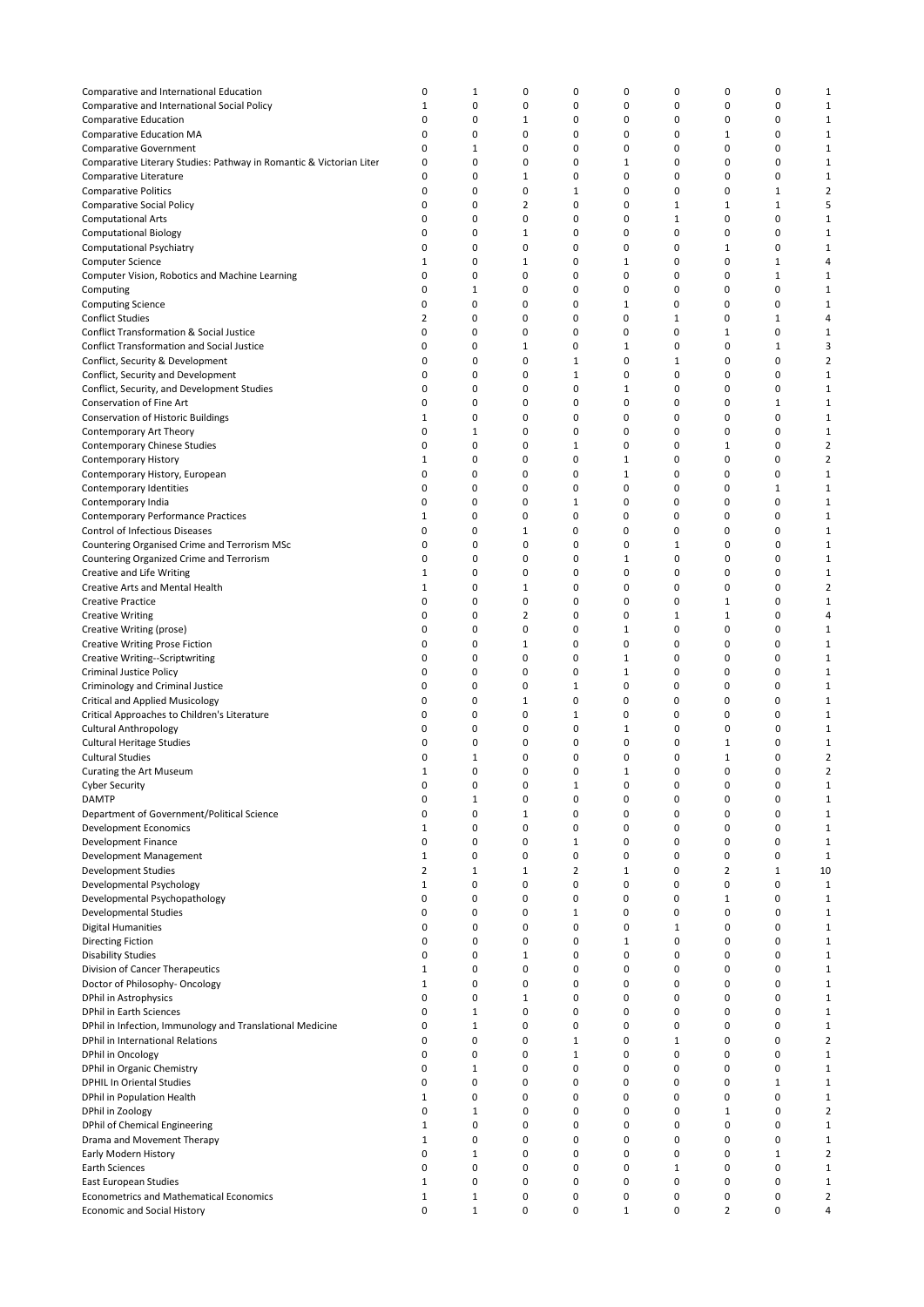| Economics                                                         | $\mathbf{1}$ | $\mathbf{1}$   | 0            | 2            | $1\,$ | 0            | 3            | 4              | 12                      |
|-------------------------------------------------------------------|--------------|----------------|--------------|--------------|-------|--------------|--------------|----------------|-------------------------|
| <b>Economics for Development</b>                                  | 0            | 0              | 0            | 0            | 0     | 0            | $1\,$        | 0              | 1                       |
| Economics with reference to the Middle East                       | 0            | 0              | $\mathbf{1}$ | 0            | 0     | 0            | 0            | 0              | 1                       |
| Economy, State and Society: Politics and Security                 | 0            | 0              | $\mathbf{1}$ | 0            | 0     | 0            | 0            | 0              | 1                       |
| Econonomics for Development                                       | $\mathbf{1}$ | 0              | 0            | 0            | 0     | 0            | 0            | 0              | $\mathbf{1}$            |
| Education                                                         | 0            | 0              | 0            | 0            | 0     | 0            | $\mathbf{1}$ | 0              | 1                       |
| Education (Learning & Technology)                                 | 0            | 0              | 0            | 0            | $1\,$ | 0            | 0            | 0              | $\mathbf{1}$            |
| Education, Policy & Society                                       | 0            | 0              | $\mathbf{1}$ | 0            | 0     | 0            | 0            | 0              | 1                       |
| Educational Leadership and School Improvement                     | 0            | $\mathbf{1}$   | 0            | 0            | 0     | 0            | 0            | 0              | $1\,$                   |
| Electroacoustic Composition/Sonic Art Pathway                     | 0            | $\mathbf{1}$   | 0            | 0            | 0     | 0            | 0            | 0              | $1\,$                   |
| Electrochemical Science & Engineering                             | 0            | 0              | 0            | 0            | 1     | 0            | 0            | 0              | $1\,$                   |
| <b>Electronic and Electrical Engineering</b>                      | 1            | 0              | 0            | 0            | 0     | 0            | 0            | 0              | 1                       |
| <b>Emergent Technologies and Design</b>                           | 0            | 0              | 0            | 0            | 0     | 1            | 0            | 0              | 1                       |
| Engineering                                                       | $\mathbf{1}$ | 0              | 2            | 0            | 0     | 0            | 0            | $\mathbf{1}$   | 4                       |
| Engineering for Sustainable Development                           | 0            | 0              | 1            | 0            | $1\,$ | 0            | 0            | 0              | 2                       |
| <b>Engineering Science</b>                                        | 0            | 0              | $\mathbf{1}$ | 0            | $1\,$ | 0            | 0            | 0              | 2                       |
| English                                                           | 1            | 0              | 0            | 0            | 0     | 0            | 0            | 0              | 1                       |
| English (1550-1700)                                               | 0            | 0              | 0            | 1            | 0     | 0            | $\mathbf{1}$ | 0              | $\overline{\mathbf{c}}$ |
| English (650-1550)                                                | 0            | 0              | 0            | 0            | 1     | 0            | 0            | 0              | 1                       |
| English Language & Literature (1900-present day)                  | 0            | 0              | 0            | 0            | 0     | 0            | 0            | $\mathbf{1}$   | 1                       |
| English Language and Linguistics                                  | 0            | 0              | 0            | 0            | 0     | 0            | 1            | 0              | 1                       |
| English Language and Literature (1830-1914)                       | 0            | 0              | 0            | 0            | 0     | 0            | 1            | 0              | $1\,$                   |
| English Language and Literature (1900-Present)                    | 0            | 0              | 0            | 0            | 0     | 0            | 0            | 1              | 1                       |
| <b>English Literary Studies</b>                                   | 0            | 0              | 0            | 0            | 0     | 0            | 0            | $\mathbf{1}$   | $\mathbf{1}$            |
| English Studies (1914-present)                                    | 0            | 0              | 1            | 0            | 0     | 0            | 0            | 0              | 1                       |
| English Studies (Medieval Period)                                 | 0            | 0              | 0            | 0            | 0     | 0            | 1            | 0              | $\mathbf{1}$            |
| English: Issues in Modern Culture MA                              | 1            | 0              | 0            | 0            | 0     | 0            | 0            | 0              | 1                       |
| <b>Environment and Development</b>                                | 0            | 0              | 0            | 0            | 0     | 1            | 0            | 0              | 1                       |
| <b>Environment and Sustainable Development</b>                    | 0            | 0              | 0            | 0            | 0     | 0            | 1            | 0              | 1                       |
| Environment and Sustainable Development, MSc                      | 0            | 0              | 0            | 0            | $1\,$ | 0            | 0            | 0              | $\mathbf{1}$            |
| <b>Environmental Change and Management</b>                        | 3            | 0              | 0            | 0            | 0     | 0            | 0            | 0              | 3                       |
| <b>Environmental Economics and Climate Change</b>                 | 0            | $\mathbf{1}$   | 0            | 0            | 0     | 0            | 0            | 0              | $1\,$                   |
| <b>Environmental Policy</b>                                       | 0            | 0              | 0            | 0            | $1\,$ | 0            | 0            | 0              | $1\,$                   |
| <b>Environmental Policy and Regulation</b>                        | 0            | 0              | $\mathbf{1}$ | 0            | 0     | 0            | 0            | 0              | $1\,$                   |
| <b>Environmental Sustainability</b>                               | $\mathbf 1$  | 0              | 0            | 0            | 0     | 0            | 0            | 0              | $1\,$                   |
| Epidemiology                                                      | 0            | 0              | $\mathbf{1}$ | 0            | 1     | 0            | 1            | $\mathbf{1}$   | 4                       |
| EPSRC CDT Nanoscience and Nanotechnology                          | 0            | $\mathbf{1}$   | 0            | 0            | 0     | 0            | 0            | 0              | 1                       |
| Ethnobotany                                                       | 0            | 0              | 1            | 0            | 0     | 0            | 0            | 0              | 1                       |
| Ethnographic and Documentary Film                                 | 0            | 0              | 0            | 0            | 0     | 0            | 1            | 0              | $\mathbf{1}$            |
| <b>European Identity Politics</b>                                 | 0            | 0              | 0            | 0            | 0     | 1            | 0            | 0              | $\mathbf{1}$            |
| <b>European Studies</b>                                           | 0            | 0              | 0            | 0            | 0     | 1            | 0            | 0              | 1                       |
| European, Latin American and Comparative Literatures and Cultures | 0            | $\mathbf{1}$   | 0            | 0            | 0     | 0            | 0            | 0              | 1                       |
| Evidence Based Social Intervention and Policy Evaluation          | 0            | $\mathbf{1}$   | 0            | $\mathbf{1}$ | 0     | 0            | 0            | 0              | $\overline{\mathbf{c}}$ |
| Evidence-Based Social Intervention and Policy Evaluation          | 0            | 0              | 1            | 1            | 1     | $1\,$        | 0            | 0              | 4                       |
| Evidenced-Based Social Intervention and Policy Evaluation         | 1            | 0              | 0            | 0            | 0     | 0            | 0            | 0              | 1                       |
| <b>Experimental Pharmacology and Therapeutics</b>                 | 0            | 0              | 0            | 0            | 0     | $1\,$        | 0            | 0              | 1                       |
| <b>Experimental Psychology</b>                                    | 0            | 0              | 0            | 0            | 0     | $\mathbf{1}$ | 0            | 0              | 1                       |
| Fashion                                                           | 0            | 0              | 0            | 0            | 0     | 0            | 0            | 1              | 1                       |
| Film and Literature                                               | 0            | 0              | 0            | 0            | 0     | 0            | $\Omega$     | $\mathbf{1}$   | $\mathbf{1}$            |
| <b>Film Studies</b>                                               | 1            | 1              | 0            | 0            | 0     | 0            | 0            | 0              | 2                       |
| Filmmaking                                                        | $\mathbf{1}$ | 0              | 0            | $\mathbf{1}$ | 0     | 0            | 0            | 0              | $\overline{2}$          |
| <b>Fine Arts</b>                                                  | $\mathbf{1}$ | 0              | 0            | 0            | 0     | 0            | 0            | 0              | $\mathbf{1}$            |
| <b>Food Policy</b>                                                | 0            | 0              | 0            | $\mathbf{1}$ | 0     | 0            | 0            | 0              | $\mathbf{1}$            |
| Gender                                                            | $\mathbf{1}$ | 0              | 0            | 0            | 0     | 0            | 0            | 0              | $\mathbf{1}$            |
| <b>Gender History</b>                                             | $\mathbf{1}$ | 0              | $\mathbf{1}$ | 0            | 0     | 0            | 0            | 0              | $\overline{2}$          |
| Gender Studies                                                    | 0            | 0              | 0            | 0            | 0     | 0            | 0            | $\mathbf{1}$   | $\mathbf{1}$            |
| Gender, Development and Globalisation                             | 0            | 0              | 0            | 0            | 0     | $\mathbf 1$  | 0            | 0              | $\mathbf{1}$            |
| Gender, Violence and Conflict                                     | 0            | 0              | $\mathbf{1}$ | 0            | 0     | 0            | 0            | 0              | $1\,$                   |
| General Linguistics and Comparative Philology                     | 0            | 0              | 0            | 0            | $1\,$ | 0            | 0            | 0              | $1\,$                   |
| Genes, Drugs, and Stem Cells                                      | 0            | 0              | 0            | 0            | $1\,$ | 0            | 0            | 0              | $1\,$                   |
| Genetics of Human Disease                                         | $\mathbf{1}$ | 0              | 0            | 0            | 0     | 0            | 0            | 0              | $1\,$                   |
| Genomic Medicine                                                  | 0            | 0              | 0            | $\mathbf{1}$ | $1\,$ | 0            | $\mathbf{1}$ | $\mathbf{1}$   | 4                       |
| <b>Genomic Medicine and Statistics</b>                            | 0            | 0              | 0            | 0            | 0     | 0            | 0            | $\mathbf{1}$   | 1                       |
| Geography and the Environment                                     | 0            | $\overline{2}$ | 0            | 0            | 0     | 0            | 0            | 0              | 2                       |
| Geography and The Environment: Water Science, Policy and Manage   | 0            | 0              | 0            | 0            | $1\,$ | 0            | 0            | 0              | 1                       |
| Gerontology                                                       | 0            | 0              | 0            | 0            | 0     | 0            | $\mathbf{1}$ | 0              | $\mathbf{1}$            |
| Global Governance & Diplomacy                                     | 0            | 0              | 0            | 0            | 0     | 0            | $\mathbf{1}$ | 0              | 1                       |
| Global Governance and Diplomacy                                   | 0            | 3              | 0            | 0            | $1\,$ | 0            | 0            | 0              | 4                       |
| Global Health                                                     | 0            | 0              | 0            | 0            | $1\,$ | $1\,$        | 0            | $\mathbf 0$    | 2                       |
| Global Health and Development                                     | $\mathbf{1}$ | 0              | 0            | 0            | 0     | 0            | 0            | 0              | $\mathbf{1}$            |
| Global Health with a Conflict and Securities Pathway              | 0            | 0              | 0            | 0            | 0     | 0            | $\mathbf{1}$ | 0              | $1\,$                   |
| <b>Global History</b>                                             | 0            | 0              | 0            | $\mathbf 0$  | $1\,$ | $\mathbf 0$  | $\mathbf 0$  | $\mathbf 0$    | $\mathbf{1}$            |
| Global Humanitarian Engineering                                   | 0            | 0              | 0            | 0            | 0     | 0            | 1            | 0              | 1                       |
| Global Mental Health                                              | 0            | 0              | 0            | $\mathsf 0$  | 0     | 0            | 0            | $\overline{2}$ | $\overline{2}$          |
| <b>Global Migration</b>                                           | 0            | 0              | 0            | $\mathbf{1}$ | 0     | 0            | 0            | 0              | $\mathbf{1}$            |
| <b>Global Politics</b>                                            | 0            | $\mathbf{1}$   | 0            | $\mathsf 0$  | 0     | 0            | 2            | 0              | 3                       |
| Globalization, Business, and Development                          | $\mathbf{1}$ | 0              | 0            | 0            | 0     | 0            | 0            | 0              | $\mathbf{1}$            |
| Greece, Rome and the Near East                                    | 0            | 0              | 1            | 0            | 0     | 0            | 0            | 0              | $\mathbf{1}$            |
| Greek and Latin Languages and Literature                          | 0            | 0              | 0            | 0            | $1\,$ | 0            | 0            | 0              | 1                       |
| Greek and/or Latin Languages and Literature                       | $\mathbf{1}$ | 0              | 0            | 0            | 0     | 0            | 0            | 0              | $\mathbf{1}$            |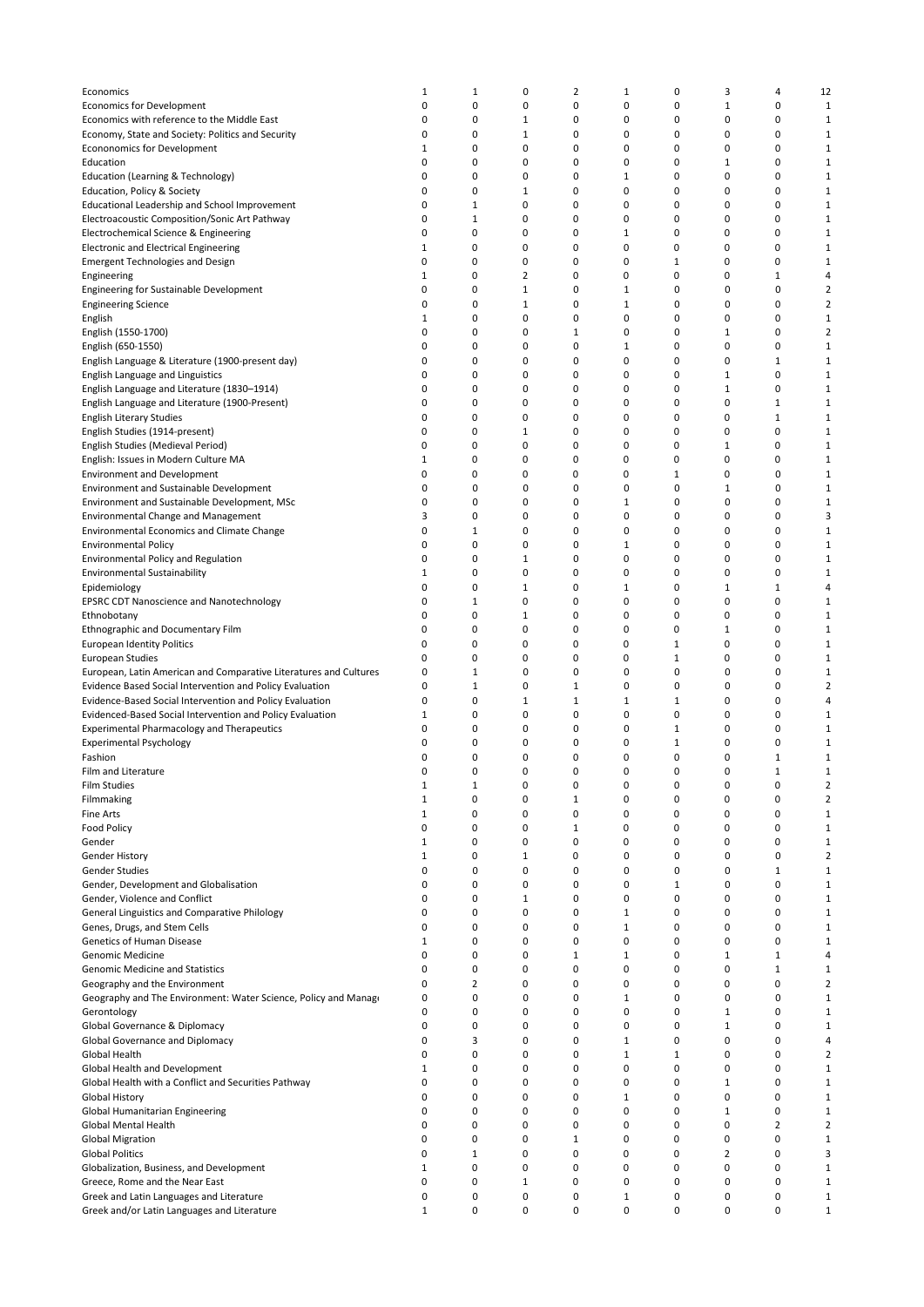| Green Chemistry: Energy and the Environment                         | 0            | 0            | $\mathbf{1}$   | 0              | 0            | 0              | 0              | 0           | 1              |
|---------------------------------------------------------------------|--------------|--------------|----------------|----------------|--------------|----------------|----------------|-------------|----------------|
| <b>Health Humanities</b>                                            | 1            | 0            | 0              | 0              | 0            | 0              | 0              | 0           | $\mathbf 1$    |
| <b>Health Informatics</b>                                           | 1            | 0            | 0              | 0              | 0            | 0              | 0              | 0           | $\mathbf 1$    |
|                                                                     |              |              |                |                |              |                |                |             |                |
| Health Policy, Planning and Financing                               | 0            | 0            | 0              | 0              | 0            | $\mathbf{1}$   | 0              | 0           | $\mathbf{1}$   |
| Health Policy, Planning, and Finance                                | 0            | 0            | 0              | 0              | 0            | 0              | 1              | 0           | $\mathbf{1}$   |
| Health Policy, Planning, and Financing                              | 0            | $\mathbf 1$  | 0              | 0              | $\mathbf{1}$ | 0              | $\mathbf{1}$   | 0           | 3              |
| Health Systems & Public Policy                                      | 0            | 0            | 1              | 0              | 0            | 0              | 0              | 0           | $\mathbf 1$    |
|                                                                     | 0            | 0            | 0              | 0              | 0            | 0              | $\overline{2}$ | 0           | $\overline{2}$ |
| <b>Health Systems and Public Policy</b>                             |              |              |                |                |              |                |                |             |                |
| <b>Higher Education</b>                                             | 1            | 0            | 0              | 0              | 0            | 0              | 0              | 0           | $\mathbf{1}$   |
| History                                                             | 0            | 0            | $1\,$          | 0              | $\mathbf{1}$ | $\overline{2}$ | $\mathbf{1}$   | $1\,$       | 6              |
| History & Philosophy of Science & Medicine                          | 0            | 0            | $1\,$          | 0              | 0            | 0              | 0              | 0           | $\mathbf{1}$   |
| History (Political Thought and Intellectual History)                | 0            | 0            | 0              | $\mathbf{1}$   | 0            | 0              | 0              | 0           | $\mathbf{1}$   |
|                                                                     |              |              |                |                |              |                |                |             |                |
| History and Intensive Language                                      | 0            | 0            | 0              | 0              | 0            | 0              | 1              | 0           | $\mathbf{1}$   |
| History and Philosophy of Law                                       | 0            | 0            | 0              | 0              | 1            | 0              | 0              | 0           | $\mathbf{1}$   |
| History and Philosophy of Science and Medicine                      | 0            | 0            | 0              | 0              | 0            | 0              | $\mathbf{1}$   | 0           | $\mathbf 1$    |
| History and Philosophy of Science, MSc                              | 0            | 0            | 0              | 0              | 0            | $\mathbf{1}$   | 0              | 0           | $\mathbf{1}$   |
|                                                                     |              |              |                |                |              |                |                |             |                |
| History of Art                                                      | 0            | 0            | 0              | 0              | 0            | 0              | 1              | 0           | $\mathbf{1}$   |
| History of Art and Architecture                                     | 0            | 0            | 0              | 0              | 0            | $\mathbf 1$    | 0              | 0           | $\mathbf 1$    |
| History of Education                                                | 0            | 0            | 0              | 0              | $\mathbf{1}$ | 0              | 0              | 0           | $\mathbf 1$    |
| History of Political Thought and Intellectual History               | 0            | 0            | 0              | $\overline{2}$ | $\mathbf{1}$ | 0              | 0              | 0           | 3              |
|                                                                     |              |              |                |                |              |                |                |             |                |
| History of Science, Medicine, and Technology                        | 0            | 0            | 0              | 0              | 0            | 0              | 0              | 1           | $\mathbf 1$    |
| History of Science, Technology, and Medicine                        | 0            | 0            | 0              | 0              | 0            | 0              | $\mathbf{1}$   | 0           | $\mathbf{1}$   |
| Human Rights                                                        | 0            | 0            | 0              | 0              | 0            | 0              | $\mathbf{1}$   | 0           | $\mathbf{1}$   |
| Human-Computer Interaction                                          | 0            | 0            | 0              | 0              | 1            | 0              | 0              | 0           | $\mathbf{1}$   |
|                                                                     |              |              |                |                |              |                |                |             |                |
| Hydrology and Water Resources Management                            | 0            | 0            | 1              | 0              | 0            | 0              | 0              | 0           | $\mathbf{1}$   |
| Immunology of Infectious Diseases                                   | 1            | 0            | 0              | 0              | 0            | 0              | 0              | 0           | $\mathbf 1$    |
| Industrial Systems, Manufacture, and Management                     | 0            | 0            | 0              | $\mathbf{1}$   | 0            | 0              | 0              | 0           | $\mathbf 1$    |
|                                                                     | 0            | 0            | 0              | 0              | 0            | 0              | 0              | 1           | $\mathbf 1$    |
| Industrial/Organizational and Business Psychology                   |              |              |                |                |              |                |                |             |                |
| <b>Inequalities and Social Science</b>                              | 0            | 0            | 1              | 0              | 0            | 0              | $\overline{2}$ | 0           | 3              |
| Infectious Disease Epidemiology                                     | 0            | 0            | $1\,$          | 0              | 0            | 0              | 0              | 0           | $\mathbf 1$    |
| Informatics                                                         | 0            | 0            | 0              | 0              | 0            | 0              | 0              | $1\,$       | $\mathbf 1$    |
|                                                                     |              |              |                |                |              |                |                |             |                |
| <b>Information Security MSc</b>                                     | 0            | 0            | 0              | 1              | 0            | 0              | 0              | 0           | $\mathbf{1}$   |
| Innovation Design Engineering                                       | 0            | 0            | 0              | 0              | 0            | 0              | 0              | $1\,$       | $\mathbf{1}$   |
| Integrated Immunology (MSc)                                         | 0            | 0            | 0              | 0              | 0            | 0              | 1              | 0           | $\mathbf{1}$   |
| Intellectual History                                                | 1            | 0            | 0              | 0              | $\mathbf{1}$ | 0              | 0              | 0           | $\overline{2}$ |
|                                                                     |              |              |                |                |              |                |                |             |                |
| <b>Interdisciplinary Mathematics</b>                                | 0            | 0            | 0              | 0              | $\mathbf{1}$ | 0              | 0              | 0           | $\mathbf{1}$   |
| International Accounting and Financial Management                   | 0            | 0            | 0              | 0              | 0            | 1              | 0              | 0           | $\mathbf{1}$   |
| International and European Politics                                 | 2            | 0            | 0              | 0              | 0            | 0              | 0              | 0           | $\overline{2}$ |
| <b>International Development</b>                                    | 0            | 0            | 0              | $1\,$          | 0            | 1              | 0              | 0           | $\overline{2}$ |
|                                                                     |              |              |                |                |              |                |                |             |                |
| International Development (Poverty, Inequality and Development)     | $\mathbf 1$  | 0            | 0              | 0              | 0            | 0              | 0              | 0           | $\mathbf{1}$   |
| <b>International Film Business</b>                                  | 0            | 0            | 0              | 0              | 0            | 0              | 0              | $\mathbf 1$ | $\mathbf{1}$   |
| International Law                                                   | 0            | 0            | 0              | 0              | 1            | 0              | $\mathbf 0$    | 0           | $\mathbf{1}$   |
| International Migration and Public Policy                           | 1            | 0            | 0              | 0              | 0            | 0              | 1              | 0           | $\overline{2}$ |
|                                                                     |              |              |                |                |              |                |                |             |                |
| <b>International Peace and Security</b>                             | 0            | 0            | 0              | 0              | 0            | 1              | $\mathbf 0$    | 0           | $\mathbf 1$    |
| International Political Economy                                     | 0            | 0            | 0              | 0              | 0            | $\mathbf 1$    | 1              | 0           | $\overline{2}$ |
| International Political Theory                                      | 1            | 0            | 0              | 0              | 0            | 0              | 0              | 0           | $\mathbf{1}$   |
|                                                                     | 0            | 1            | 0              | 0              | 0            | 1              | 0              | 0           | $\overline{2}$ |
| <b>International Public Policy</b>                                  |              |              |                |                |              |                |                |             |                |
| <b>International Relations</b>                                      | 1            | 4            | 5              | 1              | 2            | 1              | 4              | $\mathbf 1$ | 19             |
| International Relations and Contemporary War                        | 0            | 0            | 0              | 0              | 0            | $\mathbf{1}$   | 0              | 0           | $1\,$          |
| <b>International Security</b>                                       | 1            | 0            | 0              | 0              | 0            | 0              | 0              | 0           | 1              |
| <b>Internationals Relations and Conflict Studies</b>                | 0            | 0            | 0              | 0              | $\mathbf{1}$ | 0              | 0              | 0           | $\mathbf{1}$   |
|                                                                     |              |              |                |                |              |                |                |             |                |
| Investigative Psychology                                            | 0            | 0            | 0              | $\mathbf 0$    | $\mathbf 0$  | 0              | $\mathbf{1}$   | 0           | $\mathbf{1}$   |
| Islamic & Middle Eastern Studies                                    | 0            | $1\,$        | 0              | $\mathbf 0$    | 0            | 0              | $\mathbf 0$    | 0           | $\mathbf{1}$   |
| Islamic Law                                                         | 0            | 0            | 0              | $\mathbf 1$    | $\mathbf 0$  | 0              | $\mathbf 0$    | 0           | $\mathbf{1}$   |
| Islamic Studies                                                     | 0            | $\mathbf 0$  | 0              | $\mathbf 0$    | 0            | 0              | $\mathbf{1}$   | 0           | $\mathbf 1$    |
|                                                                     |              |              |                |                |              |                |                |             |                |
| <b>Islamic Studies and History</b>                                  | 0            | $\mathbf 1$  | 0              | $\mathbf 1$    | 0            | 0              | $\mathbf 0$    | 0           | $\overline{2}$ |
| Italian Studies                                                     | 0            | 0            | $\mathbf{1}$   | 0              | 0            | 0              | 0              | 0           | $\mathbf{1}$   |
| Landscape Architecture                                              | 0            | 0            | 0              | 0              | 0            | 0              | 0              | $\mathbf 1$ | $\mathbf{1}$   |
| Language and Cultural Diversity                                     | 0            | 0            | 0              | 0              | 0            | 0              | $\mathbf{1}$   | 0           | $\mathbf{1}$   |
|                                                                     |              |              |                |                |              |                |                |             |                |
| Language Pathology MSc                                              | 0            | 0            | $\mathbf{1}$   | 0              | 0            | $\mathbf 0$    | 0              | 0           | $\mathbf{1}$   |
| Language Sciences (with a specialisation in Sign Language and Deaf! | 0            | $\mathbf{1}$ | 0              | 0              | 0            | 0              | 0              | 0           | $\mathbf{1}$   |
| Latin American Development                                          | 0            | 0            | 0              | 0              | $1\,$        | $\mathbf 0$    | 0              | 0           | $\mathbf{1}$   |
| Latin American Studies                                              | $1\,$        | 0            | $\mathbf 0$    | 0              | 0            | 0              | 0              | 0           | $\mathbf{1}$   |
|                                                                     |              |              |                |                |              |                |                |             |                |
| Legal and Political Theory                                          | 0            | $\mathbf 1$  | $\overline{2}$ | 0              | $\mathbf 0$  | $\mathbf 0$    | $\mathbf 0$    | 0           | 3              |
| Library Science                                                     | 0            | $\mathbf 0$  | $\mathbf{1}$   | 0              | 0            | 0              | 0              | 0           | $\mathbf{1}$   |
| M.Phil in International Relations                                   | $\mathbf{1}$ | 0            | 0              | 0              | 0            | 0              | $\mathbf 0$    | 0           | $\mathbf 1$    |
| M.Phil. in Greek and/or Latin Languages                             | 0            | 0            | $\mathbf 0$    | 0              | 0            | $\mathbf{1}$   | $\mathbf 0$    | $\mathbf 0$ | $\mathbf{1}$   |
|                                                                     |              |              |                |                |              |                |                |             |                |
| M.Phil. in Politics (Political Theory)                              | 0            | 0            | $\mathbf 0$    | 0              | 0            | 0              | $\mathbf 0$    | $\mathbf 1$ | $\mathbf 1$    |
| M.Sc by Research in Oncology                                        | $\Omega$     | $\mathbf{1}$ | 0              | 0              | 0            | 0              | $\Omega$       | 0           | $\mathbf{1}$   |
| M.Sc. in Health Policy, Planning, and Financing                     | 0            | 0            | $1\,$          | 0              | 0            | 0              | 0              | 0           | $\mathbf{1}$   |
|                                                                     | 0            | $\mathbf{1}$ | 0              | 0              | 0            | 0              | 0              | 0           | $\mathbf{1}$   |
| M.St. English Literature and Language (1550-1700)                   |              |              |                |                |              |                |                |             |                |
| M.St. in English Language and Literature (1830-1914)                | 0            | 0            | 0              | 0              | 0            | 0              | $1\,$          | 0           | $\mathbf{1}$   |
| MA Conflict Transformation and Social Justice                       | 0            | 0            | 0              | 0              | 0            | 0              | $1\,$          | 0           | $\mathbf{1}$   |
| <b>MA Cultural Studies</b>                                          | 0            | 0            | 0              | $\mathbf{1}$   | 0            | 0              | 0              | 0           | $\mathbf{1}$   |
| <b>MA Dance Perfromance</b>                                         | 0            | 0            | $1\,$          | 0              | 0            | $\mathbf 0$    | 0              | 0           | $\mathbf{1}$   |
|                                                                     |              |              |                |                |              |                |                |             |                |
| <b>MA Filmmaking</b>                                                | 0            | $1\,$        | 0              | 0              | 0            | $\mathbf 0$    | $\mathbf{1}$   | 0           | $\overline{2}$ |
| MA History of Art                                                   | 0            | 0            | 0              | 0              | 0            | $\mathbf 0$    | $\mathbf{1}$   | 0           | $\mathbf{1}$   |
| MA Holocaust and Genocide                                           | 0            | $\mathbf 1$  | 0              | $\mathbf 0$    | 0            | 0              | $\mathbf 0$    | 0           | $\mathbf{1}$   |
| MA Human Rights and Cultural Diversity                              | $\mathbf 1$  | 0            | 0              | 0              | 0            | 0              | 0              | 0           | $\mathbf{1}$   |
|                                                                     |              |              |                |                |              |                |                |             |                |
| MA in Art Gallery and Museum Studies                                | 0            | 0            | $\mathbf{1}$   | 0              | 0            | 0              | $\mathbf 0$    | 0           | $\mathbf 1$    |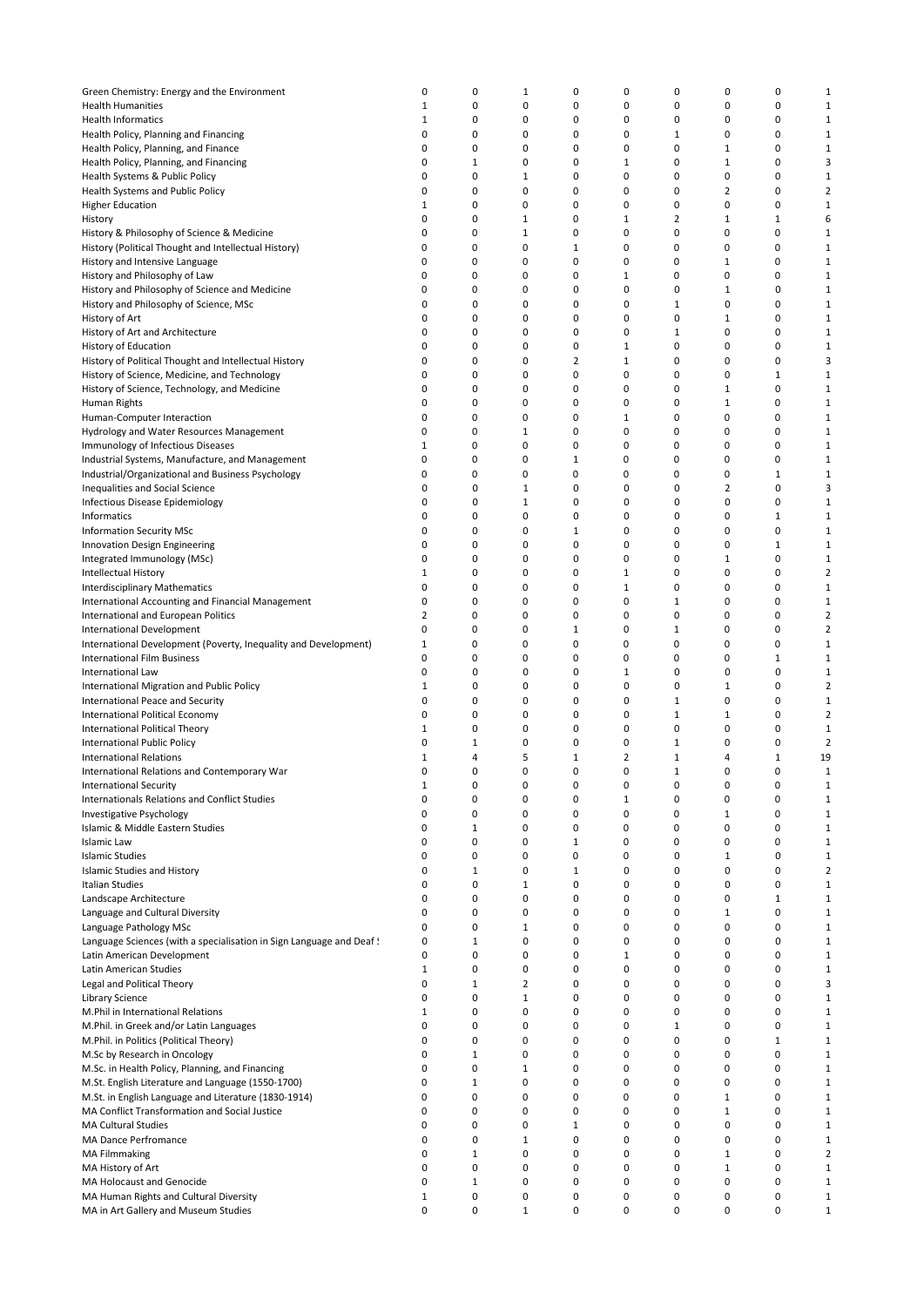| MA in Classical Acting for the Professional Theatre               | 0            | 0            | 0            | 0            | 0            | 0              | 0            | $\mathbf{1}$ | $1\,$          |
|-------------------------------------------------------------------|--------------|--------------|--------------|--------------|--------------|----------------|--------------|--------------|----------------|
| MA in Culture of the European Renaissance                         | 0            | 0            | 1            | 0            | 0            | 0              | 0            | 0            | $\mathbf{1}$   |
| MA in Development Studies                                         | 0            | 0            | 0            | 1            | 0            | 0              | 0            | 0            | 1              |
|                                                                   | 0            | 0            | 0            | 0            | 0            | 0              | 1            | 0            | 1              |
| MA in English Literature                                          |              |              |              |              |              |                |              |              |                |
| MA in Gender, Media & Culture                                     | 0            | 0            | 0            | 0            | 0            | 1              | 0            | 0            | 1              |
| MA in History: Cultural and Social History Pathway                | 1            | 0            | 0            | 0            | 0            | 0              | 0            | 0            | $\mathbf{1}$   |
| MA in Language and Cultural Diversity                             | 0            | 0            | 0            | 1            | 0            | 0              | 0            | 0            | $\mathbf{1}$   |
| MA in Medieval History                                            | 0            | 0            | 0            | 0            | 0            | 0              | 0            | 1            | $\mathbf{1}$   |
|                                                                   |              |              |              |              |              |                |              |              |                |
| MA in Modern and Contemporary Writing                             | 0            | 0            | 1            | 0            | 0            | 0              | 0            | 0            | $\mathbf{1}$   |
| MA in Music and Development                                       | 0            | 0            | 0            | 0            | 0            | 0              | 0            | 1            | $\mathbf{1}$   |
| MA in Philosophy and the Arts                                     | 0            | 0            | 0            | 0            | 0            | 0              | 1            | 0            | $\mathbf{1}$   |
| MA in the History of Political Thought and Intellectual History   | 0            | 0            | 0            | 0            | 0            | 0              | 1            | 0            |                |
|                                                                   |              |              |              |              |              |                |              |              | $\mathbf{1}$   |
| MA in Visual Sociology                                            | 0            | 0            | 0            | 0            | 0            | 0              | 0            | $\mathbf{1}$ | $\mathbf{1}$   |
| MA International Political Communication                          | 0            | 0            | 0            | 0            | 0            | 0              | 1            | 0            | $\mathbf{1}$   |
| MA Language, Culture, and Communication                           | 1            | 0            | 0            | 0            | 0            | 0              | 0            | 0            | 1              |
|                                                                   |              |              |              |              |              |                |              |              |                |
| MA Near and Middle Eastern Studies and Intensive Language (Arabio | 0            | 0            | 1            | 0            | 0            | 0              | 1            | 0            | 2              |
| MA Pattern and Garment Technology                                 | 0            | 0            | 0            | 0            | 0            | 0              | 1            | 0            | $\mathbf{1}$   |
| <b>MA Postcolonial Studies</b>                                    | 0            | 0            | 0            | 0            | 0            | 0              | 1            | 0            | $\mathbf{1}$   |
| MA Science & Security                                             | 1            | 0            | 0            | 0            | 0            | 0              | 0            | 0            | 1              |
|                                                                   |              |              |              |              |              |                |              |              |                |
| MA Social Work                                                    | 0            | 0            | $\Omega$     | 0            | 1            | 0              | 0            | 0            | 1              |
| MA Studies in Poetry                                              | 0            | 0            | 1            | 0            | 0            | 0              | 0            | $\mathbf 0$  | 1              |
| <b>MA Theatre Directing</b>                                       | 0            | 0            | 0            | 0            | 0            | 0              | 1            | 0            | $\mathbf{1}$   |
|                                                                   | 0            | 1            | 0            | 0            | 0            | 0              | 0            | 0            | 1              |
| Management                                                        |              |              |              |              |              |                |              |              |                |
| Management of Information Systems and Digital Innovation          | 0            | 0            | 0            | 0            | 0            | 0              | 0            | $\mathbf{1}$ | 1              |
| Marine Mammal Science                                             | 1            | 0            | 0            | 0            | 0            | 0              | 0            | 0            | 1              |
| Maritime Archaeology                                              | 0            | 0            | 0            | 0            | 0            | 0              | 0            | $\mathbf{1}$ | $\mathbf{1}$   |
|                                                                   | 0            | 0            |              | 0            |              | 0              |              | 0            |                |
| <b>MASt in Mathematics</b>                                        |              |              | 1            |              | 0            |                | 0            |              | $\mathbf{1}$   |
| <b>MASt in Mathematics (Part III)</b>                             | 0            | 0            | 0            | 0            | 0            | $1\,$          | 0            | 0            | $\mathbf{1}$   |
| Master in Public Health                                           | 0            | 0            | 0            | 0            | 0            | 0              | 0            | 1            | $\mathbf{1}$   |
| Master of Art and Science                                         | 0            | 0            | 0            | 0            | 1            | 0              | 0            | 0            | 1              |
|                                                                   |              |              |              |              |              |                |              |              |                |
| Master of Arts in Health Humanities                               | 1            | 0            | 0            | 0            | 0            | 0              | 0            | 0            | $\mathbf{1}$   |
| Master of Fine Art                                                | 0            | 0            | 0            | 0            | 0            | 1              | 0            | $\mathbf 0$  | $\mathbf{1}$   |
| <b>Master of Mathematics</b>                                      | 1            | 0            | 0            | 0            | 0            | 0              | 0            | 0            | $\mathbf{1}$   |
| Master of Music: Performance                                      | 0            | 0            | 0            | 0            | 0            | 0              | 0            | $\mathbf{1}$ | $\mathbf{1}$   |
|                                                                   |              |              |              |              |              |                |              |              |                |
| Master of Performance (Historical Performance)                    | 0            | 0            | 0            | 0            | 0            | 0              | 0            | $\mathbf{1}$ | $\mathbf{1}$   |
| Master of Philosophy (MPhil) in Geography and the Environment     | 0            | 0            | 0            | 0            | 0            | 0              | 1            | 0            | 1              |
| Master of Philosophy in Development Studies                       | 0            | 1            | 0            | 0            | 0            | 0              | 0            | 0            | 1              |
|                                                                   |              |              |              |              |              |                |              |              |                |
| Master of Public Administration                                   | 0            | 0            | 1            | 0            | 0            | 1              | 0            | 0            | 2              |
| Master of Public Administration in International Development      | 0            | $\mathbf 1$  | 0            | 0            | 0            | 0              | 0            | 0            | $\mathbf{1}$   |
| Master of Public Health                                           | 0            | 0            | 0            | 0            | 1            | 1              | 1            | 0            | 3              |
| Master of Research (MRes) in Medieval History                     | 0            | 0            | 0            | 0            | 0            | 0              | 1            | 0            | $\mathbf{1}$   |
|                                                                   |              |              |              |              |              |                |              |              |                |
| Master of Research in Physics and Controlled Quantum Dynamics     | 0            | 1            | 0            | 0            | 0            | 0              | 0            | 0            | 1              |
| Master of Science in Performance Science                          | 0            | 0            | 1            | 0            | 0            | 0              | 0            | 0            | $\mathbf{1}$   |
| Master of Social Work                                             | 0            | 0            | 0            | 1            | 0            | 0              | 0            | 0            | 1              |
| Master's in Euphonium Performance                                 | 0            | 0            | $\Omega$     | 0            | 1            | 0              | 0            | 0            | $\mathbf{1}$   |
|                                                                   |              |              |              |              |              |                |              |              |                |
| Masters in Public Policy                                          | 0            | 0            | 0            | 0            | 0            | 0              | 1            | 0            | 1              |
| Masters of Development Studies                                    | 1            | 0            | 0            | 0            | 0            | 0              | 0            | 0            | 1              |
| Master's of Philosophy in Computational Biology                   | 0            | 0            | 0            | 0            | 1            | 0              | 0            | 0            | 1              |
| Masters of Public Administration                                  | $\Omega$     | 0            | 1            | 0            | $\Omega$     | 0              | 0            | 0            | 1              |
|                                                                   |              |              |              |              |              |                |              |              |                |
| Masters of Public Administration in International Development     | 0            | 0            | 1            | 0            | 0            | 0              | 0            | 0            | 1              |
| Masters of Public Health                                          | 0            | 0            | 0            | 0            | 1            | 0              | 0            | 0            | $\mathbf{1}$   |
| Masters of Science in Human and Biological Robotics               | 0            | 0            | 1            | 0            | 0            | 0              | 0            | 0            | $\mathbf{1}$   |
|                                                                   | 0            | $\mathbf{1}$ | 0            | 0            | 0            | 0              | 0            | 0            | $\mathbf{1}$   |
| <b>Material Futures</b>                                           |              |              |              |              |              |                |              |              |                |
| Materials                                                         | 1            | 0            | 0            | 0            | 0            | 0              | 0            | 0            | 1              |
| Materials for Sustainable Energy Technologies                     | $1\,$        | 0            | 0            | 0            | 0            | 0              | 0            | 0            | 1              |
| Mathematical and Theoretical Physics                              | 0            | $\mathbf{1}$ | $1\,$        | 0            | 0            | 0              | 0            | 0            | $\overline{2}$ |
| <b>Mathematical Modelling</b>                                     | 0            | 0            | 0            | 0            | 1            | 0              | 0            | 0            | $\mathbf{1}$   |
|                                                                   |              |              |              |              |              |                |              |              |                |
| Mathematical Modelling and Scientific Computation                 | 0            | 0            | $\mathbf{1}$ | 0            | 0            | 0              | 0            | 0            | $\mathbf{1}$   |
| Mathematical Modelling and Scientific Computing                   | 0            | 0            | 0            | 0            | 0            | 0              | $\mathbf 1$  | 0            | $1\,$          |
| <b>Mathematical Sciences</b>                                      | 0            | 0            | 0            | 0            | $\mathbf{1}$ | 0              | 0            | 0            | $\mathbf{1}$   |
|                                                                   | 0            |              |              |              |              |                |              |              |                |
| Mathematics and Foundations of Computer Science                   |              | 0            | 0            | 0            | 0            | 0              | $\mathbf{1}$ | 0            | $\mathbf{1}$   |
| <b>Mathematics of Systems</b>                                     | 0            | 0            | 0            | 0            | 0            | 0              | 0            | $\mathbf{1}$ | $\mathbf{1}$   |
| Media and Communications                                          | 0            | 0            | 0            | 0            | 0            | 0              | $\mathbf{1}$ | 0            | $\mathbf{1}$   |
| <b>Medical Anthropology</b>                                       | $\mathbf{1}$ | 0            | 2            | $\mathbf{1}$ | $\mathbf{1}$ | $\overline{2}$ | 2            | 0            | 9              |
|                                                                   |              |              |              |              |              |                |              |              |                |
| Medical Device Design and Entrepreneurship                        | 0            | 0            | $1\,$        | 0            | 0            | 0              | 0            | 0            | $\mathbf{1}$   |
| Medical Physics and Bioengineering                                | $\mathbf{1}$ | 0            | 0            | 0            | 0            | 0              | 0            | 0            | 1              |
| Medical Science (Psychiatry)                                      | 0            | 0            | 0            | 0            | 0            | $\mathbf{1}$   | 0            | $\mathbf{1}$ | $\overline{2}$ |
|                                                                   | $\mathbf{1}$ | 0            | 0            | 0            | 0            | 0              | 0            | $\mathsf 0$  | $\mathbf{1}$   |
| Medieval & Early Modern Studies                                   |              |              |              |              |              |                |              |              |                |
| Medieval History                                                  | 1            | 0            | 1            | 0            | 0            | 0              | 0            | 0            | $\overline{2}$ |
| Medieval Languages and Literatures                                | $\mathbf{1}$ | 0            | 0            | 0            | 0            | 0              | 0            | 0            | $\mathbf{1}$   |
| Medieval Literature and Cultures                                  | 0            | 0            | 0            | 0            | 1            | 0              | 0            | 0            | $\mathbf{1}$   |
|                                                                   |              |              |              |              |              |                |              |              |                |
| Medieval Literatures and Languages                                | 0            | 0            | 0            | 0            | 0            | 0              | $\mathbf{1}$ | 0            | $\mathbf{1}$   |
| <b>Medieval Studies</b>                                           | 0            | 2            | 1            | 0            | 0            | 0              | $\mathbf{1}$ | 0            | 4              |
| Mental Health Sciences Research                                   | 0            | 0            | 0            | 0            | 0            | 0              | $\mathbf{1}$ | 0            | 1              |
| MFA in Fine Art                                                   | 0            | 0            | 0            | 0            | 0            | 0              | 2            | 0            | 2              |
|                                                                   |              |              |              |              |              |                |              |              |                |
| Middle East Politics                                              | 0            | 0            | 1            | 0            | 0            | 0              | 0            | 0            | $\mathbf{1}$   |
| <b>Migration Studies</b>                                          | 0            | 0            | 0            | 1            | 0            | 0              | 0            | 0            | $\mathbf{1}$   |
| Migration Studies and Public Policy                               | 0            | 0            | 0            | 0            | 0            | 0              | 0            | $\mathbf{1}$ | 1              |
| Migration, Culture, and Global Health Policy                      | 0            | 0            | 1            | 0            | 0            | 0              | 0            | 0            | $\mathbf{1}$   |
|                                                                   |              |              |              |              |              |                |              |              |                |
| Migration, Superdiversity and Policy                              | 0            | 0            | 0            | 0            | 0            | 0              | 1            | 0            | $\mathbf{1}$   |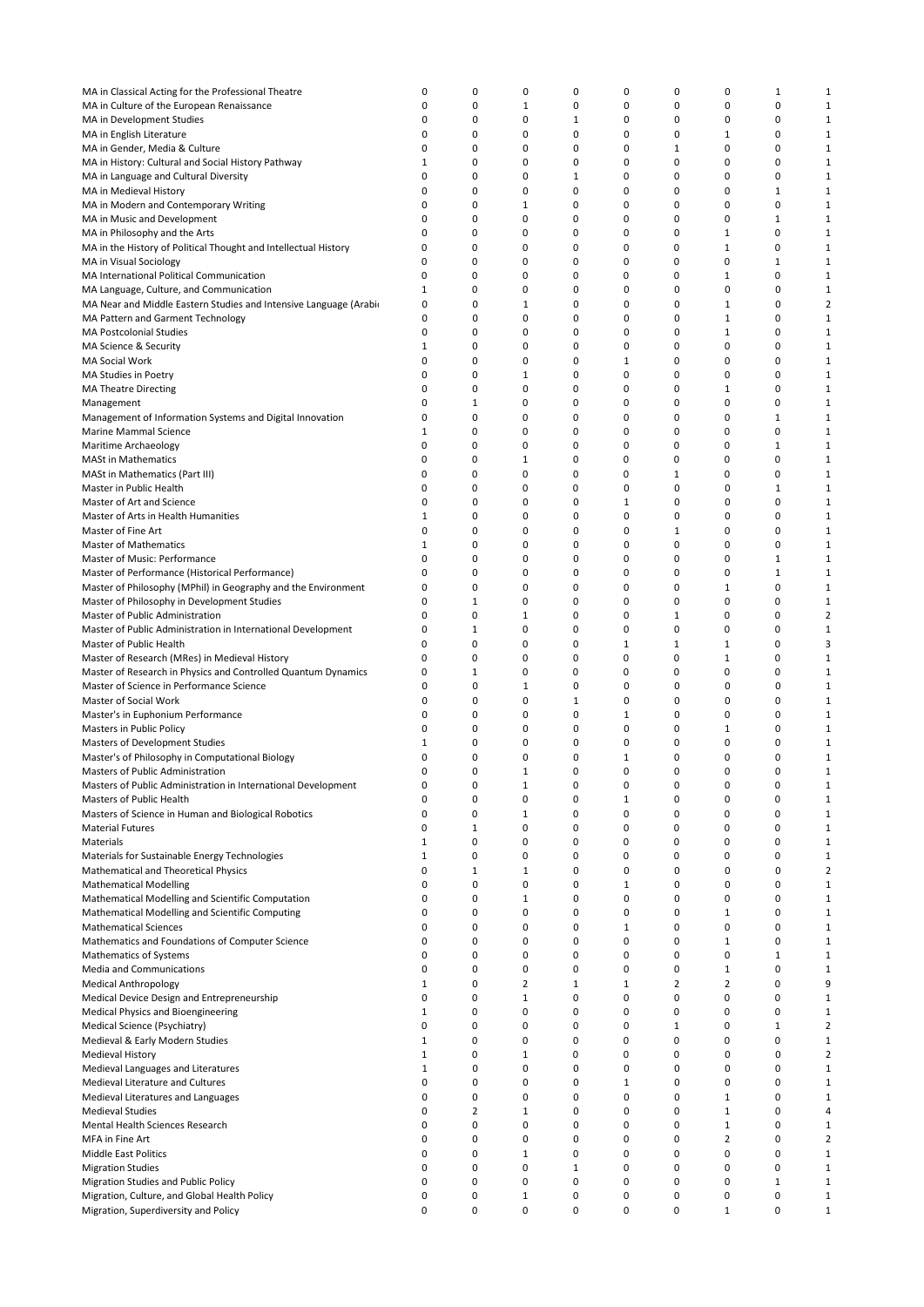| Mimetic Visual Cultures of England and America: Reconstructing a S  | 0           | 0              | 0            | 0            | 0              | 0            | $\mathbf{1}$ | 0              | $\mathbf 1$    |
|---------------------------------------------------------------------|-------------|----------------|--------------|--------------|----------------|--------------|--------------|----------------|----------------|
|                                                                     |             |                |              |              |                |              |              |                |                |
| MLitt in Romantic/Victorian Studies                                 | 1           | 0              | 0            | 0            | 0              | 0            | 0            | 0              | $\mathbf 1$    |
| MLitt Victorian Literature                                          | 0           | 0              | 0            | 0            | 1              | 0            | 0            | 0              | $\mathbf{1}$   |
| MMus Performance                                                    | 0           | 0              | 0            | 0            | 0              | 0            | 1            | 0              | $\mathbf 1$    |
| <b>MMus Sonic Arts</b>                                              | 0           | 0              | 0            | 0            | 0              | 0            | 1            | 0              | $\mathbf 1$    |
| Modern and Contemporary Literature                                  | 0           | 0              | 0            | 0            | 0              | 0            | 0            | $\mathbf{1}$   | $\mathbf 1$    |
|                                                                     |             |                |              |              |                |              |              |                |                |
| Modern and Contemporary Literature, Culture, and Thought            | $\mathbf 1$ | 0              | 0            | 0            | 0              | 0            | 0            | 0              | $\mathbf 1$    |
| Modern and Contemporary Writing                                     | 0           | 0              | 0            | 0            | 0              | 0            | $\mathbf{1}$ | 0              | $1\,$          |
| Modern European History                                             | 0           | 0              | 0            | $1\,$        | 0              | 0            | 0            | $\overline{2}$ | 3              |
| Modern Languages                                                    | 0           | 0              | 0            | $1\,$        | 0              | 0            | 0            | 0              | $\mathbf 1$    |
|                                                                     | 1           | 0              | 0            | $\mathbf{1}$ | $\overline{2}$ | $\mathbf{1}$ | $\mathbf{1}$ | 0              | 6              |
| Modern Middle Eastern Studies                                       |             |                |              |              |                |              |              |                |                |
| Molecular Biology of Infectious Diseases                            | 0           | 0              | 0            | $\,$ 1       | 0              | 0            | 0            | 0              | $\mathbf{1}$   |
| Molecular Plant and Microbial Sciences                              | 0           | 0              | 1            | 0            | 0              | 0            | 0            | 0              | $\mathbf{1}$   |
| MPhil (or DPhil), Theology                                          | 0           | 0              | 0            | 0            | 0              | $\mathbf 1$  | 0            | 0              | $\mathbf{1}$   |
| <b>MPhil American History</b>                                       | 0           | 0              | 0            | 0            | 0              | 0            | $\mathbf{1}$ | 0              | $\mathbf{1}$   |
|                                                                     |             |                |              |              |                |              |              |                |                |
| <b>MPhil Anthropology</b>                                           | 0           | 0              | 0            | 0            | 0              | 0            | 0            | $\mathbf{1}$   | $\mathbf{1}$   |
| MPhil Chemical Engineering and Biotechnology                        | 0           | 0              | 1            | 0            | 0              | 0            | 0            | 0              | $\mathbf{1}$   |
| <b>MPhil Divinity</b>                                               | 0           | 0              | 0            | 0            | $1\,$          | 0            | 0            | 0              | $\mathbf{1}$   |
| MPhil Geographical Research                                         | 0           | 0              | 0            | 0            | 0              | 0            | 0            | $\mathbf{1}$   | $\mathbf{1}$   |
| MPhil in Advanced Chemical Engineering                              | 0           | 0              | 0            | 0            | $\overline{2}$ | 0            | 0            | 0              | $\overline{2}$ |
|                                                                     |             |                |              |              |                |              |              |                |                |
| MPhil in Advanced Computer Science                                  | 1           | 0              | 0            | 0            | 0              | 0            | $\mathbf 0$  | 0              | $\mathbf{1}$   |
| MPhil in American History                                           | $\mathbf 1$ | 0              | 0            | $\mathbf 1$  | 0              | 0            | 0            | 0              | $\overline{2}$ |
| MPhil in Archaeology                                                | 0           | 0              | 0            | 0            | 0              | 0            | 0            | $1\,$          | $\mathbf{1}$   |
| MPhil in Biological Science at the Mitochondrial Biology Unit       | 0           | 0              | 0            | 0            | 0              | 0            | 0            | $1\,$          | $\mathbf{1}$   |
|                                                                     | 0           | 0              | 0            | 0            | 0              | 0            | 1            | 0              | 1              |
| MPhil in British and European History 1500-Present                  |             |                |              |              |                |              |              |                |                |
| MPhil in British and European History, from 1500 to the Present     | 0           | 0              | 0            | 0            | 1              | 0            | 0            | 0              | $\mathbf{1}$   |
| MPhil in Chinese Studies                                            | 1           | 0              | 0            | 0            | 0              | 0            | 0            | 0              | $\mathbf{1}$   |
| MPhil in Comparative Social Policy                                  | 0           | 0              | 0            | 0            | 0              | $1\,$        | $\mathbf{1}$ | $\mathbf{1}$   | 3              |
| <b>MPhil in Creative Practice</b>                                   | 0           | 0              | 0            | 0            | 0              | 0            | $\mathbf{1}$ | 0              | $1\,$          |
|                                                                     |             |                |              |              |                |              |              |                |                |
| MPhil in Engineering for Sustainable Development                    | 0           | 0              | 0            | 0            | 0              | 0            | 1            | 0              | $\mathbf 1$    |
| MPhil in English and Related Literatures                            | 0           | 0              | 0            | 0            | 0              | 0            | 0            | $1\,$          | $\mathbf 1$    |
| MPhil in English Studies (Medieval Period)                          | 0           | 0              | 0            | 0            | 0              | 0            | $\mathbf{1}$ | 0              | $\mathbf{1}$   |
| MPhil in Epidemiology and Population Health                         | 0           | 0              | $1\,$        | 0            | 0              | 0            | 0            | 0              | $\mathbf{1}$   |
|                                                                     |             |                |              |              |                |              |              |                |                |
| Mphil in Greek and Latin Languages and Literature, Reception Studie | 0           | 0              | 0            | 0            | 0              | 0            | $\mathbf{1}$ | 0              | $\mathbf{1}$   |
| MPhil in Greek and Roman History                                    | 0           | $\mathbf 1$    | 0            | 0            | 0              | 0            | $\mathbf{1}$ | 0              | $\overline{2}$ |
| MPhil in Greek and/or Latin Languages and Literatures               | 0           | 0              | 1            | 0            | 0              | 0            | 0            | 0              | $\mathbf{1}$   |
| MPhil in Industrial Systems, Manufacturing and Management           | 0           | 0              | 0            | 0            | 0              | 0            | $\mathbf{1}$ | 0              | $\mathbf{1}$   |
|                                                                     |             |                |              |              |                |              |              |                |                |
| <b>MPhil in Internation Relations</b>                               | 0           | 0              | 0            | 0            | 0              | 0            | 0            | $1\,$          | $\mathbf{1}$   |
| <b>MPhil in International Relations</b>                             | 0           | 0              | 0            | 0            | 0              | 0            | $\mathbf{1}$ | 0              | $\mathbf{1}$   |
| MPhil in International Relations and Politics                       | 0           | $\mathbf 1$    | 0            | 0            | 0              | 0            | 0            | $1\,$          | $\overline{2}$ |
| MPhil in Medical Anthropology                                       | 0           | 0              | $\mathbf{1}$ | 0            | 0              | 0            | 0            | 0              | $\mathbf{1}$   |
| <b>MPhil in Medical Sciences</b>                                    | 0           | 0              | 0            | 0            | 0              | $\mathbf{1}$ | 0            | 0              | $\mathbf{1}$   |
|                                                                     |             |                |              |              |                |              |              |                |                |
| MPhil in Modern Languages                                           | 0           | 0              | 0            | 0            | 0              | 0            | 0            | $1\,$          | $\mathbf{1}$   |
| MPhil in Modern Middle Eastern Studies                              | 0           | 0              | 0            | 0            | 0              | 0            | $\mathbf{1}$ | 0              | $\mathbf{1}$   |
| M-Phil in Musicology                                                | 0           | 0              | 0            | 0            | 0              | 0            | $\mathbf{1}$ | 0              | $\mathbf{1}$   |
| <b>MPhil in Physics</b>                                             | 0           | 0              | 1            | 0            | 0              | 0            | 0            | 0              | $\mathbf{1}$   |
| MPhil in Political Thought and Intellectual History                 | 0           | 0              | $\mathbf 1$  | 0            | 0              | 0            | 0            | 0              | $\mathbf{1}$   |
|                                                                     |             |                |              |              |                |              |              |                |                |
| MPhil in Politics - Political Theory                                | 1           | 0              | 0            | 0            | 0              | 0            | 0            | 0              | $\mathbf 1$    |
| MPhil in Politics (Comparative Government)                          | $\Omega$    | 0              | 0            | 0            | 0              | 0            | $\mathbf{1}$ | $\mathbf 0$    | $1\,$          |
| MPhil in Politics (Political Theory)                                | 0           | 1              | 0            | 0            | 0              | 0            | 0            | 0              | 1              |
| MPhil in Roman History                                              | 0           | 0              | 0            | 0            | 0              | 0            | 0            | $1\,$          | $\mathbf{1}$   |
|                                                                     |             |                |              |              |                |              |              |                |                |
| MPhil in Technology Policy                                          | 0           | 0              | $1\,$        | 0            | 0              | 0            | 0            | 0              | $\mathbf{1}$   |
| <b>MPhil of Archaeology</b>                                         | 0           | 0              | $\mathbf{1}$ | 0            | 0              | 0            | 0            | 0              | $\mathbf{1}$   |
| <b>MPhil Politics (Comparative Government)</b>                      | 0           | 0              | 0            | 0            | $\mathbf{1}$   | 0            | 0            | 0              | $\mathbf{1}$   |
| MPhil Public Health                                                 | 0           | $\mathbf{1}$   | 0            | 0            | $\mathbf 0$    | 0            | 0            | 0              | $\mathbf{1}$   |
| MPhil Public Health and Policy                                      | 0           | 0              | 0            | 0            | $\mathbf{1}$   | 0            | 0            | 0              | $\mathbf{1}$   |
|                                                                     | 0           |                |              |              |                |              |              |                |                |
| <b>MPhil Scientific Computing</b>                                   |             | 0              | 0            | 0            | 0              | 0            | $1\,$        | 0              | $\mathbf{1}$   |
| MPhil Technology Policy                                             | 0           | 0              | $1\,$        | 0            | 0              | 0            | 0            | 0              | $\mathbf 1$    |
| MPhil Theoretical and Applied Linguistics                           | 0           | 0              | 0            | 0            | $\mathbf{1}$   | 0            | 0            | 0              | $\mathbf 1$    |
| MPhil., British and European History (1500-Present)                 | 0           | 0              | 0            | 0            | 0              | 0            | 0            | $\mathbf{1}$   | $\mathbf{1}$   |
| MPP- Master of Public Policy                                        | 0           | 0              | 0            | 0            | 0              | $\mathbf 1$  | 0            | 0              | $\mathbf{1}$   |
|                                                                     |             |                |              |              |                |              |              |                |                |
| <b>MRes Experimental Neuroscience</b>                               | 0           | 0              | 0            | 0            | 0              | $\mathbf 0$  | 0            | $\mathbf 1$    | $\mathbf{1}$   |
| <b>MRes in Economics</b>                                            | 0           | 0              | 0            | 1            | 0              | $\mathbf{1}$ | 0            | 0              | $\overline{2}$ |
| <b>MRes in Nanomaterials</b>                                        | 0           | 0              | 0            | 0            | $1\,$          | $\mathbf 0$  | 0            | 0              | $\mathbf{1}$   |
| <b>MRes in Neuroscience</b>                                         | 0           | 0              | 0            | 0            | 0              | $\mathbf{1}$ | 0            | 0              | $\mathbf{1}$   |
|                                                                     | 0           | 0              | $1\,$        | 0            | $\mathbf 0$    | 0            | 0            | 0              | $\mathbf{1}$   |
| MRes in Systems and Synthetic Biology                               |             |                |              |              |                |              |              |                |                |
| <b>MRes Sexuality and Gender Studies</b>                            | 0           | 0              | 0            | $1\,$        | 0              | 0            | 0            | 0              | $\mathbf{1}$   |
| MRes/DPhil in Economics                                             | 0           | 0              | 0            | 0            | 0              | 0            | $1\,$        | 0              | $\mathbf{1}$   |
| MRes: Humanities Pathway                                            | 0           | 0              | 0            | 0            | 0              | 0            | 0            | $1\,$          | $\mathbf{1}$   |
| <b>MSc Acoustical Engineering</b>                                   | 0           | 0              | $\mathbf 1$  | $\mathbf 0$  | $\mathbf 0$    | 0            | $\mathbf 0$  | 0              | $\mathbf 1$    |
|                                                                     |             |                |              |              |                |              |              |                |                |
| MSc Bioinformatics and Theoretical Systems Biology                  | 0           | 0              | $1\,$        | 0            | 0              | 0            | 0            | 0              | $\mathbf{1}$   |
| MSc by Research in Chemical Biology                                 | 0           | $\mathbf{1}$   | $\mathbf 0$  | 0            | 0              | 0            | $\mathbf 0$  | 0              | $\mathbf{1}$   |
| MSc by Research in Engineering Science                              | 0           | $\overline{2}$ | $1\,$        | 0            | 0              | 0            | 0            | 0              | 3              |
| MSc by Research in History of Art                                   | 0           | 0              | 0            | $\mathbf 1$  | 0              | 0            | 0            | 0              | $\mathbf 1$    |
| MSc by Research in Mathematics                                      | 0           | 0              | $\mathbf 1$  | 0            | 0              | 0            | 0            | 0              | $\mathbf{1}$   |
|                                                                     |             |                |              |              |                |              |              |                |                |
| MSc by Research, Biological Sciences                                | 0           | 0              | 0            | 0            | 0              | 0            | 0            | $\mathbf 1$    | $\mathbf{1}$   |
| MSc Comparative Social Policy                                       | 0           | 0              | 0            | 0            | $1\,$          | 0            | 0            | 0              | $\mathbf{1}$   |
| MSc Computer Science                                                | 0           | 0              | 0            | 0            | 0              | 0            | 0            | $\mathbf 1$    | $1\,$          |
| MSc Computing In Secure Software Systems                            | 1           | 0              | 0            | 0            | 0              | $\pmb{0}$    | 0            | 0              | $1\,$          |
| <b>MSc Computing Science</b>                                        | 0           | 0              | 0            | 0            | 0              | 0            | 0            | $1\,$          | $\mathbf{1}$   |
|                                                                     |             |                |              |              |                |              |              |                |                |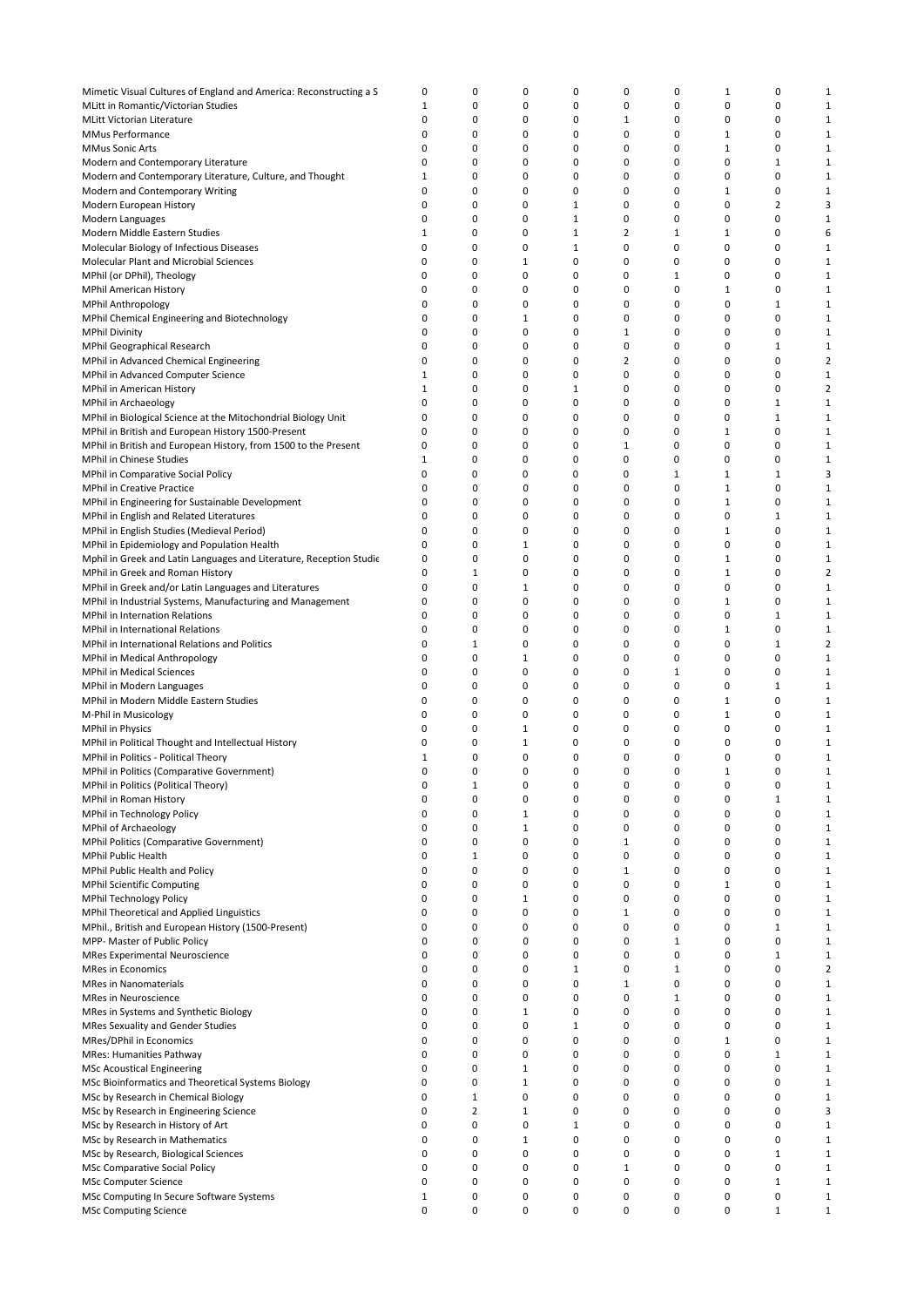| MSc Democracy and Comparative Politics                          | 0            | 1            | 0                 | 0                 | 0            | 0            | 0            | 0            | $\mathbf{1}$   |
|-----------------------------------------------------------------|--------------|--------------|-------------------|-------------------|--------------|--------------|--------------|--------------|----------------|
| <b>MSc Development Studies</b>                                  | 0            | 0            | 1                 | 0                 | 0            | 0            | 0            | 0            | 1              |
| MSc Econometric and Mathematical Economics                      | 0            | 1            | 0                 | 0                 | 0            | 0            | 0            | 0            | 1              |
|                                                                 |              |              |                   |                   |              |              |              |              |                |
| MSc Econometrics and Mathematical Economics                     | 0            | 0            | 1                 | 0                 | 0            | 0            | 0            | 0            | 1              |
| <b>MSc Economics</b>                                            | 0            | 1            | 0                 | 0                 | 1            | $\mathbf{1}$ | 0            | 0            | 3              |
| MSc Ecosystem Based Management of Marine Systems                | 0            | 0            | 0                 | 0                 | 0            | 0            | 0            | $1\,$        | $\mathbf{1}$   |
|                                                                 |              |              |                   |                   |              |              |              |              |                |
| MSc Environment and Development                                 | 0            | 0            | 1                 | 0                 | 0            | 0            | 0            | 0            | $\mathbf{1}$   |
| MSc Environmental Change and Management                         | 0            | 0            | 1                 | 0                 | 0            | 0            | 0            | $1\,$        | $\overline{2}$ |
|                                                                 |              |              |                   |                   |              |              |              |              |                |
| MSc Epidemiology                                                | 0            | 0            | 0                 | 0                 | 0            | $\mathbf{1}$ | 0            | 0            | $\mathbf{1}$   |
| <b>MSc Finance</b>                                              | 0            | 0            | 0                 | 0                 | 0            | $1\,$        | 0            | 0            | $\mathbf{1}$   |
|                                                                 | 0            | 0            | 0                 | 1                 | 0            | 0            | 0            | 0            | $\mathbf{1}$   |
| MSc Gender, Development and Globalisation                       |              |              |                   |                   |              |              |              |              |                |
| MSc Gender, Media, and Culture                                  | 0            | 0            | 0                 | 0                 | 0            | 0            | 0            | $\mathbf{1}$ | $\mathbf{1}$   |
| MSc Gender, Policy and Inequalities                             | 0            | 0            | 0                 | 0                 | 0            | 0            | 0            | $\mathbf{1}$ | $\mathbf{1}$   |
|                                                                 |              |              |                   |                   |              |              |              |              |                |
| MSc Global Mental Health                                        | 0            | 0            | 0                 | 0                 | 2            | 0            | 0            | $\mathbf 0$  | $\overline{2}$ |
| <b>MSc Global Migration</b>                                     | 0            | 0            | 0                 | 0                 | 0            | 0            | 0            | $\mathbf{1}$ | $\mathbf{1}$   |
|                                                                 |              |              |                   |                   |              |              |              |              |                |
| MSc Health Policy, Planning, and Financing                      | 0            | 0            | 0                 | $\mathbf 1$       | 0            | 0            | 0            | 0            | $\mathbf{1}$   |
| MSc History of International Relations                          | 0            | 1            | 0                 | 0                 | 0            | 0            | 0            | 0            | 1              |
| MSc Human Cognitive Neuropsychology                             | 0            | 0            | 0                 | 1                 | 0            | 0            | 0            | 0            | 1              |
|                                                                 |              |              |                   |                   |              |              |              |              |                |
| MSc in Behavioral and Economic Science                          | 0            | 1            | 0                 | 0                 | 0            | 0            | 0            | 0            | 1              |
| MSc in Biomedical Engineering                                   | 0            | 0            | 0                 | 0                 | 0            | 0            | 1            | $\mathbf 1$  | $\overline{2}$ |
|                                                                 |              |              |                   |                   |              |              |              |              |                |
| MSc in Chemistry                                                | 0            | 0            | 0                 | 0                 | 0            | 0            | $\mathbf 0$  | $1\,$        | $\mathbf{1}$   |
| MSc in Comparative Social Policy                                | 0            | 0            | 0                 | 0                 | 0            | 0            | $1\,$        | 0            | $\mathbf{1}$   |
|                                                                 |              |              |                   |                   |              |              |              |              |                |
| MSc in Computer Science                                         | 0            | 0            | 1                 | 0                 | 0            | 0            | 0            | 0            | $\mathbf{1}$   |
| MSc in Contemporary Chinese Studies                             | 0            | 0            | 0                 | 0                 | 0            | 0            | 1            | 0            | $\mathbf{1}$   |
|                                                                 | 0            | 0            | 0                 | 0                 | 0            |              |              | 0            | $\mathbf{1}$   |
| MSc in Criminology and Criminal Justice                         |              |              |                   |                   |              | 0            | 1            |              |                |
| MSc in Economics                                                | 0            | 0            | 0                 | 1                 | 0            | 0            | 0            | 0            | $\mathbf{1}$   |
| MSc in Economics and Philosophy                                 | 0            | 0            | 1                 | 0                 | 0            | 0            | 0            | 0            | $\mathbf{1}$   |
|                                                                 |              |              |                   |                   |              |              |              |              |                |
| MSc in Epidemiology                                             | 1            | 0            | 0                 | 0                 | 0            | 0            | 0            | 0            | $\mathbf{1}$   |
| MSc in Evidence-Based Social Intervention and Policy Evaluation | 0            | 0            | 1                 | 0                 | 0            | 0            | 0            | 0            | $\mathbf{1}$   |
|                                                                 |              |              |                   |                   |              |              |              |              |                |
| Msc in Global Politics                                          | 1            | 0            | 0                 | 0                 | 0            | 0            | 0            | 0            | $\mathbf{1}$   |
| MSc in Heath Psychology                                         | 0            | 0            | 0                 | 0                 | 0            | $\mathbf 1$  | 0            | 0            | $\mathbf{1}$   |
|                                                                 |              |              |                   |                   |              |              |              |              |                |
| MSc in Human Geography: Society and Space                       | 0            | $\mathbf{1}$ | 0                 | 0                 | 0            | 0            | $\mathbf 0$  | 0            | $\mathbf 1$    |
| MSc in Integrated Immunology                                    | 0            | 0            | 0                 | 0                 | 0            | 0            | 1            | 0            | $\mathbf{1}$   |
|                                                                 |              |              |                   |                   |              |              |              |              |                |
| MSc in International Relations of the Middle East with Arabic   | 0            | 0            | 0                 | 0                 | 0            | 0            | $1\,$        | 0            | $\,1\,$        |
| MSc in Mathematical and Theoretical Physics                     | 0            | 0            | 0                 | 0                 | 0            | $1\,$        | 0            | 0            | $\mathbf{1}$   |
| MSc in Mathematical Modelling and Scientific Computing          | 1            | 0            | 0                 | 0                 | 0            | 0            | 0            | 0            | $\mathbf{1}$   |
|                                                                 |              |              |                   |                   |              |              |              |              |                |
| <b>MSc in Mathematics</b>                                       | 0            | 0            | $\mathbf{1}$      | 0                 | 0            | 0            | 0            | 0            | $\mathbf{1}$   |
| MSc in Mathematics and Foundations of Computer Science          | 0            | 1            | 0                 | 0                 | 0            | 0            | 0            | 0            | $\mathbf{1}$   |
|                                                                 |              |              |                   |                   |              |              |              |              |                |
| Msc in Mathematics and Fundamentals of Computer Science         | 0            | 0            | 0                 | 0                 | 0            | 0            | $\mathbf{1}$ | 0            | $\mathbf{1}$   |
| MSc in Philospohy of Social Science                             | 0            | 1            | 0                 | 0                 | 0            | 0            | 0            | 0            | $\mathbf{1}$   |
|                                                                 |              |              |                   |                   |              |              |              |              |                |
| MSc in Public Health (Environment and Health stream)            | 1            | 0            | 0                 | 0                 | 0            | 0            | 0            | $\mathbf 0$  | $\mathbf{1}$   |
| MSc in Quantum Fields and Fundamental Forces                    | 1            | 0            | 0                 | 0                 | 0            | 0            | 0            | 0            | 1              |
| MSc in Refugee and Forced Migration Studies                     | 1            | 0            | 0                 | 0                 | 0            | 0            | 0            | $1\,$        | $\overline{2}$ |
|                                                                 |              |              |                   |                   |              |              |              |              |                |
| MSc in Social Anthropology                                      | 0            | 0            | 1                 | 0                 | 0            | 0            | 0            | 0            | $\mathbf{1}$   |
| MSc in Social Science of the Internet                           | 0            | 0            | 0                 | 0                 | 0            | 0            | 1            | 0            | $\mathbf{1}$   |
|                                                                 |              |              |                   |                   |              |              |              |              |                |
| MSc in Sustainable Agriculture and Food Security                | 1            | 0            | 0                 | 0                 | 0            | 0            | 0            | 0            | $\mathbf{1}$   |
| MSc in Sustainable Energy Futures                               | 0            | 0            | 1                 | 0                 | 0            | 0            | 0            | 0            | $\mathbf{1}$   |
| MSc in Theoretical and Computational Chemistry                  | 0            | 0            | 0                 | 0                 | 0            | 0            | 0            | 1            | $\mathbf{1}$   |
|                                                                 |              |              |                   |                   |              |              |              |              |                |
| MSc Innovation, Entrepreneurship & Management                   | 0            | 0            | $\Omega$          | 1                 | $\Omega$     | 0            | $\Omega$     | 0            | $\mathbf{1}$   |
| MSc International Development and Humanitarian Emergencies      | 0            | 0            | 0                 | 0                 | 0            | 0            | 1            | 0            | 1              |
|                                                                 |              |              |                   |                   |              |              |              |              |                |
| MSc International Development: Globaliation, Trade and Industry | $\mathbf{1}$ | 0            | 0                 | 0                 | 0            | 0            | 0            | 0            | 1              |
| MSc International Health and Tropical Medicine                  | 0            | 1            | 0                 | 0                 | 0            | 0            | 0            | 0            | 1              |
| MSc International Public Policy                                 | 0            | 0            | 0                 | 0                 | $1\,$        | 0            | 0            | 0            | $\mathbf{1}$   |
|                                                                 |              |              |                   |                   |              |              |              |              |                |
| <b>MSc Management</b>                                           | 0            | 0            | 1                 | 0                 | 0            | 0            | 0            | 0            | $\mathbf{1}$   |
| MSc Mathematics of Cryptography and Communications              | 1            | 0            | 0                 | 0                 | 0            | 0            | 0            | 0            | 1              |
|                                                                 |              |              |                   |                   |              |              |              |              |                |
| <b>MSc Medical Anthropology</b>                                 | 0            | 0            | $\mathbf{1}$      | 0                 | 0            | 0            | 0            | 0            | $\mathbf{1}$   |
| MSc Nutrition for Global Health                                 | 0            | 0            | $\mathbf 1$       | 0                 | 0            | 0            | 0            | 0            | $\mathbf{1}$   |
|                                                                 |              |              |                   |                   |              |              |              |              |                |
| <b>MSc Palaeobiology</b>                                        | 0            | 0            | 0                 | 0                 | 0            | 0            | $\mathbf{1}$ | 0            | $\mathbf{1}$   |
| MSc Performance Psychology                                      | 0            | 0            | 0                 | 0                 | 0            | 0            | $1\,$        | 0            | 1              |
| MSc Political Science and Political Economy                     | 0            | 0            | 0                 | 0                 | 0            | $\mathbf{1}$ | 0            | 0            | $\mathbf{1}$   |
|                                                                 |              |              |                   |                   |              |              |              |              |                |
| MSc Psychology of Economic Life                                 | 0            | 0            | 0                 | 0                 | 0            | 0            | 1            | 0            | $\mathbf{1}$   |
| MSc Public Health (Public Health Stream)                        | 0            | 1            | 0                 | 0                 | 0            | 0            | 0            | 0            | $\mathbf{1}$   |
|                                                                 |              |              |                   |                   |              |              |              |              |                |
| MSc Public Health, Health Promotion Stream                      | 0            | 0            | 0                 | 0                 | 0            | 0            | 0            | $\mathbf{1}$ | $\mathbf{1}$   |
| MSc Social and Cultural Anthropology                            | 0            | 0            | 0                 | 0                 | 0            | 0            | $1\,$        | $\mathbf 0$  | $\mathbf{1}$   |
|                                                                 |              |              |                   |                   |              |              |              |              |                |
| <b>MSc Strategic Innovation Management</b>                      | 0            | 0            | 0                 | 0                 | 0            | 0            | $1\,$        | 0            | 1              |
| MSci Earth Sciences (Palaeobiology)                             | 0            | 1            | 0                 | 0                 | 0            | 0            | 0            | $\mathbf 0$  | 1              |
| MSt in Ancient Philosophy                                       | 0            | 0            | 0                 | $\mathbf{1}$      | 0            | 0            | 0            | 0            | 1              |
|                                                                 |              |              |                   |                   |              |              |              |              |                |
| MSt in English (1900-Present)                                   | 0            | 0            | 0                 | $\mathbf{1}$      | 0            | 0            | 0            | $\mathbf 0$  | 1              |
| MSt in Greek and Latin Languages and Literature                 | $\mathbf{1}$ | 0            | 0                 | 0                 | 0            | 0            | 0            | 0            | 1              |
|                                                                 |              |              |                   |                   |              |              |              |              |                |
| MSt in Greek and/or Latin Languages and Literature              | 0            | 1            | 0                 | 0                 | 0            | 0            | 0            | 0            | $\mathbf{1}$   |
| <b>MSt in Musicology</b>                                        | 0            | 0            | 1                 | 0                 | 0            | 0            | 0            | 0            | $\mathbf{1}$   |
|                                                                 |              |              |                   |                   |              |              |              |              |                |
| Mst in Study of Religion                                        | 0            | 0            | 0                 | 0                 | 0            | $1\,$        | 0            | 0            | $\mathbf{1}$   |
| <b>MSt Modern Theology</b>                                      | 0            | 0            | 0                 | 0                 | 1            | 0            | 0            | 0            | $\mathbf{1}$   |
|                                                                 |              |              |                   |                   |              |              |              |              |                |
| Musculoskeletal Science                                         | 0            | 0            | $\mathbf{1}$      | 0                 | $\mathbf{1}$ | 0            | 0            | 0            | 2              |
| <b>Museum Studies</b>                                           | 0            | 0            | $\mathbf 1$       | 0                 | 0            | 0            | 0            | 0            | 1              |
|                                                                 |              |              |                   |                   |              |              |              |              |                |
|                                                                 |              |              |                   |                   |              |              |              |              |                |
| Music (Musicology)                                              | $\mathbf{1}$ | 0            | 0                 | 0                 | 0            | 0            | 0            | 0            | 1              |
| Music Psychology                                                | 0            | 0            | 0                 | $\mathbf{1}$      | 0            | 0            | 0            | 0            | 1              |
|                                                                 |              |              |                   |                   |              |              |              |              |                |
| Music, Mind & Brain                                             | 0            | $\mathbf{1}$ | 0                 | 0                 | 0            | 0            | 0            | 0            | 1              |
| Nanomaterials<br>Nature, Society, and Environmental Governance  | 0<br>1       | 0<br>0       | 0<br>$\mathbf{1}$ | $\mathbf{1}$<br>0 | 0<br>0       | 0<br>0       | 0<br>0       | 0<br>0       | 1<br>2         |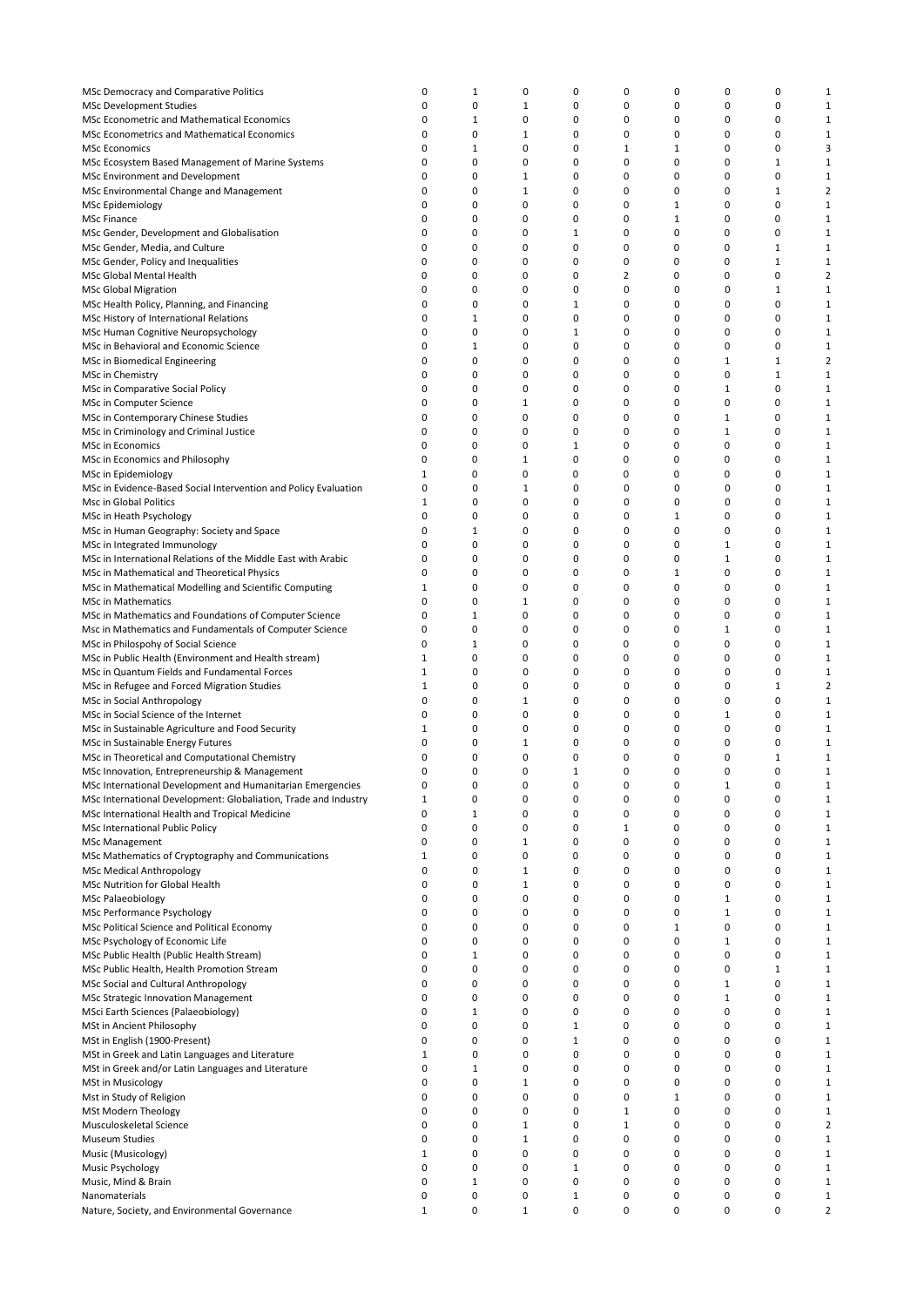| Near and Middle Eastern Studies                                  | 0            | 0           | 1            | 0            | 0            | 0              | $\mathbf 0$    | 0            | $\mathbf{1}$   |
|------------------------------------------------------------------|--------------|-------------|--------------|--------------|--------------|----------------|----------------|--------------|----------------|
| Neuromuscular Disease                                            | 0            | 0           | 0            | 0            | 0            | 0              | 0              | $\mathbf{1}$ | 1              |
| Neuroscience                                                     | $\mathbf{1}$ | 4           | 1            | 0            | 1            | 0              | 0              | 0            | $\overline{7}$ |
|                                                                  | 0            | 0           | 1            | 0            | 0            | 0              | 0              | 0            | $\mathbf{1}$   |
| New Testament                                                    | 0            |             | 0            |              |              |                | 0              |              |                |
| Number Theory in the Musical World                               |              | 0           |              | 1            | 0            | 0              |                | 0            | $\mathbf{1}$   |
| Nutrition for Global Health                                      | 0            | 0           | 0            | 0            | 0            | $\overline{2}$ | 0              | 0            | $\overline{2}$ |
| <b>Nutritional Medicine</b>                                      | 0            | 0           | 0            | 0            | 0            | $\mathbf 1$    | 0              | 0            | $\mathbf{1}$   |
| Oceanography/eDNA Research                                       | 0            | 0           | 0            | 0            | 0            | 0              | 1              | 0            | $\mathbf{1}$   |
| One Health (Infectious Diseases)                                 | 1            | 0           | 0            | 0            | 0            | 0              | 0              | 0            | $\mathbf{1}$   |
| <b>Oriental Studies</b>                                          | 0            | 0           | 1            | 0            | 0            | 0              | 1              | 0            | $\overline{2}$ |
| PAIS: Big Data and Quantitative Methods                          | $\mathbf{1}$ | 0           | 0            | 0            | 0            | 0              | 0              | 0            | $\mathbf{1}$   |
| Performance Science                                              | 0            | 0           | 0            | 0            | 0            | 0              | 0              | $1\,$        | $\mathbf{1}$   |
| Ph.D, Cognitive Neuroscience                                     | 0            | 0           | 0            | 0            | 0            | 1              | 0              | 0            | $\mathbf{1}$   |
| Pharmacology                                                     | 1            | 0           | 0            | 0            | 0            | 0              | 0              | 0            | $\mathbf{1}$   |
| PhD in Computer Science                                          | 0            | 0           | 0            | 0            | 0            | 1              | 0              | 0            | 1              |
| PhD in Genetics and Molecular Medicine                           | 0            | 0           | 0            | 0            | 0            | 0              | 1              | 0            | $\mathbf{1}$   |
| PhD in Geology                                                   | 0            | 0           | 0            | 1            | 0            | 0              | 0              | 0            | 1              |
|                                                                  | 0            | 0           | 0            | 0            | 0            | 0              |                | 0            |                |
| PhD in Health Sciences                                           |              |             |              |              |              |                | 1              |              | $\mathbf{1}$   |
| PhD Programme                                                    | 1            | 0           | 0            | 0            | 0            | 0              | 0              | 0            | $\mathbf{1}$   |
| PhD, Psychology (Course Code BLCP22)                             | 0            | 0           | 0            | 0            | 0            | 0              | 0              | 1            | $\mathbf{1}$   |
| Philosophical Theology                                           | 1            | 0           | 1            | 0            | 1            | 0              | 0              | 0            | 3              |
| Philosophy                                                       | 0            | 1           | 1            | 0            | 0            | 1              | 1              | 0            | 4              |
| Philosophy and Public Policy                                     | 1            | 0           | 0            | 0            | 0            | 0              | 0              | 1            | $\overline{2}$ |
| Philosophy MA                                                    | 0            | 0           | 0            | 0            | 1            | 0              | 0              | 0            | 1              |
| Philosophy of Medicine                                           | 0            | 0           | 0            | 0            | 0            | 0              | 1              | 0            | $\mathbf{1}$   |
| Philosophy of Physics                                            | 0            | 0           | 0            | 1            | 0            | 0              | 0              | 0            | $\mathbf{1}$   |
| Philosophy of Psychology                                         | 0            | 0           | 0            | 0            | 0            | 0              | $1\,$          | 0            | $\mathbf{1}$   |
| Philosophy, Politics, and Economics of Health                    | 0            | 0           | 0            | 0            | 0            | 0              | 0              | 1            | $\mathbf{1}$   |
|                                                                  |              |             |              |              |              |                |                |              |                |
| Physics PhD                                                      | 0            | 1           | 0            | 0            | 0            | 0              | 0              | 0            | 1              |
| <b>Plant Sciences</b>                                            | 0            | 0           | 1            | 0            | 0            | 0              | 0              | 0            | 1              |
| Playwriting                                                      | 0            | 0           | 0            | 0            | 0            | 0              | 1              | 0            | $\mathbf{1}$   |
| Political and Legal Theory                                       | 0            | 0           | 0            | 0            | 1            | 0              | 0              | 0            | $\mathbf{1}$   |
| Political Economy (Standard Route)                               | 0            | 0           | 0            | 0            | 1            | 0              | 0              | 0            | 1              |
| Political Science and Political Economy                          | 0            | 0           | 0            | 1            | 0            | 0              | 0              | 0            | 1              |
| Political Theory                                                 | 0            | 0           | 0            | 0            | 0            | 0              | 0              | 1            | 1              |
| Political Theory and Practices of Resistance                     | 0            | 0           | 0            | 0            | 0            | 0              | 1              | 0            | 1              |
| Political Thought and Intellectual History                       | 0            | $\mathbf 1$ | 2            | 0            | 0            | $\mathbf{1}$   | 1              | 0            | 5              |
| Politics                                                         | 0            | 0           | 0            | 0            | 1            | 1              | 1              | 0            | 3              |
|                                                                  | 0            | 0           | 0            | 0            | 0            | $\overline{2}$ | 1              | 0            | 3              |
| Politics (Comparative Government)                                |              |             |              |              |              |                |                |              |                |
| Politics (European Politics and Society)                         | 0            | 1           | 0            | 0            | 0            | 0              | 0              | 0            | $\mathbf{1}$   |
| <b>Politics and Communications</b>                               | 0            | 0           | 0            | 0            | 0            | 0              | 1              | 0            | $\mathbf{1}$   |
| Population Health                                                | 0            | 0           | 0            | 0            | 0            | 0              | 1              | 0            | 1              |
| Post-War Poetics of John Berryman and W.H. Auden with Dr. Alan M | 1            | 0           | 0            | 0            | 0            | 0              | 0              | 0            | $\mathbf{1}$   |
| Psychological Research                                           | 0            | 0           | 0            | 0            | 0            | 0              | 1              | 0            | 1              |
| Psychology                                                       | 0            | 0           | 1            | 0            | 0            | 0              | 1              | 0            | $\overline{2}$ |
| Psychology (Conversion) MSc                                      | 0            | 0           | 0            | 0            | 1            | 0              | 0              | 0            | 1              |
| Psychology: Atypical Sexual Interests and Mental Health Outcomes | 1            | 0           | 0            | 0            | 0            | 0              | 0              | 0            | $\mathbf{1}$   |
| Public Health                                                    | 1            | 1           | 4            | 1            | 0            | 1              | 0              | 0            | 8              |
| <b>Public History</b>                                            | $\Omega$     | 0           | $\mathbf{1}$ | 0            | 0            | 0              | 0              | 0            | $1\,$          |
| <b>Public Policy</b>                                             | 2            | 0           | 2            | 0            | 0            | 0              | 0              | 0            | 4              |
| Public Policy and Administration                                 | 0            | 0           | $1\,$        | 0            | 0            | 0              | $1\,$          | 0            | $\overline{2}$ |
|                                                                  |              |             |              |              |              |                | 0              |              |                |
| Quantitative Research Methods                                    | 1            | 0           | 0            | 0            | 0            | 0              |                | 0            | $\mathbf{1}$   |
| Quantum Fields and Fundamental Forces                            | 0            | 0           | 0            | 0            | 0            | $\mathbf{1}$   | 0              | 0            | $\mathbf{1}$   |
| Race and Resistance                                              | 0            | 0           | 0            | 0            | 0            | 0              | 3              | 0            | 3              |
| Race, Media and Social Justice                                   | 1            | 0           | 0            | 0            | 0            | 0              | 0              | 0            | $\mathbf 1$    |
| Refugee and Forced Migration Studies                             | 0            | 0           | 3            | 1            | 0            | 0              | $\overline{2}$ | $\mathbf{1}$ | $\overline{7}$ |
| Religion in Contemporary Society                                 | 0            | 0           | $\mathbf{1}$ | 0            | 0            | 0              | 0              | 0            | $\mathbf{1}$   |
| Religions of Asia and Africa                                     | 0            | 0           | 0            | 0            | 0            | 1              | 0              | 0            | $\mathbf{1}$   |
| Renaissance Literature Department                                | $\mathbf{1}$ | 0           | 0            | 0            | 0            | 0              | 0              | 0            | $\mathbf{1}$   |
| Reproductive and Sexual Health Research                          | 0            | 0           | 2            | 0            | 0            | 0              | 0              | 0            | $\overline{2}$ |
| Research Architecture                                            | 0            | 0           | 0            | 0            | 0            | 0              | 1              | 0            | $\mathbf{1}$   |
| Research in Organic Chemistry                                    | 0            | 0           | 1            | 0            | 0            | 0              | 0              | 0            | $\mathbf{1}$   |
| Robotics and Autonomous Systems                                  | 0            | 0           | 0            | 0            | 1            | 0              | 0              | 0            | $\mathbf{1}$   |
| Russian and East European Studies                                | 0            | 0           | 0            | 0            | 0            | 0              | 0              | $\mathbf{1}$ | $\mathbf{1}$   |
| Science & Religion                                               | 0            | 0           | 0            | 0            | 0            | 0              | 1              | $\mathsf 0$  | $\mathbf{1}$   |
|                                                                  |              | 0           |              |              | 0            |                | $\mathbf 0$    |              |                |
| Science and Engineering in Arts, Heritage and Archaeology        | 0            |             | 1            | 0            |              | 0              |                | $\mathsf 0$  | $\mathbf{1}$   |
| Science and Technology in Society                                | 0            | 0           | 1            | 0            | 0            | $\mathbf 0$    | 0              | $\mathsf 0$  | $\mathbf{1}$   |
| Science and Technology Policy                                    | 0            | 0           | 0            | 0            | 0            | 0              | 1              | 0            | $\mathbf{1}$   |
| Science Communication & Public Engagement                        | 0            | 0           | 1            | 0            | 0            | 0              | 0              | 0            | $\mathbf{1}$   |
| <b>Scientific Computing</b>                                      | 0            | 0           | 0            | 0            | 1            | 0              | 0              | 0            | $\mathbf{1}$   |
| Scottish Literature                                              | 0            | 0           | 1            | 0            | 0            | 0              | 0              | 0            | $\mathbf{1}$   |
| <b>Security Science</b>                                          | 0            | 0           | 0            | 1            | 0            | 0              | 0              | 0            | $\mathbf{1}$   |
| <b>Security Studies</b>                                          | 0            | 0           | 0            | 0            | 0            | 1              | 0              | 0            | $\mathbf{1}$   |
| Shakespeare and Creativity                                       | 0            | 0           | 0            | 0            | 0            | 0              | 1              | 0            | $\mathbf{1}$   |
| Shakespeare Studies                                              | 0            | 0           | 0            | 0            | 0            | 0              | 0              | $\mathbf{1}$ | $\mathbf{1}$   |
| Social and Cultural Anthropology                                 | 0            | 0           | 0            | 0            | $\mathbf{1}$ | 0              | 0              | 0            | $\mathbf{1}$   |
| Social Anthropology                                              | 1            | 0           | 1            | $\mathbf{1}$ | 0            | 0              | 1              | 0            | 4              |
|                                                                  | 0            | 1           | 0            | 0            | 0            | 0              | 0              | 0            |                |
| Social Anthropology of the Global Economy                        |              |             |              |              |              |                |                |              | $\mathbf{1}$   |
| Social Development                                               | 0            | 0           | 0            | 1            | 0            | 0              | 0              | 0            | $\mathbf{1}$   |
| Social Development Practice                                      | 0            | 0           | 0            | 0            | 0            | 0              | 0              | $\mathbf{1}$ | $\mathbf 1$    |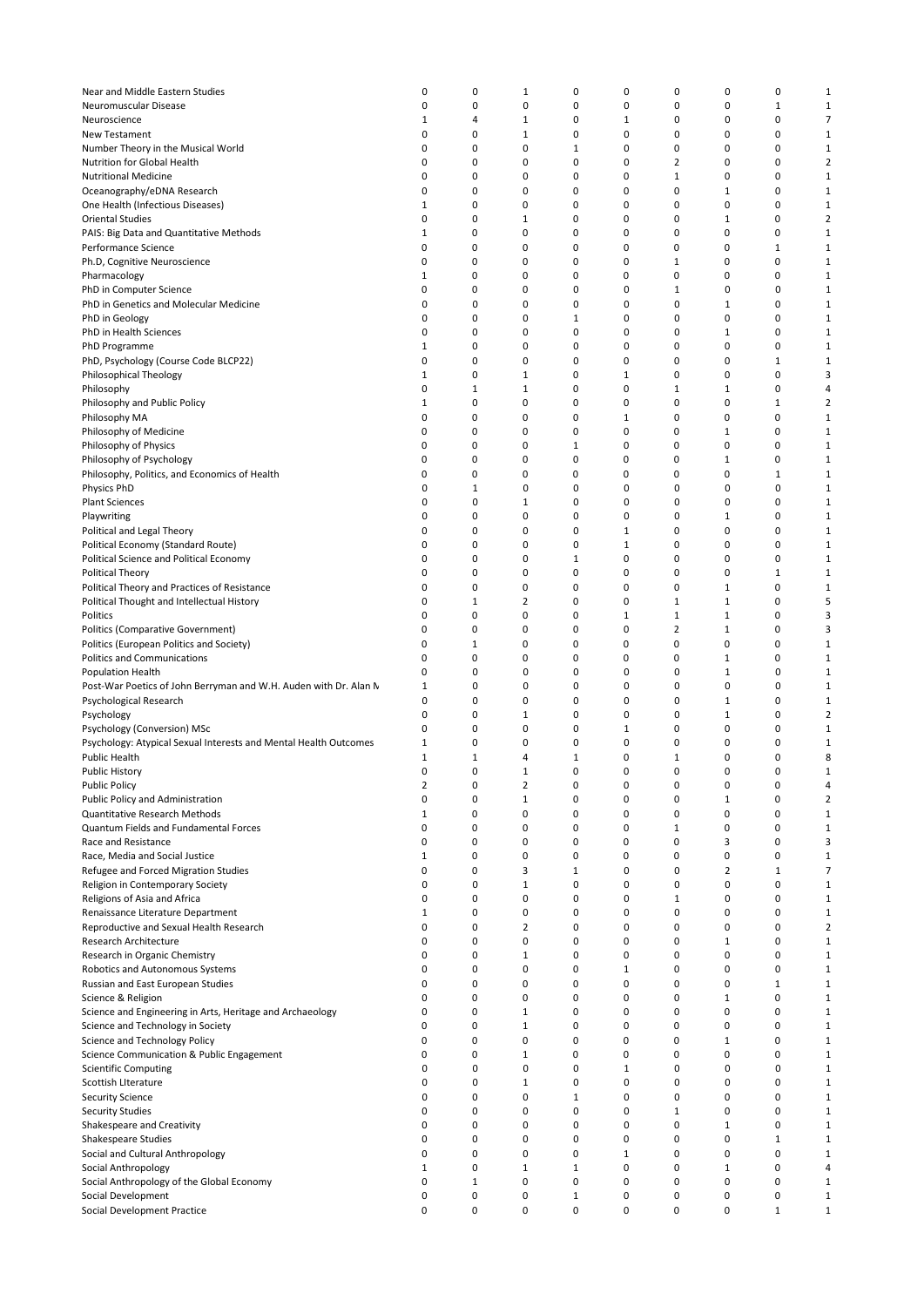| Social Justice and Education                                                                      | 1                 | 0            | 0                          | 0                 | 0                 | 0                 | $1\,$                       | 0                | $\overline{2}$                 |
|---------------------------------------------------------------------------------------------------|-------------------|--------------|----------------------------|-------------------|-------------------|-------------------|-----------------------------|------------------|--------------------------------|
| Social Policy                                                                                     | 0                 | 0            | 0                          | 0                 | 0                 | 0                 | $\mathbf 1$                 | 0                | $\mathbf 1$                    |
| Social Policy (European and Comparative Social Policy)                                            | 0                 | $\mathbf{1}$ | 0                          | 0                 | 0                 | 0                 | 0                           | 0                | $\mathbf{1}$                   |
| Social Policy and Planning                                                                        | 0                 | 0            | 1                          | 0                 | 0                 | 0                 | 0                           | 0                | $\mathbf{1}$                   |
| Social Research Methods and Statistics<br>Social Science of the Internet                          | 0<br>0            | 1<br>0       | 0<br>0                     | 0<br>0            | 0<br>0            | 0<br>$\mathbf{1}$ | 0<br>$\mathbf{1}$           | 0<br>0           | $\mathbf{1}$<br>$\overline{2}$ |
| Socio-Legal Research                                                                              | 0                 | 0            | 1                          | 0                 | 0                 | 0                 | 0                           | 0                | $\mathbf{1}$                   |
| Socio-Legal Studies                                                                               | 0                 | 0            | $\mathbf 1$                | 0                 | $\mathbf{1}$      | 0                 | 0                           | 0                | $\overline{2}$                 |
| Sociology                                                                                         | 0                 | $1\,$        | $1\,$                      | $1\,$             | 0                 | 0                 | 0                           | 0                | 3                              |
| Sociology of Reproduction                                                                         | 0                 | 0            | 0                          | 0                 | 0                 | 0                 | $\mathbf{1}$                | 0                | $\mathbf{1}$                   |
| Soils and Sustainability                                                                          | 0                 | 0            | 0                          | $\mathbf{1}$      | 0                 | 0                 | 0                           | 0                | $\mathbf{1}$                   |
| South Asia and Global Security                                                                    | 0                 | 0            | 0                          | $\mathbf 1$       | 0                 | 0                 | 0<br>0                      | 0                | $\mathbf{1}$                   |
| Spanish, Portuguese and Latin American Studies<br>Spanish, Portuguese, and Latin American Studies | 1<br>0            | 0<br>0       | 0<br>0                     | 0<br>0            | 0<br>$\mathbf{1}$ | 0<br>0            | 0                           | 0<br>0           | $\mathbf{1}$<br>$\mathbf{1}$   |
| Speech & Language Processing                                                                      | 0                 | 0            | 0                          | 0                 | 0                 | 0                 | $\mathbf{1}$                | 0                | $\mathbf{1}$                   |
| Speech and Language Processing                                                                    | 0                 | 0            | 0                          | 0                 | 0                 | 0                 | $\mathbf{1}$                | 0                | $\mathbf 1$                    |
| Stained Glass Conservation and Heritage Management                                                | 0                 | 0            | 1                          | 0                 | 0                 | 0                 | $\mathbf 0$                 | 0                | $\mathbf{1}$                   |
| <b>Statistical Science</b>                                                                        | 0                 | 0            | 0                          | 0                 | 0                 | 0                 | 1                           | 0                | $\mathbf{1}$                   |
| Statistics                                                                                        | 0                 | 0            | 0                          | 0                 | 0                 | 1                 | $\mathbf 0$                 | 0                | $\mathbf{1}$                   |
| <b>Statistics with Data Science</b>                                                               | 0                 | 0            | 1                          | 0                 | 0<br>0            | 0                 | 0                           | 0                | $\mathbf{1}$                   |
| <b>Strategic Studies</b><br>Sustainability                                                        | 0<br>0            | 0<br>$1\,$   | 0<br>0                     | 0<br>0            | 0                 | 0<br>0            | $\overline{2}$<br>0         | 0<br>0           | $\overline{2}$<br>$\mathbf{1}$ |
| Sustainable Energy Futures                                                                        | 0                 | 0            | 0                          | $1\,$             | 0                 | 0                 | 0                           | 0                | $\mathbf 1$                    |
| Sustainable Energy Technologies                                                                   | 0                 | 0            | 0                          | 0                 | 0                 | $\mathbf{1}$      | 0                           | 0                | $\mathbf{1}$                   |
| Sustainable Urban Development                                                                     | 0                 | 0            | 0                          | 0                 | $\mathbf{1}$      | 0                 | 0                           | 0                | $\mathbf{1}$                   |
| Sustainble Agriculture and Food Production                                                        | 0                 | 0            | $1\,$                      | 0                 | 0                 | 0                 | 0                           | 0                | $\mathbf{1}$                   |
| Systematic and Historical Theology                                                                | 0                 | 0            | $1\,$                      | 0                 | 0                 | 0                 | 0                           | 0                | $\mathbf{1}$                   |
| Systems and Synthetic Biology                                                                     | 0                 | 0            | $1\,$                      | 0                 | 0                 | 0                 | 0                           | 0                | $\mathbf 1$                    |
| Terrorism, Security and Society<br><b>Text and Performance</b>                                    | 0<br>0            | 0<br>0       | 0<br>0                     | $\mathbf{1}$<br>0 | 0<br>0            | 0<br>0            | 0<br>$\mathbf{1}$           | 0<br>0           | $\mathbf{1}$<br>$\mathbf{1}$   |
| <b>Textile Conservation</b>                                                                       | 0                 | 0            | 0                          | 0                 | 0                 | 0                 | $\mathbf{1}$                | 0                | $\mathbf{1}$                   |
| The Influence of Culture on Roman Views of Immigration and Citizer                                | 0                 | 0            | 0                          | 0                 | $1\,$             | 0                 | 0                           | 0                | $\mathbf{1}$                   |
| The Role of Composed Materials in Historically Informed String Peda                               | 0                 | 0            | 0                          | 0                 | $1\,$             | 0                 | 0                           | 0                | $\mathbf{1}$                   |
| Theatre & Performance Studies                                                                     | 1                 | 0            | 0                          | 0                 | 0                 | 0                 | 0                           | 0                | $\mathbf{1}$                   |
| <b>Theatre and Performance</b>                                                                    | 0                 | 0            | 1                          | 0                 | 0                 | 0                 | 0                           | 0                | $\mathbf{1}$                   |
| Theology and Religious Studies                                                                    | 0                 | 0            | 0                          | 0                 | $1\,$             | 0                 | 0                           | 0                | $\mathbf{1}$                   |
| Theology in History<br>Theology, Imagination and the Arts                                         | 0<br>0            | 0<br>0       | 0<br>1                     | $1\,$<br>0        | 0<br>0            | 0<br>0            | 0<br>1                      | 0<br>0           | $\mathbf{1}$<br>$\overline{2}$ |
| Theoretical and Applied Linguistics                                                               | 0                 | $1\,$        | 0                          | 0                 | 0                 | $\mathbf{1}$      | 0                           | 0                | $\overline{2}$                 |
| Theoretical High Energy Particle Physics                                                          | 1                 | 0            | 0                          | 0                 | 0                 | 0                 | 0                           | 0                | $\mathbf 1$                    |
| <b>Theoretical Neuroscience</b>                                                                   | 0                 | 0            | 0                          | 0                 | 0                 | 0                 | 0                           | $1\,$            | $\mathbf{1}$                   |
| <b>Theoretical Physics</b>                                                                        | 0                 | 0            | 0                          | 0                 | 1                 | 0                 | 0                           | 0                | $\mathbf{1}$                   |
| Theoretical Psychoanalytic Studies                                                                | 0                 | 0            | 0                          | 0                 | 0                 | 0                 | 0                           | $\mathbf 1$      | $\mathbf{1}$                   |
| Theory and History of International Relations                                                     | 1                 | 0            | 0                          | 0                 | $\mathbf 0$       | 0                 | 0                           | 0                | $\mathbf{1}$                   |
| Tibetan and Himalayan Studies<br><b>Traditional East Asia</b>                                     | 0<br>0            | 0<br>0       | 0<br>0                     | 0<br>$1\,$        | 0<br>0            | 0<br>0            | 0<br>0                      | $\mathbf 1$<br>0 | $\mathbf{1}$<br>$\mathbf{1}$   |
| <b>Translation Theory and Practice</b>                                                            | 1                 | 0            | 0                          | 0                 | 0                 | 0                 | 0                           | 0                | $\mathbf 1$                    |
| Translational Biomedical Research - Experimental Medicine                                         | 0                 | 0            | 0                          | 0                 | 0                 | 0                 | $\mathbf{1}$                | 0                | $\mathbf 1$                    |
| Transnational Crime, Justice & Security                                                           | 0                 | 0            | 0                          | 0                 | $\mathbf{1}$      | 0                 | $\Omega$                    | $\mathbf 0$      | $\mathbf{1}$                   |
| <b>Transnational Studies</b>                                                                      | $\mathbf 1$       | 0            | 0                          | 0                 | 0                 | 0                 | 0                           | 0                | 1                              |
| Trasnational, Global & Spatial History                                                            | 0                 | 0            | $1\,$                      | 0                 | 0                 | $\mathbf 0$       | 0                           | 0                | $\mathbf{1}$                   |
| <b>Turkish Studies</b>                                                                            | 0                 | 0            | $\mathbf 1$<br>$\mathbf 0$ | 0                 | 0                 | 0                 | 0                           | 0                | $\mathbf{1}$                   |
| Urban Regeneration<br>Urban Studies                                                               | 0<br>0            | 0<br>0       | 0                          | 0<br>$\mathbf{1}$ | 0<br>0            | 0<br>0            | 0<br>0                      | $\mathbf 1$<br>0 | $\mathbf{1}$<br>$\mathbf{1}$   |
| Urbanisation and Development                                                                      | 0                 | 0            | 0                          | 0                 | 0                 | 0                 | $\mathbf{1}$                | 0                | $\mathbf{1}$                   |
| US History                                                                                        | 0                 | 0            | 0                          | 0                 | 0                 | 0                 | $\mathbf{1}$                | 0                | $\mathbf{1}$                   |
| Values-based Practice: Health and Social Care                                                     | 0                 | 0            | 0                          | 0                 | $\mathbf{1}$      | 0                 | 0                           | 0                | $\mathbf{1}$                   |
| Victorian Studies                                                                                 | 0                 | 0            | 0                          | 0                 | 0                 | 0                 | $\mathbf{1}$                | 0                | $\mathbf{1}$                   |
| Visual Anthropology                                                                               | 0                 | 0            | 0                          | 0                 | 0                 | 0                 | $\mathbf{1}$                | 0                | $\mathbf{1}$                   |
| <b>Voice Studies</b>                                                                              | 0                 | 0            | 0                          | 0                 | $\mathbf 0$       | $\mathbf 0$       | $\mathbf{1}$                | 0                | $\mathbf{1}$                   |
| Voice Studies, MFA<br>War and Psychiatry                                                          | 0<br>$\mathbf{1}$ | 0<br>0       | 0<br>0                     | 0<br>0            | 0<br>$\mathbf 0$  | 0<br>$\mathbf 0$  | $\mathbf{1}$<br>$\mathbf 0$ | 0<br>0           | $\mathbf{1}$<br>$\mathbf{1}$   |
| <b>War Studies</b>                                                                                | 0                 | 0            | 1                          | $\overline{2}$    | 0                 | 0                 | $\mathbf{1}$                | $\mathbf{1}$     | 5                              |
| War Studies Research MPhil                                                                        | 0                 | 0            | 0                          | $\mathbf 0$       | 0                 | $\mathbf 0$       | $\mathbf{1}$                | 0                | $\mathbf{1}$                   |
| Water Science, Policy and Management                                                              | 0                 | 0            | 0                          | 0                 | 0                 | 0                 | $\mathbf 0$                 | $\mathbf{1}$     | $\mathbf{1}$                   |
| Wellcome Trust Doctoral Training Programme in Neuroscience                                        | 0                 | 0            | 0                          | 0                 | 0                 | 0                 | $\mathbf{1}$                | 0                | $\mathbf{1}$                   |
| World Christianity                                                                                | 1                 | 0            | 0                          | $\mathbf 0$       | 0                 | 0                 | 0                           | 0                | $\mathbf{1}$                   |
| World History and Cultures                                                                        | 0                 | 0            | 0                          | 0                 | 0                 | 0                 | 0                           | $\mathbf{1}$     | $\mathbf{1}$                   |
| <b>World Theatres</b>                                                                             | 0                 | 0            | 0                          | 0                 | 0                 | 0                 | $1\,$                       | 0                | 1                              |
| Writing Practice and Study MLitt<br>Zoology                                                       | 0<br>0            | 0<br>0       | 0<br>$1\,$                 | 0<br>0            | 0<br>1            | 0<br>0            | 0<br>0                      | $1\,$<br>0       | $\mathbf{1}$<br>2              |
| <b>TOTAL</b>                                                                                      | 132               | 91           | 168                        | 82                | 103               | 86                | 183                         | 101              | 946                            |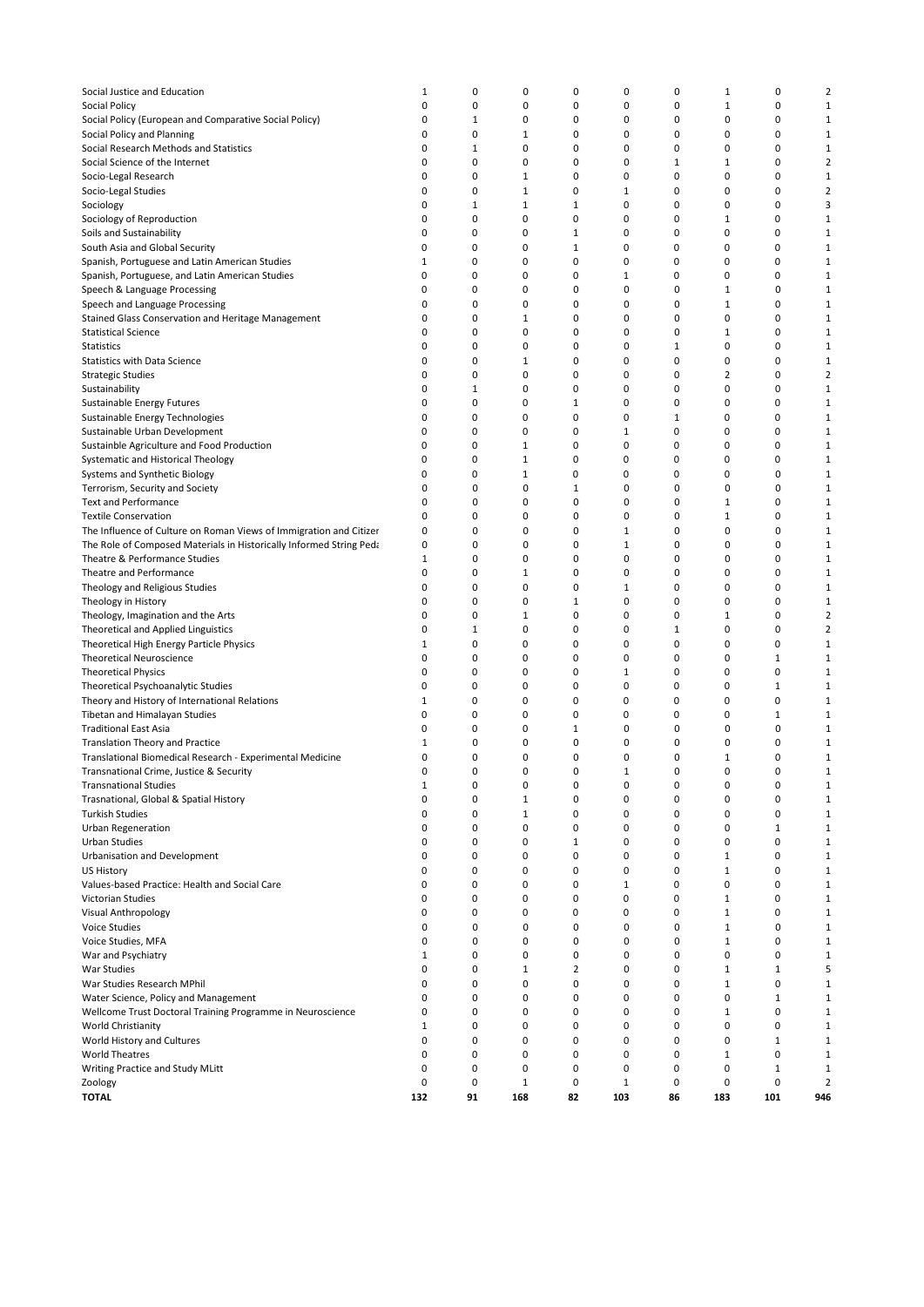### **Preferred UK University - Endorsed**

|                                                                         | ATI. | BOS                           | CHIC                          | DC             | HOU            | LA                  | <b>NY</b>      | SF                  | Total            |                         |
|-------------------------------------------------------------------------|------|-------------------------------|-------------------------------|----------------|----------------|---------------------|----------------|---------------------|------------------|-------------------------|
| Aberystwyth University                                                  |      | 0                             | 0                             | 0              | 0              | 0                   | 1              | 0                   | 0                | 1                       |
| Architectural Association                                               |      | 0                             | 0                             | 0              | 1              | 0                   | 1              | 0                   | 0                | 2                       |
| <b>Bangor University</b>                                                |      | 1                             | 0                             | 0              | 0              | 0                   | 0              | 0                   | 0                |                         |
| Birkbeck, University of London                                          |      | 0                             | $\mathbf 0$                   | 0              | 0              | 0                   | 0              | 1                   | 0                |                         |
| Cardiff University                                                      |      | 0                             | $\mathbf 0$                   | 0              | 0              | 0                   | 0              | 0                   | 1                | 1                       |
| Central St Martins College of Art and Design                            |      | 0                             | 1                             | 0              | 0              | 1                   | 0              | 0                   | 0                |                         |
| City University                                                         |      | $\mathbf 0$                   | $\mathbf 0$                   | 1              | 1              | 0                   | 0              | 0                   | 0                | 2                       |
| Courtauld Institute of Art                                              |      | 1                             | 0                             | 0              | 0              | 1                   | 0              | 2                   | 0                | 4                       |
| Coventry University                                                     |      | $\mathbf 0$<br>$\overline{2}$ | $\mathbf 0$<br>$\mathbf 0$    | 0<br>4         | 0              | 0<br>$\overline{2}$ | 0<br>0         | 1<br>2              | $\Omega$<br>0    | 1                       |
| Durham University<br><b>Falmouth University</b>                         |      | $\pmb{0}$                     | $\mathbf 0$                   | 0              | 1<br>0         | $\mathbf 1$         | 0              | 0                   | 0                | 11<br>1                 |
| Goldsmiths, University of London                                        |      | 3                             | 3                             | 0              | 1              | $\mathbf 1$         | $\overline{2}$ | 7                   | 1                | 18                      |
| Imperial College London                                                 |      | 5                             | 3                             | 14             | 4              | 8                   | $\overline{2}$ | 3                   | 5                | 44                      |
| Institute of Education                                                  |      | 0                             | 0                             | 1              | 0              | 0                   | 0              | 0                   | 0                | 1                       |
| King's College London                                                   |      | 7                             | $\mathbf 0$                   | 4              | 7              | 4                   | 5              | 11                  | 5                | 43                      |
| Lancaster University                                                    |      | 0                             | $\mathbf 0$                   | 1              | 0              | 0                   | 1              | 0                   | 0                | $\overline{2}$          |
| Liverpool Hope University                                               |      | 0                             | $\mathbf 0$                   | $\mathbf 1$    | 0              | 0                   | 0              | 0                   | 0                | 1                       |
| London Academy of Music and Dramatic Art                                |      | 0                             | $\mathbf 0$                   | 0              | 0              | 0                   | 0              | 0                   | 1                | 1                       |
| London College of Fashion                                               |      | 0                             | $\mathbf 0$                   | 0              | 0              | 0                   | 0              | 1                   | 0                | 1                       |
| London Film School                                                      |      | $\mathbf 0$                   | 1                             | 0              | 1              | 0                   | 0              | 1                   | 0                | 3                       |
| London School of Economics and Political Science (LSE)                  |      | 11                            | 10                            | 13             | 5              | 4                   | 7              | 17                  | 10               | 77                      |
| London School of Hygiene and Tropical Medicine (LSHTM)                  |      | 3                             | 3                             | 9              | 3              | 3                   | 4              | 3                   | 1                | 29                      |
| Manchester Metropolitan University                                      |      | 0                             | 1                             | 0              | 0              | 0                   | 0              | 0                   | 0                | 1                       |
| Mountview Academy of Theatre Arts                                       |      | 0                             | $\mathbf 0$                   | 0              | 0              | 0                   | 0              | 1                   | 0                | 1                       |
| National Film and Television School                                     |      | 0                             | $\mathbf 0$                   | 0              | 0              | 1                   | 0              | 0                   | 0                |                         |
| Newcastle University                                                    |      | $\mathbf{1}$                  | $\pmb{0}$                     | 1              | 0              | 0                   | 0              | 0                   | 0                | 2                       |
| Northumbria University                                                  |      | 0                             | $\pmb{0}$                     | 0              | 0              | 0                   | 0              | 0                   | 1                | -1                      |
| Queen Mary, University of London                                        |      | 1                             | $\mathbf 0$                   | $\overline{2}$ | 1              | 1                   | 1              | 2                   | 0                | 8                       |
| Queen's University of Belfast                                           |      | 0                             | $\mathbf 0$                   | $\mathbf 1$    | 0              | $\overline{2}$      | 1              | 3                   | $\overline{2}$   | 9                       |
| Royal Academy of Dramatic Art                                           |      | 0                             | $\mathbf 0$                   | 0              | 0              | 0                   | 0              | 1                   | 0                | 1                       |
| Royal Academy of Music                                                  |      | 0                             | $\mathbf 0$                   | 0              | 0              | 0                   | 0              | 0                   | 1                | 1                       |
| Royal College of Art                                                    |      | $\mathbf 0$                   | 0                             | 0              | 0              | 0                   | 1              | 0                   | 1                |                         |
| Royal College of Music                                                  |      | 0                             | 0<br>0                        | 1<br>0         | 0<br>0         | 1<br>0              | 0<br>0         | 0<br>0              | 2<br>0           | 1                       |
| Royal Conservatoire of Scotland<br>Royal Holloway, University of London |      | 1<br>$\overline{2}$           | $\mathbf 0$                   | 0              | 0              | 0                   | 0              | 0                   | 0                |                         |
| Royal Northern College of Music                                         |      | 0                             | $\mathbf 0$                   | 0              | 0              | 1                   | 0              | 0                   | 0                |                         |
| Royal Veterinary College                                                |      | 1                             | $\mathbf 0$                   | 0              | 0              | 0                   | 0              | 0                   | 0                | 1                       |
| St Mary's University                                                    |      | 0                             | $\pmb{0}$                     | 1              | 0              | 0                   | 0              | 0                   | 0                | 1                       |
| The Glasgow School of Art                                               |      | 0                             | $\pmb{0}$                     | 0              | 0              | 0                   | 1              | 0                   | 0                | 1                       |
| The Institute of Cancer Research                                        |      | 1                             | 0                             | 0              | 0              | 0                   | 0              | 0                   | 0                | 1                       |
| The Royal Central School of Speech and Drama                            |      | 1                             | 1                             | $\mathbf 1$    | 0              | 0                   | 0              | 3                   | 0                | 6                       |
| The School of Oriental and African Studies (SOAS)                       |      | 0                             | $\mathbf 0$                   | 6              | $\overline{2}$ | 1                   | $\overline{2}$ | 6                   | $\overline{2}$   | 19                      |
| Trinity Laban Conservatoire of Music and Drama                          |      | 0                             | $\mathbf 0$                   | $\mathbf 1$    | 0              | 0                   | 0              | 1                   | 0                | $\overline{2}$          |
| University College London (UCL)                                         |      | 15                            | 6                             | 7              | 7              | 11                  | 7              | 11                  | 11               | 75                      |
| University of Aberdeen                                                  |      | $\mathbf 0$                   | 0                             | 0              | 0              | 0                   | 0              | 1                   | 0                | 1                       |
| University of Bath                                                      |      | 1                             | $\mathbf 0$                   | 0              | 0              | 0                   | 1              | 0                   | 0                | 2                       |
| University of Birmingham                                                |      | 3                             | $\overline{2}$                | 0              | 1              | 0                   | 0              | 2                   | 0                | 8                       |
| University of Bristol                                                   |      | 1                             | 1                             | 1              | 1              | 0                   | 0              | 1                   | $\overline{2}$   | 7                       |
| University of Cambridge                                                 |      | 12                            | 14                            | 16             | 7              | 13                  | 14             | 11                  | 13               | 100                     |
| University of Dundee                                                    |      | $\mathbf 0$                   | $\mathbf 0$                   | 0              | 0              | 0                   | 0              | 0                   | 1                | $\mathbf{1}$            |
| University of East Anglia                                               |      | 1                             | 0                             | 2              | 0              | 2                   | 0              | 2                   | 1                |                         |
| University of East London                                               |      | $\pmb{0}$                     | $\pmb{0}$                     | $\pmb{0}$      | 0              | $\mathbf 1$         | 0              | $\pmb{0}$           | 0                | 1                       |
| University of Edinburgh                                                 |      | 12<br>$\overline{2}$          | $\overline{4}$<br>$\mathbf 0$ | 14<br>0        | 8<br>0         | 8<br>0              | 4<br>0         | 11<br>0             | 4<br>0           | 65                      |
| University of Essex                                                     |      |                               |                               |                |                |                     |                |                     |                  | $\overline{\mathbf{2}}$ |
| University of Exeter<br>University of Glasgow                           |      | 0<br>1                        | $\mathbf 0$<br>$\mathbf{1}$   | 0<br>3         | 0<br>3         | $\mathbf 1$<br>4    | 0<br>3         | 0<br>$\overline{2}$ | $\mathbf 1$<br>0 | $\overline{2}$<br>17    |
| University of Huddersfield                                              |      | 0                             | $\pmb{0}$                     | 0              | 0              | 0                   | 0              | 1                   | 0                | 1                       |
| University of Kent                                                      |      | 1                             | $\pmb{0}$                     | $\mathbf 1$    | 1              | 0                   | 0              | 1                   | 0                | 4                       |
| University of Leeds                                                     |      | 0                             | $\mathbf 0$                   | 3              | 0              | 0                   | 0              | 5                   | 1                | 9                       |
| University of Leicester                                                 |      | $\mathbf 0$                   | $\mathbf 0$                   | 1              | 0              | 0                   | 0              | 0                   | 0                | 1                       |
| University of Liverpool                                                 |      | 0                             | $\pmb{0}$                     | 0              | 0              | 0                   | $\mathbf 1$    | 0                   | 0                | 1                       |
| University of Manchester                                                |      | $\overline{2}$                | $\mathbf{1}$                  | $\mathbf 1$    | 0              | $\mathbf 1$         | $\mathbf{1}$   | 1                   | 0                | 7                       |
| University of Nottingham                                                |      | 0                             | $\mathbf{1}$                  | $1\,$          | 0              | 0                   | $\mathbf 1$    | $\pmb{0}$           | $\mathbf 1$      | 4                       |
| University of Oxford                                                    |      | 26                            | 32                            | 45             | 18             | 24                  | 22             | 51                  | 23               | 241                     |
| University of Reading                                                   |      | $\pmb{0}$                     | $\pmb{0}$                     | $\pmb{0}$      | $\mathbf 1$    | 0                   | 0              | 0                   | 0                | 1                       |
| University of Sheffield                                                 |      | $\pmb{0}$                     | $\pmb{0}$                     | 0              | 0              | 0                   | 0              | $\overline{2}$      | 0                | $\overline{2}$          |
| University of Southampton                                               |      | 0                             | $\pmb{0}$                     | $1\,$          | $\mathbf{1}$   | 0                   | $\mathbf{1}$   | $\mathbf 1$         | $\mathbf 1$      | 5                       |
| University of St Andrews                                                |      | 6                             | $\pmb{0}$                     | 6              | $\mathbf{1}$   | 3                   | 0              | 5                   | $\mathbf 1$      | 22                      |
| University of Surrey                                                    |      | 0                             | $\pmb{0}$                     | 0              | 0              | $\mathbf 1$         | $\mathbf{1}$   | 0                   | $\overline{2}$   | 4                       |
| University of Sussex                                                    |      | 5                             | 3                             | $\mathbf 1$    | 3              | 0                   | 0              | 3                   | 0                | 15                      |
| University of Warwick                                                   |      | 1                             | 1                             | $\overline{2}$ | $\overline{2}$ | $\overline{2}$      | 0              | 3                   | 3                | 14                      |
| University of Westminster                                               |      | $\pmb{0}$                     | $\pmb{0}$                     | 0              | 0              | 0                   | $\mathbf{1}$   | 0                   | 0                | 1                       |
| University of York                                                      |      | $\overline{2}$                | $\mathbf 2$                   | $\mathbf 1$    | 1              | 0                   | 0              | 3                   | 3                | 12                      |
| <b>TOTAL</b>                                                            |      | 132                           | 91                            | 168            | 82             | 103                 | 86             | 183                 | 101              | 946                     |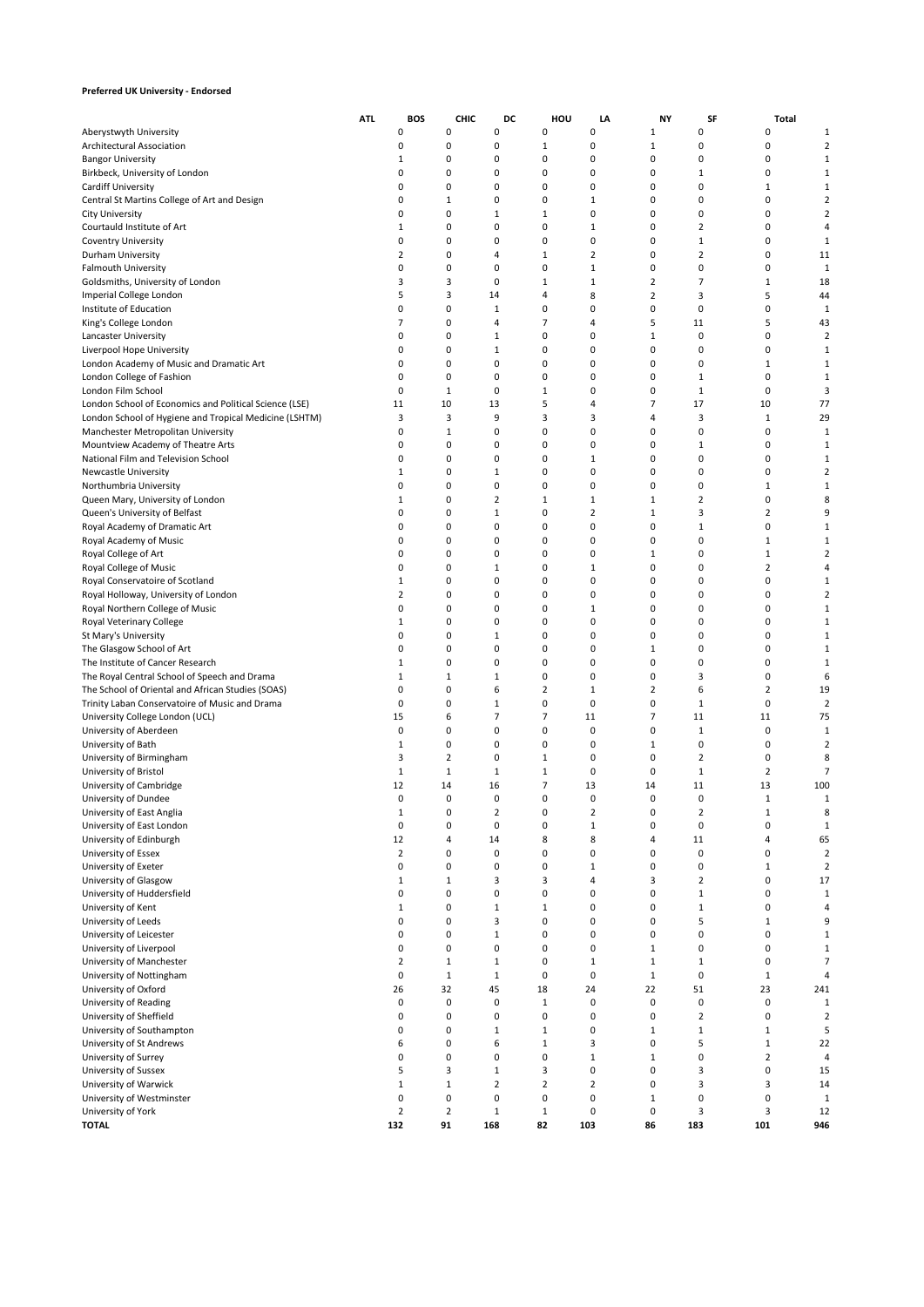## **Total Number of Interviewed**

|                                                      | <b>ATL</b>     | <b>BOS</b>     | <b>CHIG</b>    | DC             | HOU            | LA             | NY           | SF           | <b>TOTAL</b> |
|------------------------------------------------------|----------------|----------------|----------------|----------------|----------------|----------------|--------------|--------------|--------------|
| <b>BY REGION</b><br>% of Invited to Interview Pool   | 20<br>12.6%    | 16<br>10.1%    | 25<br>15.7%    | 18<br>11.3%    | 20<br>12.6%    | 19<br>11.9%    | 21<br>13.2%  | 20<br>12.6%  | 159          |
| <b>GENDER</b>                                        |                |                |                |                |                |                |              |              |              |
| Men                                                  | 11             | $\overline{7}$ | 15             | $\overline{7}$ | 6              | 7              | 8            | 9            | 70           |
| % of Regional Pool                                   | 55.0%          | 43.8%          | 60.0%          | 38.9%          | 30.0%          | 36.8%          | 38.1%        | 45.0%        |              |
| % of Invited to Interview Pool                       | 6.9%           | 4.4%           | 9.4%           | 4.4%           | 3.8%           | 4.4%           | 5.0%         | 5.7%         | 44.0%        |
| Women                                                | 9              | 9              | 10             | 11             | 14             | 12             | 13           | 11           | 89           |
| % of Regional Pool                                   | 45.0%          | 56.3%          | 40.0%          | 61.1%          | 70.0%          | 63.2%          | 61.9%        | 55.0%        |              |
| % of Invited to Interview Pool                       | 5.7%           | 5.7%           | 6.3%           | 6.9%           | 8.8%           | 7.5%           | 8.2%         | 6.9%         | 56.0%        |
| UNIVERSITIES PRESENTING CANDIDATES                   |                |                |                |                |                |                |              |              |              |
| <b>Ivy League</b>                                    | $\overline{7}$ | 6              | 4              | $\overline{2}$ | $\overline{2}$ | 4              | 8            | 3            | 36           |
| % of Regional Pool                                   | 35.0%          | 37.5%          | 16.0%          | 11.1%          | 10.0%          | 21.1%          | 38.1%        | 15.0%        |              |
| % of Invited to Interview Pool                       | 4.4%           | 3.8%           | 2.5%           | 1.3%           | 1.3%           | 2.5%           | 5.0%         | 1.9%         | 22.6%        |
| <b>Other Private Universities</b>                    | 6              | 6              | 8              | 8              | 7              | 12             | 8            | 11           | 66           |
| % of Regional Pool                                   | 30.0%          | 37.5%          | 32.0%          | 44.4%          | 35.0%          | 63.2%          | 38.1%        | 55.0%        |              |
| % of Invited to Interview Pool                       | 3.8%           | 3.8%           | 5.0%           | 5.0%           | 4.4%           | 7.5%           | 5.0%         | 6.9%         | 41.5%        |
| <b>State/Public Universities</b>                     | $\overline{7}$ | 3              | 11             | 8              | 10             | 3              | 3            | 5            | 50           |
| % of Regional Pool                                   | 35.0%          | 18.8%          | 44.0%          | 44.4%          | 50.0%          | 15.8%          | 14.3%        | 25.0%        |              |
| % of Invited to Interview Pool                       | 4.4%           | 1.9%           | 6.9%           | 5.0%           | 6.3%           | 1.9%           | 1.9%         | 3.1%         | 31.4%        |
| <b>Service Academies</b>                             | 0              | $\mathbf{1}$   | $\overline{2}$ | 0              | $\mathbf{1}$   | 0              | 2            | $\mathbf{1}$ | 7            |
| % of Regional Pool                                   | 0.0%           | 6.3%           | 8.0%           | 0.0%           | 5.0%           | 0.0%           | 9.5%         | 5.0%         |              |
| % of Invited to Interview Pool                       | 0.0%           | 0.6%           | 1.3%           | 0.0%           | 0.6%           | 0.0%           | 1.3%         | 0.6%         | 4.4%         |
| PREFERRED UK UNIVERSITY                              |                |                |                |                |                |                |              |              |              |
| <b>University of Oxford</b>                          | 5              | 5              | 7              | 7              | 5              | 5              | 5            | 5            | 44           |
| % of Regional Pool                                   | 25.0%          | 31.3%          | 28.0%          | 38.9%          | 25.0%          | 26.3%          | 23.8%        | 25.0%        |              |
| % of Invited to Interview Pool                       | 3.1%           | 3.1%           | 4.4%           | 4.4%           | 3.1%           | 3.1%           | 3.1%         | 3.1%         | 27.7%        |
| <b>University of Cambridge</b>                       | $\overline{2}$ | 3              | 3              | 0              | 5              | 3              | 0            | 2            | 18           |
| % of Regional Pool                                   | 10.0%          | 18.8%          | 12.0%          | 0.0%           | 25.0%          | 15.8%          | 0.0%         | 10.0%        |              |
| % of Invited to Interview Pool                       | 1.3%           | 1.9%           | 1.9%           | 0.0%           | 3.1%           | 1.9%           | 0.0%         | 1.3%         | 11.3%        |
| <b>University of London</b>                          | 8              | 5              | 6              | $\overline{7}$ | 6              | 6              | 8            | 7            | 53           |
| % of Regional Pool                                   | 40.0%          | 31.3%          | 24.0%          | 38.9%          | 30.0%          | 31.6%          | 38.1%        | 35.0%        |              |
| % of Invited to Interview Pool                       | 5.0%           | 3.1%           | 3.8%           | 4.4%           | 3.8%           | 3.8%           | 5.0%         | 4.4%         | 33.3%        |
| <b>Other English Universities</b>                    | 4              | $\overline{2}$ | 4              | 3              | $\overline{2}$ | 3              | 6            | 3            | 27           |
| % of Regional Pool                                   | 20.0%          | 12.5%          | 16.0%          | 16.7%          | 10.0%          | 15.8%          | 28.6%        | 15.0%        |              |
| % of Invited to Interview Pool                       | 2.5%           | 1.3%           | 2.5%           | 1.9%           | 1.3%           | 1.9%           | 3.8%         | 1.9%         | 17.0%        |
| <b>Northern Irish Universities</b>                   | 0              | 0              | $\mathbf{1}$   | 0              | 0              | 0              | 0            | 2            | 3            |
| % of Regional Pool                                   | 0.0%           | 0.0%           | 4.0%           | 0.0%           | 0.0%           | 0.0%           | 0.0%         | 10.0%        |              |
| % of Invited to Interview Pool                       | 0.0%           | 0.0%           | 0.6%           | 0.0%           | 0.0%           | 0.0%           | 0.0%         | 1.3%         | 1.9%         |
| <b>Scottish Universities</b>                         | $\mathbf{1}$   | $1\,$          | 4              | $\mathbf 1$    | $\overline{2}$ | $\overline{2}$ | 2            | $\mathbf 1$  | 14           |
| % of Regional Pool<br>% of Invited to Interview Pool | 5.0%<br>0.6%   | 6.3%<br>0.6%   | 16.0%<br>2.5%  | 5.6%<br>0.6%   | 10.0%<br>1.3%  | 10.5%<br>1.3%  | 9.5%<br>1.3% | 5.0%<br>0.6% | 8.8%         |
|                                                      |                |                |                |                |                |                |              |              |              |
| <b>Welsh Universities</b>                            | 0              | 0              | 0              | 0              | 0              | 0              | 0            | 0            | 0            |
| % of Regional Pool                                   | 0.0%           | 0.0%           | 0.0%           | 0.0%           | 0.0%           | 0.0%           | 0.0%         | 0.0%         |              |
| % of Invited to Interview Pool                       | 0.0%           | 0.0%           | 0.0%           | 0.0%           | 0.0%           | 0.0%           | 0.0%         | 0.0%         | 0.0%         |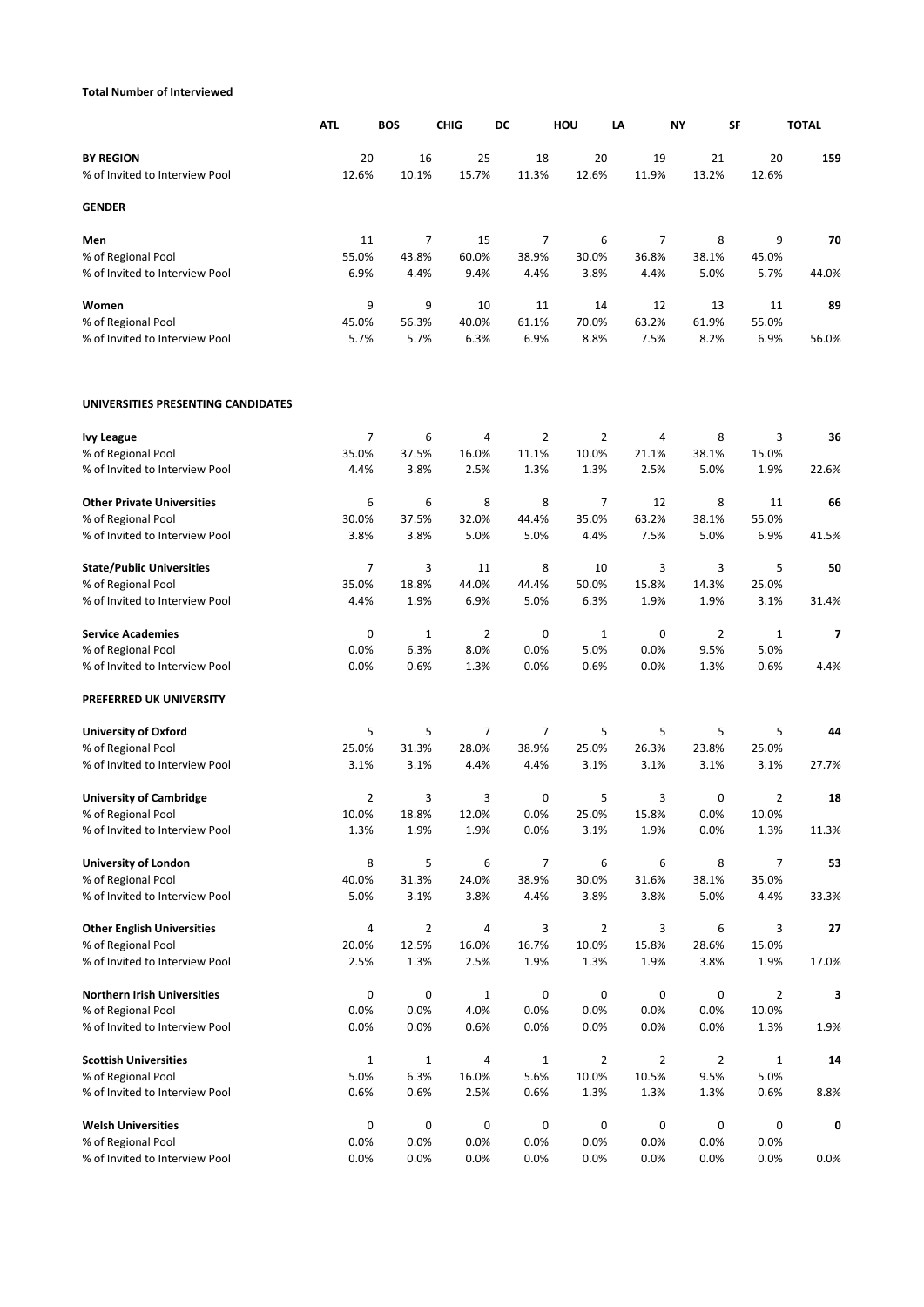### **Universities Presenting Candidates -Interviewed**

|                                                                                                        | <b>ATL</b> | BOS          | <b>CHIG</b>  | DC             | HOU                          | LA           | NY             | SF               | <b>TOTAL</b> |                   |
|--------------------------------------------------------------------------------------------------------|------------|--------------|--------------|----------------|------------------------------|--------------|----------------|------------------|--------------|-------------------|
| Arizona                                                                                                |            |              |              |                |                              |              |                |                  |              | 3                 |
| Arizona State University                                                                               |            | 0            | 0            | 0              | 0                            | 0            | 2              | 0                | 0            | 2                 |
| Northern Arizona University                                                                            |            | 0            | 0            | 0              | 0                            | 0            | $\mathbf{1}$   | 0                | $\mathbf 0$  | 1                 |
| Arkansas                                                                                               |            |              |              |                |                              |              |                |                  |              | 1                 |
| <b>Hendrix College</b><br>California                                                                   |            | 0            | 0            | 0              | 0                            | 1            | 0              | 0                | 0            | 1<br>16           |
| Azusa Pacific University                                                                               |            | 0            | 0            | 0              | 0                            | 0            | 1              | 0                | 0            | 1                 |
| California State University - Fresno                                                                   |            | 0            | 0            | 0              | 0                            | 0            | 0              | 0                | $\mathbf{1}$ | 1                 |
| Claremont McKenna College                                                                              |            | 0            | 0            | 0              | 0                            | 0            | 2              | 0                | 0            | 2                 |
| Pomona College                                                                                         |            | 0            | 0            | 0              | $\mathbf 0$                  | 0            | $\overline{2}$ | 0                | $\mathbf{1}$ | 3                 |
| <b>Stanford University</b>                                                                             |            | 0            | 0            | 0              | 0                            | $\mathbf{1}$ | 1              | 1                | 4            | 7                 |
| University of California - Berkeley                                                                    |            | 0            | 0            | 0              | $\mathbf 0$                  | 0            | 0              | 0                | $\mathbf{1}$ | 1                 |
| University of California - Davis<br>Colorado                                                           |            | 0            | 0            | 0              | 0                            | 0            | 0              | 0                | $\mathbf{1}$ | $\mathbf{1}$<br>6 |
| United States Air Force Academy                                                                        |            | 0            | 1            | $\mathbf{1}$   | 0                            | $\mathbf{1}$ | 0              | 0                | 0            | 3                 |
| University of Colorado System - Boulder                                                                |            | 0            | 0            | 0              | $\mathbf 0$                  | 3            | $\mathbf 0$    | 0                | 0            | 3                 |
| Connecticut                                                                                            |            |              |              |                |                              |              |                |                  |              | 12                |
| Wesleyan University                                                                                    |            | 0            | 0            | 0              | 0                            | 0            | 0              | 1                | 0            | 1                 |
| <b>Yale University</b>                                                                                 |            | 3            | 0            | $\mathbf{1}$   | $\overline{2}$               | $\mathbf{1}$ | $\mathbf{1}$   | $\overline{2}$   | $\mathbf{1}$ | 11                |
| <b>District of Columbia</b>                                                                            |            |              |              |                |                              |              |                |                  |              | 3                 |
| American University                                                                                    |            | 0            | 0            | 0              | 1                            | 0            | 0              | 0                | 0            | 1                 |
| Georgetown University                                                                                  |            | 0            | 0            | $\mathbf{1}$   | 0                            | 0            | 0              | 0                | 0            | 1                 |
| <b>Howard University</b>                                                                               |            | 0            | 0            | 0              | $\mathbf 1$                  | 0            | 0              | 0                | 0            | 1<br>5            |
| Georgia<br><b>Emory University</b>                                                                     |            | 1            | 0            | 1              | 0                            | 0            | 0              | 0                | 0            | 2                 |
| Georgia Institute of Technology                                                                        |            | $\mathbf{1}$ | 0            | 0              | $\mathbf 0$                  | 0            | 0              | 0                | 0            | $\mathbf{1}$      |
| Georgia State University                                                                               |            | $\mathbf{1}$ | 0            | 0              | 0                            | 0            | 0              | 0                | 0            | 1                 |
| University of Georgia                                                                                  |            | 0            | 0            | 0              | 0                            | $\mathbf{1}$ | 0              | 0                | 0            | 1                 |
| Idaho                                                                                                  |            |              |              |                |                              |              |                |                  |              | 1                 |
| The College of Idaho                                                                                   |            | 0            | 0            | 0              | 0                            | 0            | 0              | 0                | 1            | 1                 |
| Illinois                                                                                               |            |              |              |                |                              |              |                |                  |              | 5                 |
| Northwestern University                                                                                |            | 0            | 0            | 0              | 0                            | 1            | 0              | 0                | 0            | 1                 |
| University of Chicago                                                                                  |            | 0            | 0            | 0              | 0                            | 0            | 0              | $\mathbf{1}$     | 0            | $\mathbf{1}$      |
| University of Illinois - Urbana-Champaign                                                              |            | 0            | 0            | 2              | 0                            | 0            | 0              | 0                | 0            | 2                 |
| Wheaton College - IL                                                                                   |            | 0            | 0            | $\mathbf{1}$   | 0                            | 0            | 0              | 0                | 0            | 1                 |
| Indiana<br>Indiana University                                                                          |            | 0            | 0            | $\mathbf{1}$   | 0                            | 0            | 0              | 0                | 0            | з<br>1            |
| University of Notre Dame                                                                               |            | 0            | 0            | $\mathbf{1}$   | 0                            | 0            | 0              | 0                | $\mathbf{1}$ | 2                 |
| Kansas                                                                                                 |            |              |              |                |                              |              |                |                  |              | 2                 |
| Kansas State University                                                                                |            | 0            | 0            | $\mathbf{1}$   | 0                            | 0            | 0              | 0                | 0            |                   |
| Maine                                                                                                  |            |              |              |                |                              |              |                |                  |              | 1                 |
| <b>Bowdoin College</b>                                                                                 |            | 0            | 0            | 0              | 1                            | 0            | 0              | 0                | 0            |                   |
| Maryland                                                                                               |            |              |              |                |                              |              |                |                  |              | 4                 |
| Johns Hopkins University                                                                               |            | 0            | 0            | 0              | $\mathbf{1}$                 | 0            | 0              | 0                | 0            | 1                 |
| United States Naval Academy                                                                            |            | 0            | 0            |                | 0                            | 0            |                | 0                | 0            |                   |
| University of Maryland - Baltimore County<br>University of Maryland - College Park                     |            | 0<br>0       | 0<br>0       | 0<br>0         | $\mathbf{1}$<br>$\mathbf{1}$ | 0<br>0       | 0<br>0         | 0<br>0           | 0<br>0       | 1<br>1            |
| Massachusetts                                                                                          |            |              |              |                |                              |              |                |                  |              | 28                |
| Amherst College                                                                                        |            | 0            | 0            | 0              | 0                            | 0            | 0              | $\mathbf{1}$     | 0            | 1                 |
| <b>Boston University</b>                                                                               |            | 0            | $\mathbf{1}$ | 0              | 0                            | 0            | 0              | 0                | 0            | 1                 |
| College of the Holy Cross                                                                              |            | 0            | $\mathbf{1}$ | 0              | 0                            | 0            | 0              | 0                | 0            | 1                 |
| Harvard University                                                                                     |            | 1            | 2            | 1              | 0                            | $\mathbf{1}$ | 1              | 1                | $\mathbf{1}$ | 8                 |
| Massachusetts Institute of Technology                                                                  |            | 3            | $\mathbf{1}$ | $\overline{2}$ | 0                            | 3            | $\overline{2}$ | $\mathbf{1}$     | 0            | 12                |
| Northeastern University                                                                                |            | 0            | 0            | 0              | $\mathbf{1}$                 | 0            | $\mathbf{1}$   | 0                | 0            | $\overline{2}$    |
| University of Massachusetts-Amherst                                                                    |            | 0            | 3            | 0              | 0                            | 0            | 0              | 0                | 0            | 3                 |
| Minnesota                                                                                              |            |              |              |                |                              |              |                |                  |              | з                 |
| Carleton College<br><b>St Catherine University</b>                                                     |            | 0<br>0       | 0<br>0       | 0<br>0         | 1<br>0                       | 0<br>0       | 0<br>0         | 0<br>0           | 0            | 1                 |
| University of Minnesota - Twin Cities                                                                  |            | 0            | 0            | 1              | 0                            | 0            | 0              | 0                | 1<br>0       | 1<br>1            |
| Montana                                                                                                |            |              |              |                |                              |              |                |                  |              | 2                 |
| Montana State University System - Bozeman                                                              |            | 0            | 0            | 0              | 0                            | 0            | 0              | 0                | 1            | 1                 |
| University of Montana - Missoula                                                                       |            | 0            | 0            | 0              | 0                            | 0            | $\mathbf 0$    | 0                | $\mathbf{1}$ | 1                 |
| Nebraska                                                                                               |            |              |              |                |                              |              |                |                  |              | 2                 |
| University of Nebraska System - Lincoln                                                                |            | 0            | 0            | 1              | 0                            | 0            | 0              | 0                | 0            | 1                 |
| University of Nebraska System - Omaha                                                                  |            | 0            | 0            | $\mathbf{1}$   | 0                            | 0            | 0              | 0                | 0            | $\mathbf{1}$      |
| <b>New Jersey</b>                                                                                      |            |              |              |                |                              |              |                |                  |              | 7                 |
| Princeton University                                                                                   |            | 2            | 0            | 0              | 0                            | 0            | $\mathbf{1}$   | 3                | $\mathbf{1}$ | 7                 |
| <b>New York</b>                                                                                        |            |              |              |                |                              |              |                |                  |              | 12                |
| City University of New York - College of Staten Island<br>City University of New York - Hunter College |            | 0<br>0       | 0<br>0       | 0<br>0         | 0<br>$1\,$                   | 0<br>0       | 0<br>0         | 1<br>$\mathbf 1$ | 0<br>0       | $\mathbf 1$<br>2  |
| Columbia University                                                                                    |            | 0            | $\mathbf 1$  | 0              | 0                            | 0            | 0              | $\overline{2}$   | 0            | 3                 |
|                                                                                                        |            |              |              |                |                              |              |                |                  |              |                   |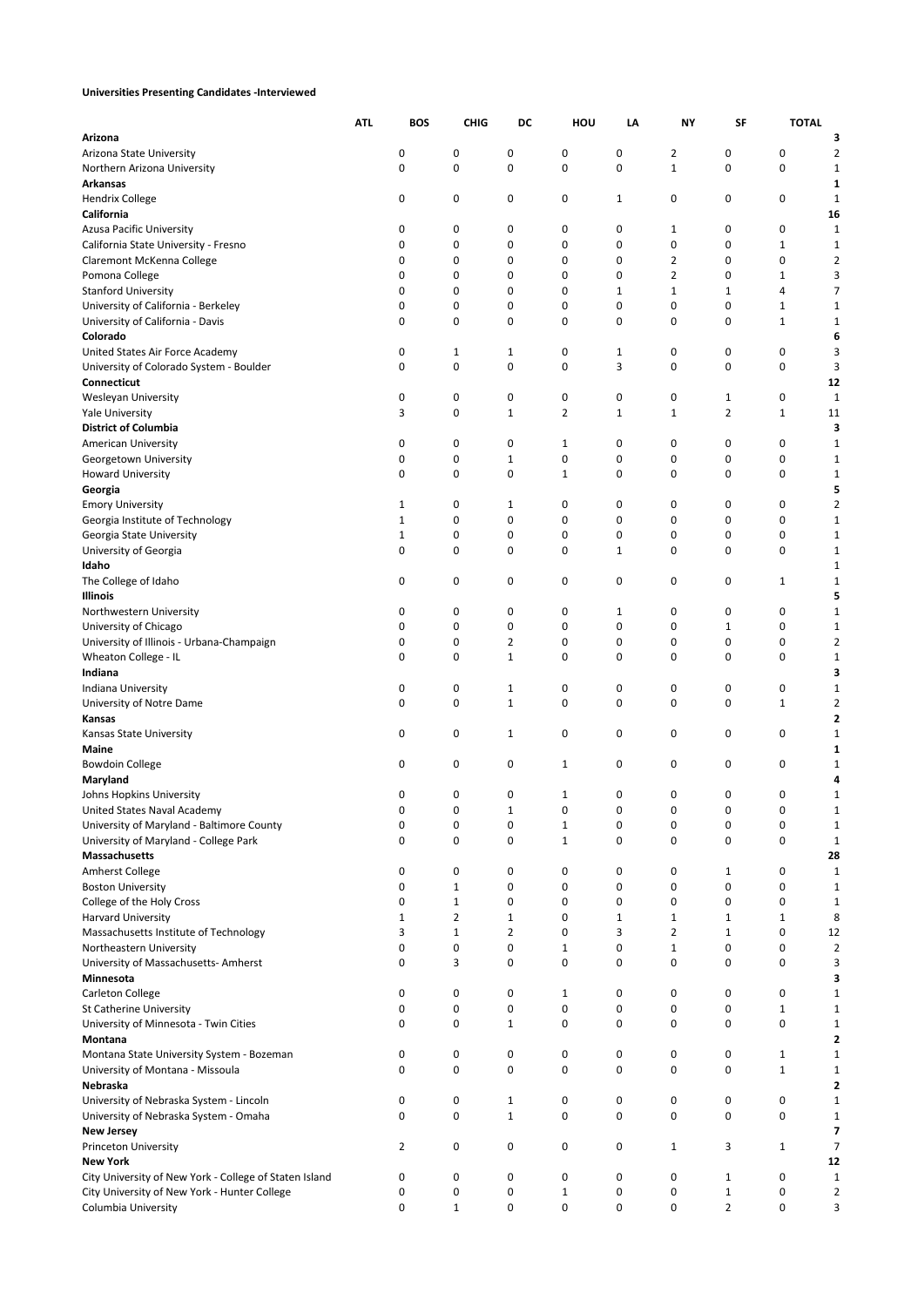| <b>Cornell University</b>                  | 0            | 0            | $\mathbf 1$  | 0            | 0            | 0            | 0              | 0            | $\mathbf{1}$   |
|--------------------------------------------|--------------|--------------|--------------|--------------|--------------|--------------|----------------|--------------|----------------|
| New York University                        | 0            | 0            | 0            | 0            | 0            | 0            | $\mathbf{1}$   | 0            | 1              |
| United States Military Academy             | 0            | 0            | 1            | $\mathbf 0$  | 0            | 0            | $\overline{2}$ | $\mathbf{1}$ | 4              |
| <b>North Carolina</b>                      |              |              |              |              |              |              |                |              | 6              |
| <b>Duke University</b>                     | 2            | 0            | 0            | 0            | 0            | 0            | 0              | 1            | 3              |
| North Carolina State University            | 0            | $\pmb{0}$    | 0            | $\mathbf 1$  | 0            | 0            | 0              | $\mathbf 0$  | $\mathbf 1$    |
| University of North Carolina - Chapel Hill | 1            | 0            | 0            | $\Omega$     | $\Omega$     | 0            | 0              | $\mathbf 0$  | $\mathbf{1}$   |
| Wake Forest University                     | 0            | $\mathbf{1}$ | 0            | 0            | 0            | 0            | 0              | 0            | $\mathbf{1}$   |
| Ohio                                       |              |              |              |              |              |              |                |              | 3              |
| Antioch College                            | 0            | 0            | 0            | 0            | 0            | 1            | 0              | 0            | $\mathbf{1}$   |
| Kenyon College                             | 0            | 0            | $\mathbf{1}$ | 0            | 0            | 0            | 0              | $\mathbf 0$  | $\mathbf{1}$   |
| Ohio State University System               | 0            | 0            | $\mathbf{1}$ | 0            | 0            | 0            | 0              | 0            | $\mathbf{1}$   |
| Oregon                                     |              |              |              |              |              |              |                |              | 1              |
| University of Portland                     | 0            | 0            | 0            | 0            | 0            | 0            | 0              | 1            | $\mathbf{1}$   |
| Pennsylvania                               |              |              |              |              |              |              |                |              | 3              |
| University of Pennsylvania                 | 0            | 0            | 0            | 0            | 0            | 0            | $\mathbf{1}$   | 0            | $\mathbf{1}$   |
| Villanova University                       | 0            | $\mathbf{1}$ | 0            | 0            | 0            | 0            | $\mathbf{1}$   | 0            | 2              |
| <b>Rhode Island</b>                        |              |              |              |              |              |              |                |              | 8              |
| <b>Brown University</b>                    | $\mathbf{1}$ | 3            | $\mathbf{1}$ | 0            | 0            | 1            | 0              | 0            | 6              |
| South Carolina                             | 0            | 0            | 0            | 0            | 0            | 0            | 0              | 0            | 0              |
| <b>Clemson University</b>                  | 1            | 0            | 0            | 0            | 0            | 0            | 0              | 0            | $\mathbf{1}$   |
| University of South Carolina - Columbia    | $\mathbf{1}$ | $\mathbf 0$  | 0            | 0            | $\Omega$     | 0            | 0              | 0            | $\mathbf{1}$   |
| <b>Tennessee</b>                           |              |              |              |              |              |              |                |              | 1              |
| University of Tennessee - Knoxville        | 0            | 0            | 0            | 0            | $\mathbf{1}$ | 0            | 0              | 0            | $\mathbf 1$    |
| Texas                                      |              |              |              |              |              |              |                |              | 8              |
| Southern Methodist University              | 0            | 0            | 0            | 1            | 0            | 0            | 0              | 0            | $\mathbf{1}$   |
| St. Edward's University                    | 0            | $\mathbf 0$  | 0            | $\mathbf 0$  | $\mathbf{1}$ | 0            | $\mathbf 0$    | 0            | $\mathbf 1$    |
| University of Houston - main campus        | 0            | 0            | 0            | 0            | $\mathbf{1}$ | 0            | 0              | $\mathbf 0$  | $\mathbf{1}$   |
| University of Texas - Austin               | 0            | 0            | 0            | $\mathbf 1$  | 3            | 0            | 0              | 0            | 4              |
| University of Texas - Dallas               | $\mathbf{1}$ | 0            | 0            | 0            | 0            | 0            | 0              | 0            | $\mathbf{1}$   |
| Utah                                       |              |              |              |              |              |              |                |              | 1              |
| Westminster College - UT                   | 0            | 0            | 0            | 0            | 0            | 1            | 0              | 0            | $\mathbf{1}$   |
| Vermont                                    |              |              |              |              |              |              |                |              | 1              |
| Middlebury College                         | 0            | 1            | 0            | 0            | 0            | 0            | 0              | 0            | $\mathbf{1}$   |
| Virginia                                   |              |              |              |              |              |              |                |              | 10             |
| Roanoke College                            | 0            | 0            | 0            | 0            | 0            | $\mathbf{1}$ | 0              | 0            | $\mathbf{1}$   |
| University of Virginia                     | 1            | 0            | 1            | 3            | $\mathbf{1}$ | 0            | $\mathbf{1}$   | $\mathbf 0$  | 7              |
| Washington & Lee University                | 0            | 0            | $\mathbf{1}$ | $\mathbf{1}$ | 0            | 0            | 0              | 0            | $\overline{2}$ |
| Washington                                 |              |              |              |              |              |              |                |              | 1              |
| Gonzaga University                         | 0            | 0            | 0            | 0            | 0            | 0            | 0              | $\mathbf 1$  | $\mathbf{1}$   |
| Wisconsin                                  |              |              |              |              |              |              |                |              | 1              |
| University of Wisconsin - Madison          | 0            | 0            | $\mathbf 1$  | 0            | 0            | 0            | 0              | 0            | $\mathbf{1}$   |
| <b>Grand Total</b>                         | 20           | 16           | 25           | 18           | 20           | 19           | 21             | 20           | 159            |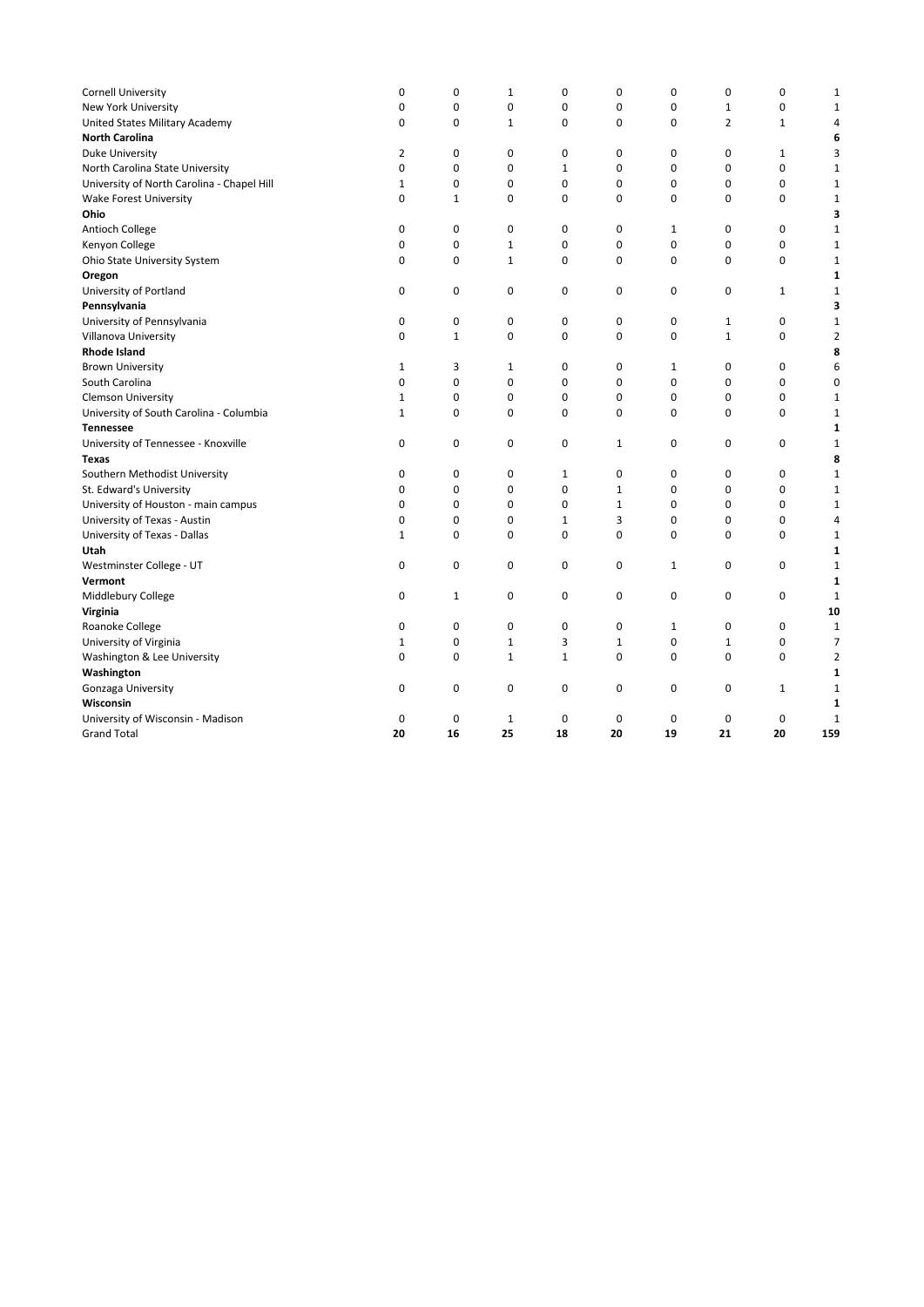| <b>Proposed Study Interviewed</b>                                                                                    |     |               |                  |                   |                            |                            |                  |                   |                          |                                |
|----------------------------------------------------------------------------------------------------------------------|-----|---------------|------------------|-------------------|----------------------------|----------------------------|------------------|-------------------|--------------------------|--------------------------------|
|                                                                                                                      | ATL | <b>BOS</b>    | CHIG             | DC                | HOU                        | LA                         | NY               | SF                | <b>TOTAL</b>             |                                |
| <b>Advanced Aeronautical Engineering</b>                                                                             |     | 0             | 0                | $\mathbf{1}$      | 0                          | 0                          | 0                | 0                 | 0                        | $\mathbf{1}$                   |
| Advanced Materials Science and Engineering                                                                           |     | 0             | 0                | 0                 | 0                          | $\mathbf 1$                | 0                | 0                 | 0                        | 1                              |
| <b>Advanced Theatre Practice</b><br>African Studies and Development                                                  |     | 0<br>0        | 0<br>1           | 1<br>0            | 0<br>0                     | $\mathbf 0$<br>0           | 0<br>0           | 0<br>0            | 0<br>0                   | 1<br>$\mathbf{1}$              |
| <b>Applied Linguistics</b>                                                                                           |     | 0             | 0                | 0                 | 0                          | 0                          | 0                | 0                 | 1                        | 1                              |
| Art History: Collecting and Provenance in an International Context                                                   |     | 0             | 0                | 0                 | $\mathbf 0$                | $\pmb{0}$                  | 1                | 0                 | 0                        | 1                              |
| Behavioural and Economic Science<br>Cancer Research                                                                  |     | 0<br>0        | 0<br>0           | $\mathbf{1}$<br>1 | 0<br>$\mathbf 0$           | $\pmb{0}$<br>0             | 0<br>0           | 0<br>0            | 0<br>$\Omega$            | $\mathbf{1}$<br>1              |
| Cell and Gene Therapy                                                                                                |     | 0             | 0                | 0                 | $\mathbf 0$                | $\pmb{0}$                  | 0                | 0                 | $\mathbf{1}$             | 1                              |
| Central and South-East European Studies                                                                              |     | 1             | 0                | 0                 | 0                          | 0                          | $\mathbf 0$      | 0                 | 0                        | 1                              |
| Chemistry                                                                                                            |     | 0             | 0                | 1                 | $\mathbf 0$                | 0                          | 0                | 0                 | $\mathbf{1}$             | $\overline{2}$                 |
| City Design and Social Science<br>Climate Change and Environmental Policy                                            |     | 1<br>0        | 0<br>0           | 0<br>0            | 0<br>0                     | 0<br>0                     | $\mathbf 0$<br>0 | 0<br>0            | 0<br>$\mathbf{1}$        | 1<br>1                         |
| <b>Comparative Politics</b>                                                                                          |     | 0             | 0                | 0                 | 1                          | 0                          | 0                | 0                 | 0                        | 1                              |
| Comparative Social Policy                                                                                            |     | 0             | 0                | 0                 | 0                          | 0                          | 1                | 0                 | $\Omega$                 | $\mathbf{1}$                   |
| Computational Psychiatry<br>Computer Science                                                                         |     | 0<br>1        | 0<br>0           | 0<br>0            | 0<br>0                     | 0<br>$\mathbf 0$           | 0<br>0           | 1<br>0            | $\Omega$<br>0            | 1<br>1                         |
| Conflict Transformation and Social Justice                                                                           |     | 0             | 0                | $\mathbf{1}$      | 0                          | 0                          | $\mathbf 0$      | 0                 | 1                        | $\overline{\mathbf{c}}$        |
| Conflict, Security & Development                                                                                     |     | 0             | $\mathbf 0$      | 0                 | $\mathbf 0$                | $\mathbf 0$                | 1                | 0                 | 0                        | 1                              |
| Conflict, Security and Development                                                                                   |     | 0             | 0                | 0                 | 1                          | $\mathbf 0$                | 0<br>$\mathbf 0$ | 0                 | 0<br>$\Omega$            | 1                              |
| Contemporary Chinese Studies<br>Contemporary India                                                                   |     | 0<br>0        | 0<br>$\mathbf 0$ | 0<br>0            | 1<br>1                     | 0<br>0                     | 0                | 0<br>0            | 0                        | 1<br>$\mathbf{1}$              |
| Criminal Justice Policy                                                                                              |     | 0             | 0                | 0                 | 0                          | $\mathbf{1}$               | 0                | 0                 | 0                        | 1                              |
| Curating the Art Museum                                                                                              |     | 0             | 0                | 0                 | 0                          | 1                          | $\mathbf 0$      | 0                 | $\Omega$                 | 1                              |
| Development Finance<br><b>Development Studies</b>                                                                    |     | 0<br>0        | $\mathbf 0$<br>0 | 0<br>0            | 1<br>0                     | 0<br>$\mathbf{1}$          | 0<br>0           | 0<br>0            | 0<br>1                   | $\mathbf{1}$<br>$\overline{2}$ |
| <b>Disability Studies</b>                                                                                            |     | 0             | 0                | 1                 | 0                          | 0                          | $\mathbf 0$      | 0                 | $\Omega$                 | 1                              |
| DPhil in International Relations                                                                                     |     | 0             | 0                | 0                 | $\mathbf 0$                | $\pmb{0}$                  | 1                | 0                 | 0                        | 1                              |
| DPhil in Oncology                                                                                                    |     | 0             | 0                | 0                 | 1                          | $\mathbf 0$                | 0                | 0                 | 0                        | 1                              |
| DPhil in Zoology<br>Early Modern History                                                                             |     | 0<br>0        | 1<br>1           | 0<br>0            | $\mathbf 0$<br>$\mathbf 0$ | 0<br>$\pmb{0}$             | 0<br>0           | $\mathbf{1}$<br>0 | $\Omega$<br>0            | $\overline{2}$<br>1            |
| Earth Sciences                                                                                                       |     | 0             | 0                | 0                 | 0                          | $\mathbf 0$                | 1                | 0                 | 0                        | 1                              |
| Economics                                                                                                            |     | 1             | 0                | 0                 | $\mathbf 0$                | $\mathbf 0$                | 0                | 0                 | $\Omega$                 | 1                              |
| <b>Emergent Technologies and Design</b>                                                                              |     | 0             | 0                | 0                 | $\mathbf 0$                | $\pmb{0}$                  | 1                | 0                 | 0                        | 1                              |
| English (1550-1700)<br><b>English Literary Studies</b>                                                               |     | 0<br>0        | 0<br>0           | 0<br>0            | 1<br>$\mathbf 0$           | 0<br>$\mathbf 0$           | $\mathbf 0$<br>0 | 0<br>0            | $\Omega$<br>$\mathbf{1}$ | 1<br>1                         |
| <b>Environment and Development</b>                                                                                   |     | 0             | 0                | 0                 | 0                          | 0                          | 1                | 0                 | 0                        | $\mathbf{1}$                   |
| Epidemiology                                                                                                         |     | 0             | 0                | 0                 | 0                          | 0                          | 0                | 1                 | $\Omega$                 | 1                              |
| Evidence Based Social Intervention and Policy Evaluation<br>Evidence-Based Social Intervention and Policy Evaluation |     | 0<br>0        | $\mathbf 1$<br>0 | 0<br>0            | 1<br>1                     | $\mathbf 0$<br>0           | 0<br>1           | 0<br>0            | $\Omega$<br>0            | $\mathbf 2$<br>$\overline{2}$  |
| Evidenced-Based Social Intervention and Policy Evaluation                                                            |     | 1             | 0                | 0                 | 0                          | 0                          | 0                | 0                 | $\Omega$                 | 1                              |
| Gender                                                                                                               |     | 1             | 0                | 0                 | $\mathbf 0$                | $\mathbf 0$                | 0                | 0                 | $\Omega$                 | 1                              |
| Gender, Development and Globalisation                                                                                |     | 0             | 0                | 0                 | 0                          | $\pmb{0}$                  | 1                | 0                 | 0                        | $\mathbf{1}$                   |
| Gender, Violence and Conflict<br>Genomic Medicine                                                                    |     | 0<br>0        | 0<br>0           | $\mathbf{1}$<br>0 | $\mathbf 0$<br>1           | $\mathbf 0$<br>$\mathbf 0$ | 0<br>0           | 0<br>0            | $\Omega$<br>0            | 1<br>1                         |
| Geography and the Environment                                                                                        |     | 0             | 1                | 0                 | 0                          | 0                          | $\mathbf 0$      | 0                 | $\Omega$                 | 1                              |
| Geography and The Environment: Water Science, Policy and Management                                                  |     | 0             | 0                | 0                 | $\mathbf 0$                | 1                          | 0                | 0                 | 0                        | 1                              |
| Global Governance and Diplomacy                                                                                      |     | 0<br>0        | 0<br>0           | 0<br>0            | 0<br>0                     | $\mathbf 1$<br>0           | 0<br>0           | 0<br>1            | 0<br>$\Omega$            | $\mathbf{1}$<br>1              |
| Global Humanitarian Engineering<br>Health Policy, Planning and Financing                                             |     | 0             | $\mathbf 0$      | 0                 | $\mathbf 0$                | 0                          | 1                | 0                 | $\Omega$                 | 1                              |
| Health Policy, Planning, and Financing                                                                               |     | 0             | $\mathbf 1$      | 0                 | 0                          | 0                          | 0                | 0                 | 0                        | 1                              |
| <b>Higher Education</b>                                                                                              |     | 1             | 0                | 0                 | 0                          | $\pmb{0}$                  | $\mathbf 0$      | 0                 | $\Omega$                 | 1                              |
| History<br>Human-Computer Interaction                                                                                |     | $\Omega$<br>0 | $\Omega$<br>0    | 0<br>0            | $\Omega$<br>0              | 0<br>$\mathbf{1}$          | 1<br>0           | 0<br>0            | $\Omega$<br>0            | $\mathbf{1}$<br>1              |
| <b>Innovation Design Engineering</b>                                                                                 |     | 0             | 0                | 0                 | 0                          | $\pmb{0}$                  | 0                | 0                 | 1                        | 1                              |
| <b>International Development</b>                                                                                     |     | 0             | 0                | 0                 | 0                          | $\pmb{0}$                  | 1                | 0                 | 0                        | 1                              |
| International Development (Poverty, Inequality and Development)<br>International Migration and Public Policy         |     | 1<br>1        | 0<br>0           | 0<br>0            | 0<br>$\mathbf 0$           | $\pmb{0}$<br>0             | 0<br>0           | 0<br>0            | 0<br>0                   | 1<br>1                         |
| International Peace and Security                                                                                     |     | 0             | 0                | 0                 | $\mathbf 0$                | $\pmb{0}$                  | $\mathbf 1$      | 0                 | 0                        | 1                              |
| <b>International Public Policy</b>                                                                                   |     | 0             | 1                | 0                 | 0                          | $\pmb{0}$                  | 0                | 0                 | 0                        | 1                              |
| <b>International Relations</b>                                                                                       |     | 0             | 0                | 3                 | 0                          | 1                          | 1                | 0                 | 0                        | 5                              |
| <b>Islamic Law</b><br><b>Islamic Studies</b>                                                                         |     | 0<br>0        | 0<br>0           | 0<br>0            | 1<br>0                     | $\pmb{0}$<br>0             | 0<br>0           | 0<br>$\mathbf{1}$ | 0<br>0                   | 1<br>1                         |
| Islamic Studies and History                                                                                          |     | 0             | $\mathbf 1$      | 0                 | 0                          | $\pmb{0}$                  | 0                | 0                 | 0                        | 1                              |
| Language Sciences (with a specialisation in Sign Language and Deaf Studies)                                          |     | 0             | $\mathbf 1$      | 0                 | 0                          | $\pmb{0}$                  | 0                | 0                 | 0                        | 1                              |
| Legal and Political Theory<br>M.Phil in International Relations                                                      |     | 0<br>1        | 0<br>0           | 1<br>0            | $\mathbf 0$<br>0           | 0<br>$\pmb{0}$             | 0<br>0           | 0<br>0            | 0<br>0                   | 1<br>1                         |
| M.St. in English Language and Literature (1830-1914)                                                                 |     | 0             | 0                | 0                 | 0                          | 0                          | 0                | 1                 | 0                        | 1                              |
| MA in Music and Development                                                                                          |     | 0             | 0                | 0                 | $\mathbf 0$                | 0                          | 0                | 0                 | $\mathbf{1}$             | 1                              |
| MA Science & Security                                                                                                |     | 1             | 0                | 0                 | 0                          | $\mathbf 0$                | 0                | 0                 | 0                        | 1                              |
| Management<br><b>MASt in Mathematics</b>                                                                             |     | 0<br>0        | 1<br>0           | 0<br>1            | 0<br>$\mathbf 0$           | $\mathbf 0$<br>0           | 0<br>0           | 0<br>0            | $\Omega$<br>0            | 1<br>1                         |
| MASt in Mathematics (Part III)                                                                                       |     | 0             | 0                | 0                 | 0                          | $\pmb{0}$                  | $\mathbf 1$      | 0                 | 0                        | 1                              |
| Master of Public Administration in International Development                                                         |     | 0             | 1                | 0                 | 0                          | 0                          | 0                | 0                 | $\Omega$                 | 1                              |
| Master of Research (MRes) in Medieval History                                                                        |     | 0<br>1        | 0<br>0           | 0<br>0            | $\mathbf 0$<br>0           | $\pmb{0}$<br>$\pmb{0}$     | 0<br>0           | $\mathbf{1}$<br>0 | 0<br>0                   | 1<br>1                         |
| Masters of Development Studies<br>Master's of Philosophy in Computational Biology                                    |     | 0             | 0                | 0                 | 0                          | 1                          | 0                | 0                 | 0                        | 1                              |
| Masters of Public Administration in International Development                                                        |     | 0             | 0                | 1                 | $\mathbf 0$                | $\pmb{0}$                  | 0                | 0                 | 0                        | 1                              |
| <b>Mathematical Modelling</b>                                                                                        |     | 0             | 0                | 0                 | 0                          | $\mathbf 1$                | 0                | 0                 | 0                        | 1                              |
| <b>Mathematical Sciences</b><br>Mathematics of Systems                                                               |     | 0<br>0        | 0<br>0           | 0<br>0            | $\mathbf 0$<br>0           | 1<br>$\pmb{0}$             | 0<br>0           | 0<br>0            | 0<br>1                   | 1<br>1                         |
| <b>Medical Anthropology</b>                                                                                          |     | 0             | 0                | 0                 | 0                          | 1                          | 0                | 0                 | 0                        | 1                              |
| Medical Physics and Bioengineering                                                                                   |     | 1             | 0                | 0                 | 0                          | 0                          | 0                | 0                 | 0                        | 1                              |
| Medieval & Early Modern Studies                                                                                      |     | 1             | 0                | 0                 | 0                          | $\pmb{0}$                  | 0                | 0                 | 0                        | 1                              |
| <b>Migration Studies</b><br>Modern and Contemporary Writing                                                          |     | 0<br>0        | 0<br>0           | 0<br>0            | 1<br>0                     | 0<br>$\mathbf 0$           | 0<br>0           | 0<br>$\mathbf{1}$ | 0<br>0                   | 1<br>1                         |
| Modern Middle Eastern Studies                                                                                        |     | 0             | 0                | 0                 | 0                          | $\mathbf 1$                | 0                | 0                 | 0                        | 1                              |
| MPhil (or DPhil), Theology                                                                                           |     | 0             | 0                | 0                 | 0                          | 0                          | 1                | 0                 | 0                        | 1                              |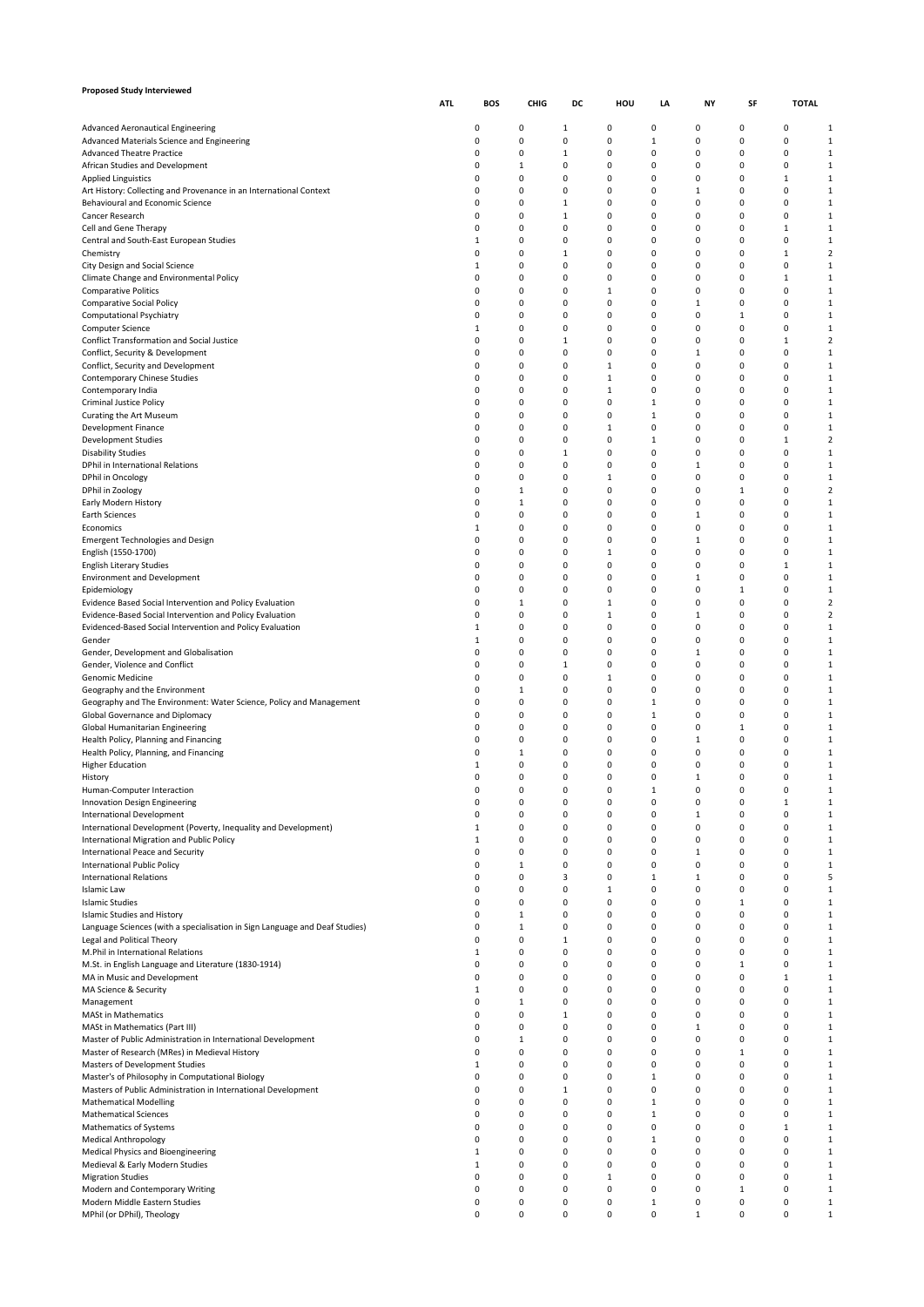| MPhil in Advanced Chemical Engineering             | 0             | 0           | 0            | 0                        | $\overline{2}$ | 0            | 0            | 0            | $\overline{2}$ |
|----------------------------------------------------|---------------|-------------|--------------|--------------------------|----------------|--------------|--------------|--------------|----------------|
| MPhil in Advanced Computer Science                 | $\mathbf{1}$  | $\mathbf 0$ | 0            | 0                        | $\mathbf 0$    | 0            | 0            | $\mathbf 0$  | 1              |
| MPhil in Comparative Social Policy                 | $\Omega$      | 0           | 0            | $\Omega$                 | 0              | 1            | 0            | 0            | $\mathbf 1$    |
| <b>MPhil in Internation Relations</b>              | $\Omega$      | 0           | 0            | $\Omega$                 | 0              | 0            | 0            | 1            | 1              |
| MPhil in Modern Middle Eastern Studies             | $\Omega$      | 0           | 0            | $\Omega$                 | $\mathbf 0$    | 0            | $\mathbf{1}$ | $\mathbf 0$  | $\mathbf 1$    |
| MPhil in Roman History                             | 0             | 0           | 0            | 0                        | 0              | 0            | 0            | 1            | $\mathbf 1$    |
| MPhil in Technology Policy                         | $\Omega$      | 0           | $\mathbf 1$  | $\Omega$                 | $\mathbf 0$    | 0            | $\Omega$     | $\mathbf 0$  | $\mathbf 1$    |
| MPhil Politics (Comparative Government)            | 0             | 0           | 0            | 0                        | 1              | 0            | 0            | 0            | 1              |
| MPhil Public Health and Policy                     | $\Omega$      | $\mathbf 0$ | 0            | $\Omega$                 | $\mathbf 1$    | 0            | $\Omega$     | $\mathbf 0$  | $\mathbf 1$    |
| MSc Bioinformatics and Theoretical Systems Biology | 0             | 0           | 1            | 0                        | 0              | 0            | 0            | 0            | 1              |
| MSc by Research in History of Art                  | $\Omega$      | $\mathbf 0$ | 0            | $\mathbf{1}$             | $\mathbf 0$    | 0            | $\Omega$     | $\mathbf 0$  | $\mathbf 1$    |
| MSc by Research in Mathematics                     | 0             | 0           | 1            | 0                        | 0              | 0            | 0            | $\mathsf 0$  | 1              |
| MSc Environmental Change and Management            | $\Omega$      | $\mathbf 0$ | 0            | $\Omega$                 | $\mathbf 0$    | 0            | $\Omega$     | 1            | 1              |
| <b>MSc Global Migration</b>                        | 0             | 0           | 0            | 0                        | 0              | 0            | 0            | 1            | 1              |
| MSc in Behavioral and Economic Science             | $\Omega$      | 1           | 0            | $\Omega$                 | 0              | 0            | 0            | 0            | 1              |
| MSc in Biomedical Engineering                      | 0             | 0           | 0            | $\Omega$                 | $\mathbf 0$    | 0            | 1            | $\mathsf 0$  | 1              |
| MSc in Chemistry                                   | 0             | 0           | 0            | $\Omega$                 | $\mathbf 0$    | 0            | 0            | $\mathbf{1}$ | 1              |
| <b>MSc in Economics</b>                            | 0             | 0           | 0            | $\mathbf{1}$             | $\mathbf 0$    | 0            | 0            | $\mathsf 0$  | $\mathbf 1$    |
| MSc in Philospohy of Social Science                | 0             | $\mathbf 1$ | 0            | $\Omega$                 | $\mathbf 0$    | 0            | 0            | $\mathbf 0$  | $\mathbf 1$    |
| MSc in Quantum Fields and Fundamental Forces       | $\mathbf{1}$  | $\mathbf 0$ | 0            | $\Omega$                 | $\mathbf 0$    | 0            | 0            | $\pmb{0}$    | $\mathbf 1$    |
| MSc in Refugee and Forced Migration Studies        | 1             | 0           | 0            | $\Omega$                 | $\mathbf 0$    | 0            | 0            | 1            | $\overline{2}$ |
| MSc in Social Anthropology                         | 0             | 0           | $\mathbf 1$  | $\Omega$                 | $\mathbf 0$    | 0            | 0            | $\pmb{0}$    | $\mathbf 1$    |
| MSc in Social Science of the Internet              | $\Omega$      | 0           | 0            | $\Omega$                 | $\mathbf 0$    | 0            | $\mathbf{1}$ | $\mathbf 0$  | $\mathbf 1$    |
|                                                    | 1             | $\mathbf 0$ | 0            | $\Omega$                 | $\mathbf 0$    | 0            | 0            | $\mathbf 0$  | $\mathbf 1$    |
| MSc in Sustainable Agriculture and Food Security   | $\Omega$      | 0           | 0            | $\mathbf{1}$             | $\mathbf 0$    | 0            | 0            | $\mathbf 0$  | $\mathbf 1$    |
| Nanomaterials                                      | 0             | 1           | 0            | 0                        | $\mathbf 0$    | 0            | $\mathbf 0$  | $\mathbf 0$  | $\mathbf 1$    |
| Neuroscience                                       | $\Omega$      | $\mathbf 0$ | 0            | $\Omega$                 | $\mathbf 0$    | 0            |              | $\mathbf 0$  | $\mathbf 1$    |
| Oceanography/eDNA Research                         |               | 0           |              | $\Omega$                 | 0              | 0            | 1<br>0       | $\mathbf 0$  |                |
| <b>Oriental Studies</b>                            | 0             | $\mathbf 0$ | $\mathbf 1$  |                          | $\mathbf 0$    | 0            |              | $\mathbf 0$  | $\mathbf 1$    |
| PhD in Geology                                     | 0<br>$\Omega$ |             | $\mathbf 0$  | $\mathbf{1}$<br>$\Omega$ |                |              | 0            |              | $\mathbf 1$    |
| PhD in Health Sciences                             |               | 0           | 0            |                          | 0              | 0            | 1            | $\mathbf 0$  | $\mathbf 1$    |
| Philosophy                                         | $\Omega$      | $\mathbf 0$ | 0            | $\Omega$                 | $\mathbf 0$    | 0            | $\mathbf 1$  | $\mathbf 0$  | $\mathbf 1$    |
| Philosophy, Politics, and Economics of Health      | $\Omega$      | 0           | 0            | $\Omega$                 | $\mathbf 0$    | 0            | 0            | $\mathbf{1}$ | $\mathbf 1$    |
| Physics PhD                                        | 0             | $\,1\,$     | 0            | $\Omega$                 | $\Omega$       | 0            | $\mathbf 0$  | $\mathbf 0$  | $\mathbf 1$    |
| Political Economy (Standard Route)                 | $\Omega$      | 0           | 0            | $\Omega$                 | 1              | 0            | 0            | $\mathbf 0$  | $\mathbf 1$    |
| Politics                                           | $\Omega$      | $\mathbf 0$ | 0            | $\Omega$                 | $\mathbf{1}$   | 0            | 0            | $\mathbf 0$  | $1\,$          |
| Politics (Comparative Government)                  | $\Omega$      | 0           | 0            | $\Omega$                 | $\mathbf 0$    | $\mathbf{1}$ | 0            | $\mathbf 0$  | $\mathbf 1$    |
| <b>Public Policy</b>                               | 0             | $\mathbf 0$ | 1            | $\Omega$                 | $\mathbf 0$    | 0            | 0            | $\mathbf 0$  | 1              |
| Public Policy and Administration                   | 0             | 0           | $\,1\,$      | $\Omega$                 | $\mathbf 0$    | 0            | 0            | $\mathbf 0$  | $\mathbf 1$    |
| Quantitative Research Methods                      | $\mathbf{1}$  | $\mathbf 0$ | 0            | $\Omega$                 | $\mathbf 0$    | 0            | 0            | $\mathbf 0$  | 1              |
| Race and Resistance                                | $\Omega$      | $\mathbf 0$ | 0            | $\Omega$                 | $\mathbf 0$    | 0            | $\mathbf{1}$ | $\mathbf 0$  | $\mathbf 1$    |
| Refugee and Forced Migration Studies               | 0             | 0           | 1            | $\Omega$                 | 0              | 0            | 0            | $\mathbf 0$  | 1              |
| Research in Organic Chemistry                      | $\Omega$      | 0           | $\mathbf{1}$ | $\Omega$                 | $\mathbf 0$    | 0            | 0            | $\mathbf 0$  | $1\,$          |
| Robotics and Autonomous Systems                    | 0             | 0           | 0            | $\Omega$                 | 1              | 0            | 0            | $\mathbf 0$  | 1              |
| Social Anthropology                                | $\Omega$      | 0           | $\mathbf 1$  | $\Omega$                 | 0              | 0            | $\Omega$     | $\mathbf 0$  | $\mathbf 1$    |
| Social Anthropology of the Global Economy          | $\Omega$      | 1           | 0            | $\Omega$                 | 0              | 0            | 0            | $\mathbf 0$  | 1              |
| Social Development Practice                        | $\Omega$      | 0           | 0            | $\Omega$                 | $\mathbf 0$    | 0            | $\Omega$     | $\mathbf{1}$ | $\mathbf 1$    |
| <b>Social Policy</b>                               | $\Omega$      | 0           | 0            | $\Omega$                 | 0              | 0            | $\mathbf{1}$ | $\mathbf 0$  | $\mathbf 1$    |
| Socio-Legal Studies                                | $\Omega$      | $\mathbf 0$ | 1            | $\Omega$                 | $\mathbf 0$    | 0            | 0            | $\mathbf 0$  | 1              |
| Speech and Language Processing                     | $\Omega$      | 0           | 0            | $\Omega$                 | 0              | 0            | 1            | $\mathbf 0$  | 1              |
| Statistics                                         | $\Omega$      | $\mathbf 0$ | 0            | $\Omega$                 | $\mathbf 0$    | 1            | 0            | $\mathbf 0$  | 1              |
| <b>Strategic Studies</b>                           | $\Omega$      | 0           | 0            | $\Omega$                 | $\mathbf 0$    | 0            | $\mathbf 1$  | $\mathbf 0$  | $\mathbf 1$    |
| Sustainable Energy Futures                         | $\Omega$      | 0           | 0            | $\mathbf{1}$             | 0              | 0            | 0            | 0            | 1              |
| Terrorism, Security and Society                    | 0             | 0           | 0            | $\mathbf{1}$             | $\mathbf 0$    | 0            | 0            | $\mathsf 0$  | 1              |
| Theoretical High Energy Particle Physics           | 1             | 0           | 0            | 0                        | $\mathbf 0$    | 0            | 0            | $\mathsf 0$  | 1              |
| US History                                         | 0             | 0           | 0            | 0                        | $\mathbf 0$    | 0            | 1            | $\mathsf 0$  | $\mathbf 1$    |
| Victorian Studies                                  | 0             | 0           | 0            | 0                        | $\mathbf 0$    | 0            | 1            | $\mathbf 0$  | $\mathbf 1$    |
| War Studies Research MPhil                         | $\Omega$      | 0           | 0            | 0                        | $\mathbf 0$    | 0            | 1            | $\mathsf 0$  | 1              |
| Water Science, Policy and Management               | $\Omega$      | 0           | 0            | 0                        | 0              | 0            | 0            | $\mathbf{1}$ | 1              |
| World History and Cultures                         | 0             | 0           | 0            | 0                        | $\mathbf 0$    | 0            | 0            | $\mathbf{1}$ | $\mathbf 1$    |
| <b>Grand Total</b>                                 | 20            | 16          | 25           | 18                       | 20             | 19           | 21           | 20           | 159            |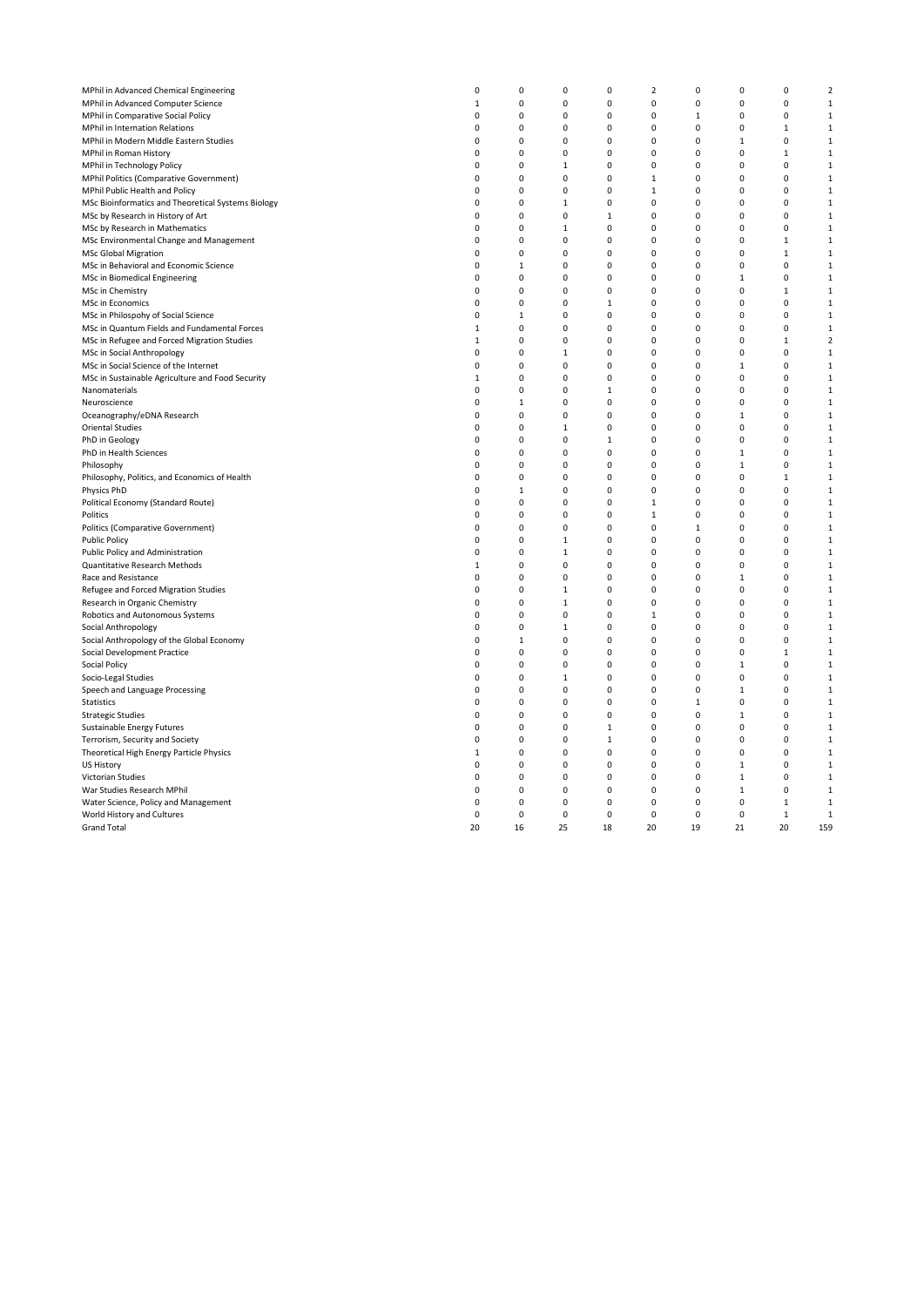### **Preferred UK University -Interviewed**

|                                                        | ATL | <b>BOS</b>   | <b>CHIG</b> | DC | HOU      | LA           | <b>NY</b> | SF           | <b>TOTAL</b>   |                |
|--------------------------------------------------------|-----|--------------|-------------|----|----------|--------------|-----------|--------------|----------------|----------------|
| <b>Architectural Association</b>                       |     | 0            | 0           | 0  | 0        | 0            | 1         | 0            | 0              | 1              |
| Birkbeck, University of London                         |     | 0            | 0           | 0  | 0        | 0            | 0         | 1            | 0              |                |
| Courtauld Institute of Art                             |     | 0            | 0           | 0  | 0        | $\mathbf{1}$ | 0         | 0            | 0              |                |
| <b>Coventry University</b>                             |     | 0            | 0           | 0  | 0        | 0            | 0         | 1            | 0              |                |
| <b>Durham University</b>                               |     | 1            | 0           | 0  | 0        | 1            | 0         | 0            | 0              |                |
| Imperial College London                                |     | 1            | $\Omega$    | 2  | 3        | 1            | 0         | 1            | $\mathbf{1}$   |                |
| King's College London                                  |     | 1            | 0           | 0  | 2        | 0            | 2         | 2            | $\mathbf{1}$   |                |
| <b>Lancaster University</b>                            |     | 0            | $\Omega$    | 0  | 0        | 0            | 1         | 0            | 0              |                |
| Liverpool Hope University                              |     | ŋ            | 0           | 1  | 0        | 0            | 0         | 0            | 0              |                |
| London School of Economics and Political Science (LSE) |     |              | 2           | 2  | 1        | 1            | 1         | 1            | 0              | 11             |
| London School of Hygiene and Tropical Medicine (LSHTM) |     | O            | 1           | 0  | 0        | 1            | 1         | $\mathbf{1}$ | 0              |                |
| <b>Newcastle University</b>                            |     | 1            | 0           | 0  | 0        | 0            | 0         | 0            | 0              |                |
| Queen Mary, University of London                       |     | $\Omega$     | $\Omega$    | 0  | 0        | 0            | 1         | 0            | 0              |                |
| Queen's University of Belfast                          |     | $\Omega$     | 0           | 1  | 0        | 0            | 0         | 0            | 2              |                |
| The Royal Central School of Speech and Drama           |     | $\Omega$     | $\Omega$    | 1  | 0        | 0            | 0         | 0            | 0              |                |
| The School of Oriental and African Studies (SOAS)      |     | $\Omega$     | 0           | 0  | 1        | 0            | 1         | 1            | 1              |                |
| University College London (UCL)                        |     | З            | 2           | 2  | 0        | 2            | 0         | 1            | 4              | 14             |
| University of Birmingham                               |     | 1            | 0           | 0  | 0        | 0            | 0         | 0            | 0              |                |
| University of Bristol                                  |     | 0            | 0           | 0  | 1        | 0            | 0         | 0            | 0              |                |
| University of Cambridge                                |     | 2            | 3           | 3  | 0        | 5            | 3         | 0            | $\overline{2}$ | 18             |
| University of East Anglia                              |     | $\Omega$     | 0           | 0  | 0        | 0            | 0         | 1            | 0              | 1              |
| University of Edinburgh                                |     | 0            | 1           | 3  | 1        | 2            | 1         | 1            | 1              | 10             |
| University of Glasgow                                  |     | $\Omega$     | 0           | 1  | 0        | 0            | 1         | 0            | 0              | $\overline{2}$ |
| University of Leeds                                    |     | <sup>0</sup> | $\Omega$    | 0  | 0        | 0            | 0         | 1            | $\mathbf{1}$   |                |
| University of Manchester                               |     | $\Omega$     | 0           | 0  | 0        | 1            | 1         | 0            | 0              |                |
| University of Oxford                                   |     | 5            | 5           | 7  | 7        | 5            | 5         | 5            | 5              | 44             |
| University of Reading                                  |     | $\Omega$     | 0           | 0  | 1        | 0            | 0         | 0            | 0              |                |
| University of Southampton                              |     | 0            | 0           | 0  | 0        | 0            | 0         | 1            | 0              |                |
| University of St Andrews                               |     | 1            | 0           | 0  | 0        | 0            | 0         | 1            | 0              |                |
| University of Sussex                                   |     | 1            | 1           | 1  | 1        | 0            | 0         | 0            | 0              |                |
| University of Warwick                                  |     | $\Omega$     | 1           | 1  | 0        | 0            | 0         | 1            | 1              |                |
| University of York                                     |     | $\Omega$     | $\Omega$    | 0  | $\Omega$ | $\Omega$     | $\Omega$  | $\mathbf{1}$ | $\mathbf{1}$   | 2              |
| <b>Grand Total</b>                                     |     | 20           | 16          | 25 | 18       | 20           | 19        | 21           | 20             | 159            |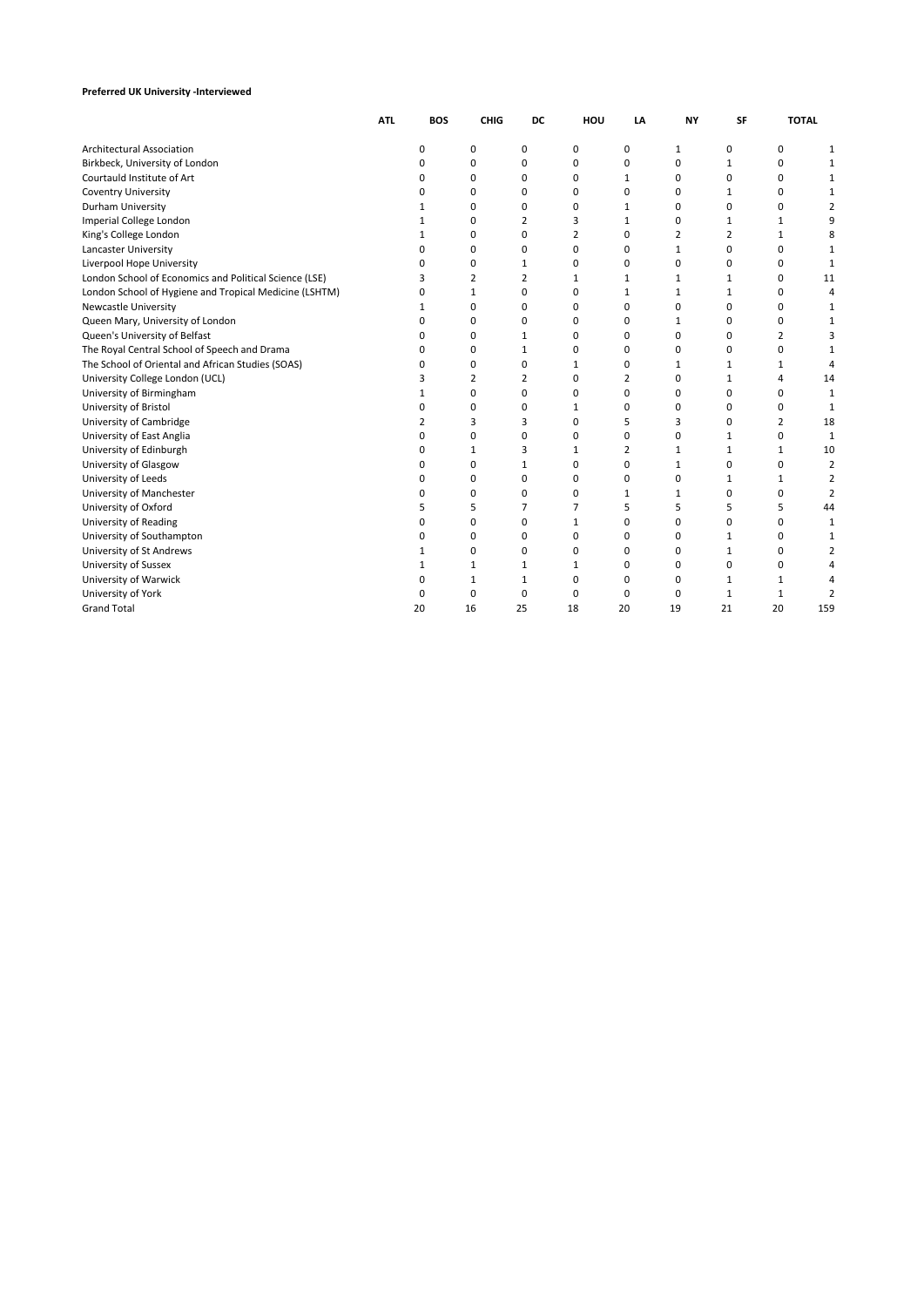| <b>Total Number Selected Scholars</b>  |                |                |                |                |                |                |                |                |                |
|----------------------------------------|----------------|----------------|----------------|----------------|----------------|----------------|----------------|----------------|----------------|
|                                        | <b>ATL</b>     | <b>BOS</b>     | <b>CHIG</b>    | DC             | HOU            | LA             | ΝY             | SF             | <b>TOTAL</b>   |
| <b>BY REGION</b><br>% of National Pool | 5<br>12.5%     | 5<br>12.5%     | 6<br>15.0%     | 5<br>12.5%     | 5<br>12.5%     | 4<br>10%       | 6<br>15%       | 4<br>10%       | 40             |
| <b>GENDER</b>                          |                |                |                |                |                |                |                |                |                |
| Men                                    | 3              | 4              | 4              | 3              | 3              | $\overline{2}$ | 3              | 1              | 23             |
| % of Regional Pool                     | 60.0%          | 80.0%          | 66.7%          | 60.0%          | 60.0%          | 50.0%          | 50.0%          | 25.0%          |                |
| % of National Pool                     | 7.5%           | 10.0%          | 10.0%          | 7.5%           | 7.5%           | 5.0%           | 7.5%           | 2.5%           | 57.5%          |
| Women                                  | $\overline{2}$ | $\mathbf{1}$   | $\overline{2}$ | $\overline{2}$ | $\overline{2}$ | $\overline{2}$ | 3              | 3              | 17             |
| % of Regional Pool                     | 40.0%          | 20.0%          | 33.3%          | 40.0%          | 40.0%          | 50.0%          | 50.0%          | 75.0%          |                |
| % of National Pool                     | 5.0%           | 2.5%           | 5.0%           | 5.0%           | 5.0%           | 5.0%           | 7.5%           | 7.5%           | 42.5%          |
| UNIVERSITIES PRESENTING CANDIDATES     |                |                |                |                |                |                |                |                |                |
| <b>Ivy League</b>                      | 0              | $\overline{2}$ | 1              | 0              | $\mathbf{1}$   | 0              | $\mathbf{1}$   | 1              | 6              |
| % of Regional Pool                     | 0.0%           | 40.0%          | 16.7%          | 0.0%           | 20.0%          | 0.0%           | 16.7%          | 25.0%          |                |
| % of National Pool                     | 0.0%           | 5.0%           | 2.5%           | 0.0%           | 2.5%           | 0.0%           | 2.5%           | 2.5%           | 15.0%          |
| <b>Other Private Universities</b>      | 3              | 2              | $\overline{2}$ | 4              | $\mathbf{1}$   | 3              | $\overline{2}$ | 2              | 19             |
| % of Regional Pool                     | 60.0%          | 40.0%          | 33.3%          | 80.0%          | 20.0%          | 75.0%          | 33.3%          | 50.0%          |                |
| % of National Pool                     | 7.5%           | 5.0%           | 5.0%           | 10.0%          | 2.5%           | 7.5%           | 5.0%           | 5.0%           | 47.5%          |
| <b>State/Public Universities</b>       | $\overline{2}$ | $\mathbf{1}$   | 3              | $\mathbf{1}$   | $\overline{2}$ | $\mathbf{1}$   | $\overline{2}$ | $\mathbf{1}$   | 13             |
| % of Regional Pool                     | 40.0%          | 20.0%          | 50.0%          | 20.0%          | 40.0%          | 25.0%          | 33.3%          | 25.0%          |                |
| % of National Pool                     | 5.0%           | 2.5%           | 7.5%           | 2.5%           | 5.0%           | 2.5%           | 5.0%           | 2.5%           | 32.5%          |
| <b>Service Academies</b>               | 0              | 0              | 0              | 0              | $\mathbf{1}$   | 0              | $\mathbf{1}$   | 0              | $\overline{2}$ |
| % of Regional Pool                     | 0.0%           | 0.0%           | 0.0%           | 0.0%           | 20.0%          | 0.0%           | 16.7%          | 0.0%           |                |
| % of National Pool                     | 0.0%           | 0.0%           | 0.0%           | 0.0%           | 5.0%           | 0.0%           | 2.5%           | 0.0%           | 5.0%           |
| PREFERRED UK UNIVERSITY                |                |                |                |                |                |                |                |                |                |
| <b>University of Oxford</b>            | $\overline{2}$ | $\overline{2}$ | $\overline{2}$ | $\overline{2}$ | $\mathbf{1}$   | $\mathbf{1}$   | $\overline{2}$ | 0              | 12             |
| % of Regional Pool                     | 40.0%          | 40.0%          | 33.3%          | 40.0%          | 20.0%          | 25.0%          | 33.3%          | 0.0%           |                |
| % of National Pool                     | 5.0%           | 5.0%           | 5.0%           | 5.0%           | 2.5%           | 2.5%           | 5.0%           | 0.0%           | 30.0%          |
| <b>University of Cambridge</b>         | $\overline{2}$ | 1              | 0              | 0              | 1              | 0              | 0              | 0              | 4              |
| % of Regional Pool                     | 40.0%          | 20.0%          | 0.0%           | 0.0%           | 20.0%          | 0.0%           | 0.0%           | 0.0%           |                |
| % of National Pool                     | 5.0%           | 2.5%           | 0.0%           | 0.0%           | 2.5%           | 0.0%           | 0.0%           | 0.0%           | 10.0%          |
| <b>University of London</b>            | 0              | 2              | $\mathbf{1}$   | $\overline{2}$ | $\overline{2}$ | 3              | 4              | $\overline{2}$ | 16             |
| % of Regional Pool                     | 0.0%           | 40.0%          | 16.7%          | 40.0%          | 40.0%          | 75.0%          | 66.7%          | 40.0%          |                |
| % of National Pool                     | 0.0%           | 5.0%           | 2.5%           | 5.0%           | 5.0%           | 7.5%           | 10.0%          | 5.0%           | 40.0%          |
| <b>Other English Universities</b>      | $\mathbf 1$    | 0              | $\overline{2}$ | $\mathbf 1$    | 0              | 0              | 0              | $\mathbf{1}$   | 5              |
| % of Regional Pool                     | 20.0%          | 0.0%           | 33.3%          | 20.0%          | 0.0%           | 0.0%           | 0.0%           | 25.0%          |                |
| % of National Pool                     | 2.5%           | 0.0%           | 5.0%           | 2.5%           | 0.0%           | 0.0%           | 0.0%           | 2.5%           | 12.5%          |
| <b>Northern Irish Universities</b>     | 0              | 0              | 0              | 0              | 0              | 0              | 0              | 1              | 1              |
| % of Regional Pool                     | 0.0%           | 0.0%           | 0.0%           | 0.0%           | 0.0%           | 0.0%           | 0.0%           | 25.0%          |                |
| % of National Pool                     | 0.0%           | 0.0%           | 0.0%           | 0.0%           | 0.0%           | 0.0%           | 0.0%           | 2.5%           | 2.5%           |
| <b>Scottish Universities</b>           | 0              | 0              | 1              | 0              | $\mathbf{1}$   | 0              | 0              | 0              | 2              |
| % of Regional Pool                     | 0.0%           | 0.0%           | 16.7%          | 0.0%           | 20.0%          | 0.0%           | 0.0%           | 0.0%           |                |
| % of National Pool                     | 0.0%           | 0.0%           | 2.5%           | 0.0%           | 2.5%           | 0.0%           | 0.0%           | 0.0%           | 5.0%           |
| <b>Welsh Universities</b>              | 0              | 0              | 0              | 0              | 0              | 0              | 0              | 0              | 0              |
| % of Regional Pool                     | 0.0%           | 0.0%           | 0.0%           | 0.0%           | 0.0%           | 0.0%           | 0.0%           | 0.0%           |                |
| % of National Pool                     | 0.0%           | 0.0%           | 0.0%           | 0.0%           | 0.0%           | 0.0%           | 0.0%           | 0.0%           | 0.0%           |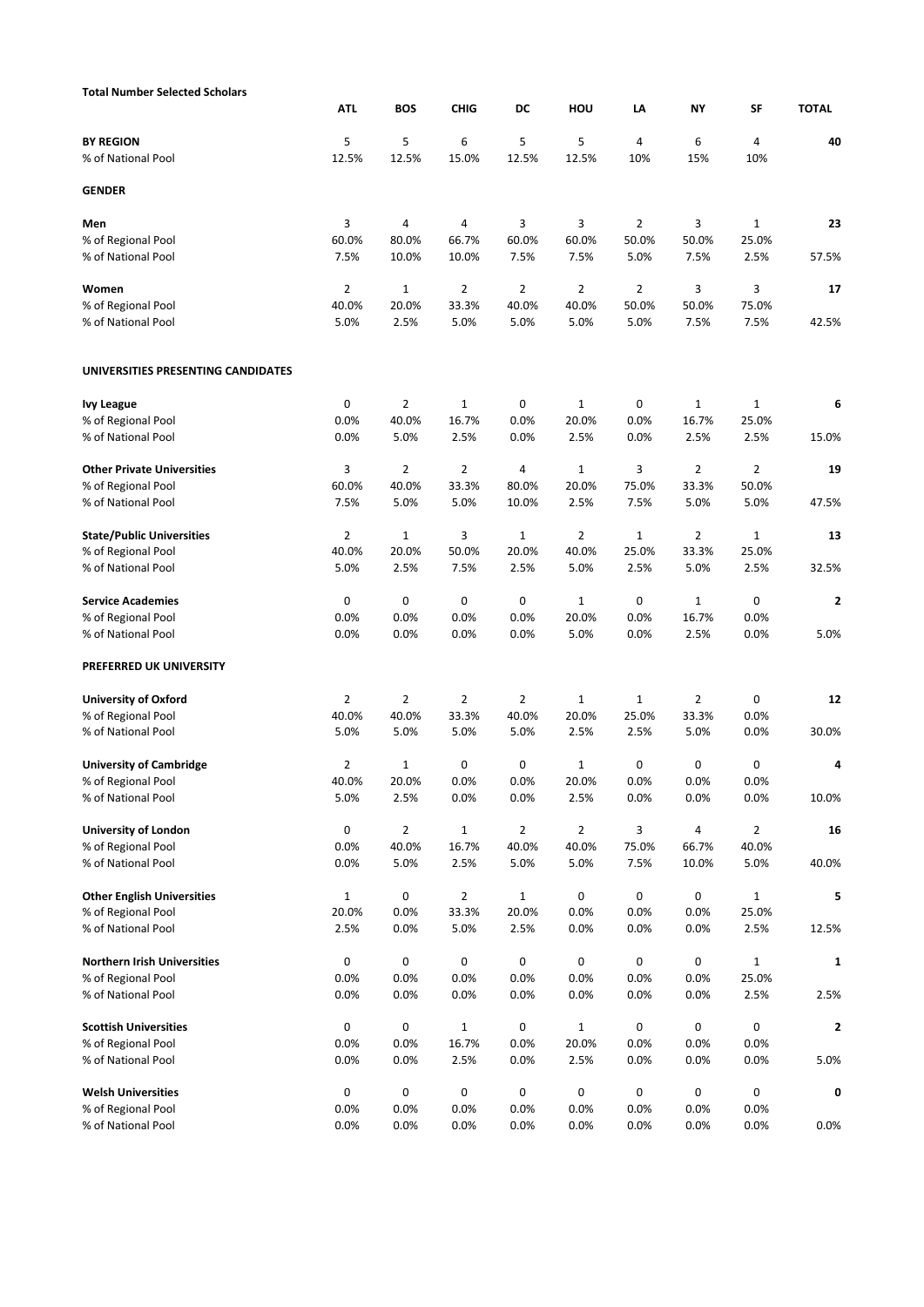## **Universities Presenting Candidates - Selected**

|                                            | <b>ATL</b> | <b>BOS</b> | <b>CHIG</b>  | DC          | HOU                 | LA           | NΥ          | SF           | <b>Total</b> |                         |
|--------------------------------------------|------------|------------|--------------|-------------|---------------------|--------------|-------------|--------------|--------------|-------------------------|
| Arizona                                    |            |            |              |             |                     |              |             |              |              | 1                       |
| Arizona State University                   |            | 0          | 0            | 0           | 0                   | 0            | 1           | 0            | 0            | 1                       |
| California                                 |            |            |              |             |                     |              |             |              |              | 2                       |
| Claremont McKenna College                  |            | 0          | 0            | 0           | 0                   | 0            | 1           | 0            | 0            | 1                       |
| <b>Stanford University</b>                 |            | 0          | 0            | 0           | 0                   | 0            | 0           | 0            | $\mathbf{1}$ | 1                       |
| Colorado                                   |            |            |              |             |                     |              |             |              |              | 2                       |
| United States Air Force Academy            |            | 0          | 0            | 0           | $\mathbf 0$         | 1            | 0           |              | 0            | 1                       |
| University of Colorado System - Boulder    |            | 0          | 0            | 0           | 0                   | 1            | 0           | 0            | 0            | 1                       |
| <b>District of Columbia</b>                |            |            |              |             |                     |              |             |              |              | 2                       |
| Georgetown University                      |            | 0          | 0            | 1           | 0                   | $\mathbf 0$  | 0           | 0            | $\mathbf{1}$ | $\overline{\mathbf{c}}$ |
| Georgia                                    |            |            |              |             |                     |              |             |              |              | 2                       |
| <b>Emory University</b>                    |            | 1          | 0            | 1           | 0                   | 0            | 0           | 0            | 0            | $\overline{2}$          |
| <b>Illinois</b>                            |            |            |              |             |                     |              |             |              |              | 3                       |
| Northwestern University                    |            | 0          | 0            | 0           | 0                   | 1            | 0           | 0            | 0            | $\mathbf 1$             |
| University of Chicago                      |            | $\Omega$   | $\mathbf 0$  | 0           | $\mathbf 0$         | 0            | 0           | $\mathbf{1}$ | 0            | $\mathbf 1$             |
| University of Illinois - Urbana-Champaign  |            | 0          | $\mathbf 0$  | 1           | 0                   | $\mathbf 0$  | 0           | $\mathbf 0$  | 0            | $\mathbf 1$             |
| Maine                                      |            |            |              |             |                     |              |             |              |              | 1                       |
| <b>Bowdoin College</b>                     |            | 0          | 0            | 0           | $\mathbf{1}$        | $\mathbf 0$  | 0           | $\mathbf 0$  | 0            | $\mathbf 1$             |
| Maryland                                   |            |            |              |             |                     |              |             |              |              | 1                       |
| University of Maryland - College Park      |            | 0          | 0            | 0           | $\mathbf{1}$        | 0            | 0           | 0            | 0            | $\mathbf 1$             |
| Massachusetts                              |            |            |              |             |                     |              |             |              |              | 9                       |
| College of the Holy Cross                  |            | 0          | 1            | 0           | 0                   | 0            | 0           | 0            | 0            | 1                       |
| <b>Harvard University</b>                  |            | 0          | $\mathbf{1}$ | 0           | 0                   | $\mathbf{1}$ | 0           | $\mathbf 0$  | $\mathbf{1}$ | 3                       |
| Massachusetts Institute of Technology      |            | 2          | 0            | 0           | 0                   | 0            | $\mathbf 1$ | $\mathbf{1}$ | 0            | 4                       |
| University of Massachusetts-Amherst        |            | 0          | 1            | 0           | 0                   | 0            | 0           | 0            | 0            | $\mathbf{1}$            |
| Minnesota                                  |            |            |              |             |                     |              |             |              |              | 2                       |
| Carleton College                           |            | 0          | 0            | 0           | 1                   | 0            | 0           | 0            | 0            | 1                       |
| St Catherine University                    |            | 0          | 0            | $\mathbf 0$ | $\mathbf 0$         | 0            | 0           | 0            | $\mathbf{1}$ | $\mathbf{1}$            |
| Montana                                    |            |            |              |             |                     |              |             |              |              | 1                       |
| University of Montana - Missoula           |            | 0          | 0            | 0           | 0                   | 0            | 0           | $\mathbf 0$  | 1            | 1                       |
| <b>New Jersey</b>                          |            |            |              |             |                     |              |             |              |              | 1                       |
| <b>Princeton University</b>                |            | 0          | 0            | 0           | 0                   | 0            | 0           | $\mathbf{1}$ | 0            | 1                       |
| <b>New York</b>                            |            |            |              |             |                     |              |             |              |              | 2                       |
| City University of New York Hunter College |            | 0          | 0            | 0           | 0                   | 0            | 0           | 1            | 0            | 1                       |
| United States Military Academy             |            | 0          | 0            | 0           | 0                   | $\mathbf 0$  | 0           | $\mathbf{1}$ | 0            | $\mathbf 1$             |
| <b>Rhode Island</b>                        |            |            |              |             |                     |              |             |              |              | 2                       |
| <b>Brown University</b>                    |            | 0          | 1            | 1           | 0                   | 0            | 0           | 0            | 0            | 2                       |
| <b>Texas</b>                               |            |            |              |             |                     |              |             |              |              | 3                       |
| Southern Methodist University              |            | 0          | 0            | 0           | 1                   | 0            | 0           | 0            | 0            | 1                       |
| University of Texas - Austin               |            | 0          | 0            | 0           | 0                   | $1\,$        | 0           | 0            | 0            | 1                       |
| University of Texas - Dallas               |            | 1          | $\mathbf 0$  | 0           | $\mathbf 0$         | 0            | 0           | $\Omega$     | $\mathbf 0$  | $\mathbf 1$             |
| Utah                                       |            |            |              |             |                     |              |             |              |              | $\mathbf{1}$            |
| Westminster College - UT                   |            | 0          | 0            | 0           | 0                   | 0            | $\mathbf 1$ | 0            | 0            | 1                       |
| Vermont                                    |            |            |              |             |                     |              |             |              |              | 1                       |
| Middlebury College                         |            | 0          | $\mathbf 1$  | 0           | $\mathsf{O}\xspace$ | 0            | 0           | 0            | 0            | $\mathbf 1$             |
| Virginia                                   |            |            |              |             |                     |              |             |              |              | 3                       |
| University of Virginia                     |            | $1\,$      | 0            | 1           | 0                   | 0            | 0           | $\mathbf{1}$ | 0            | 3                       |
| Wisconsin                                  |            |            |              |             |                     |              |             |              |              | 1                       |
| University of Wisconsin - Madison          |            | 0          | 0            | 1           | 0                   | 0            | 0           | 0            | 0            | $\mathbf 1$             |
|                                            |            |            |              |             |                     |              |             |              |              | 40                      |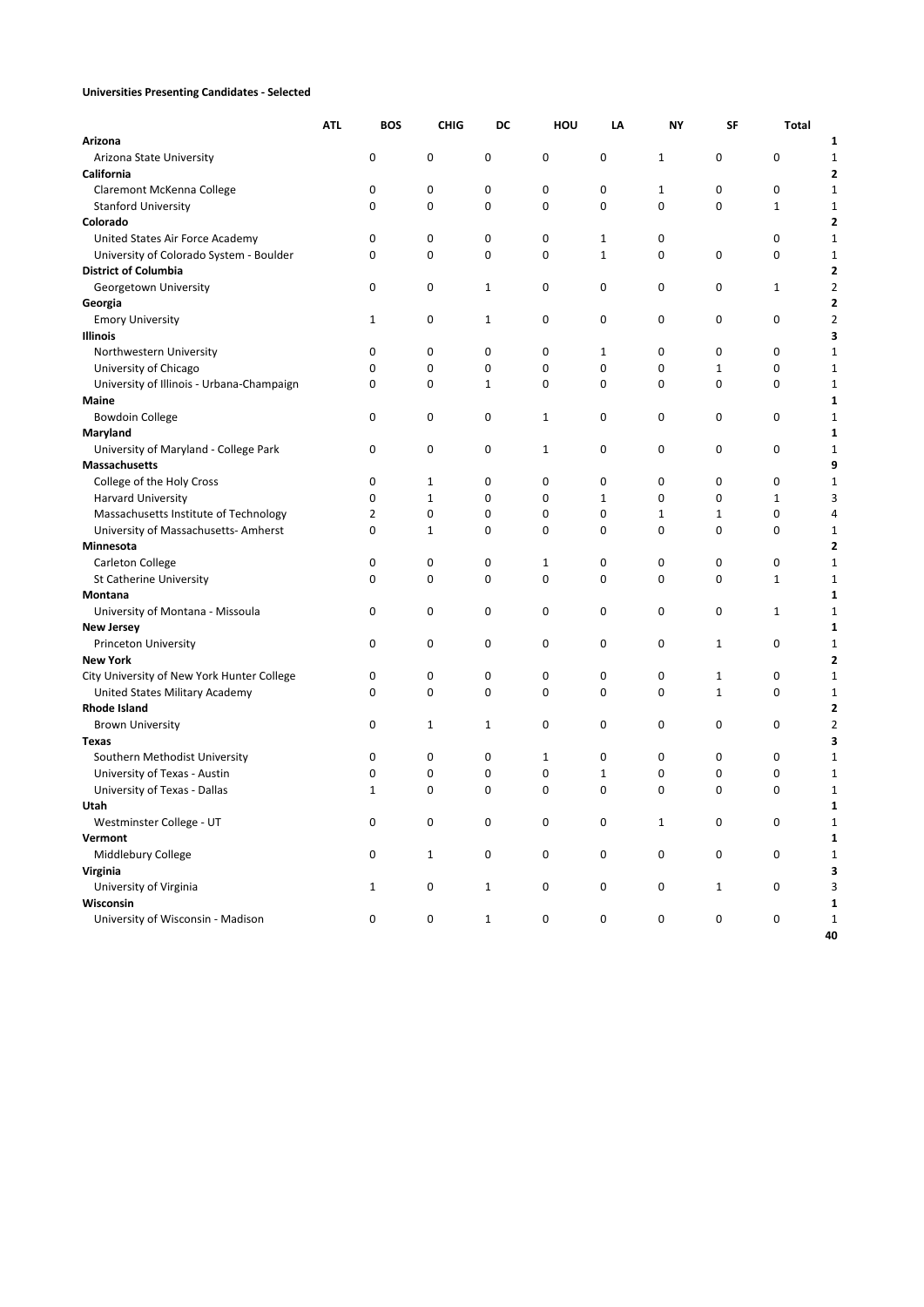### **Proposed Field of Study - Selected**

|                                                                      | ATI. | <b>BOS</b> | <b>CHIG</b>  | DC           | HOU          | LA           | <b>NY</b>    | SF           | <b>TOTAL</b> |              |
|----------------------------------------------------------------------|------|------------|--------------|--------------|--------------|--------------|--------------|--------------|--------------|--------------|
| <b>Advanced Theatre Practice</b>                                     |      | 0          | 0            | 1            | 0            | 0            | 0            | 0            | 0            | 1            |
| Cancer Research                                                      |      | 0          | 0            | 1            | 0            | 0            | 0            | 0            | 0            | 1            |
| Climate Change and Environmental Policy                              |      | 0          | 0            | 0            | 0            | 0            | 0            | 0            | $\mathbf{1}$ | 1            |
| <b>Conflict Transformation and Social Justice</b>                    |      | 0          | 0            | 0            | 0            | 0            | 0            | 0            | $\mathbf{1}$ | 1            |
| Conflict, Security & Development                                     |      | 0          | 0            | 0            | 0            | 0            | $\mathbf 1$  | 0            | 0            |              |
| <b>Curating the Art Museum</b>                                       |      | 0          | 0            | 0            | 0            | 1            | 0            | 0            | 0            | 1            |
| <b>Development Finance</b>                                           |      | 0          | $\Omega$     | $\Omega$     | $\mathbf{1}$ | $\Omega$     | 0            | 0            | 0            |              |
| DPhil in Zoology                                                     |      | 0          | $\mathbf{1}$ | 0            | 0            | 0            | 0            | 0            | 0            | 1            |
| Evidenced-Based Social Intervention and Policy Evaluation            |      | 1          | 0            | 0            | 0            | 0            | 0            | 0            | 0            | 1            |
| Gender, Violence and Conflict                                        |      | 0          | 0            | 1            | 0            | 0            | 0            | 0            | 0            | 1            |
| <b>Genomic Medicine</b>                                              |      | 0          | 0            | 0            | $\mathbf{1}$ | 0            | 0            | 0            | 0            | 1            |
| Geography and The Environment: Water Science, Policy and Manage      |      | 0          | $\Omega$     | 0            | 0            | $\mathbf{1}$ | 0            | 0            | 0            | $\mathbf{1}$ |
| International Development (Poverty, Inequality and Development)      |      | 1          | 0            | 0            | 0            | 0            | 0            | 0            | 0            | $\mathbf{1}$ |
| <b>International Public Policy</b>                                   |      | 0          | $\mathbf{1}$ | 0            | 0            | 0            | 0            | 0            | 0            | 1            |
| <b>International Relations</b>                                       |      | 0          | 0            | 0            | 0            | 0            | 1            | 0            | 0            | 1            |
| <b>Islamic Law</b>                                                   |      | 0          | 0            | 0            | $\mathbf{1}$ | 0            | 0            | 0            | 0            | 1            |
| <b>Islamic Studies</b>                                               |      | 0          | 0            | 0            | 0            | 0            | 0            | 1            | 0            | 1            |
| <b>Islamic Studies and History</b>                                   |      | 0          | $\mathbf{1}$ | 0            | 0            | 0            | 0            | 0            | 0            | 1            |
| Language Sciences (with a specialisation in Sign Language and Deaf S |      | 0          | $\mathbf{1}$ | 0            | 0            | 0            | 0            | 0            | 0            | $\mathbf{1}$ |
| M.St. in English Language and Literature (1830-1914)                 |      | 0          | 0            | 0            | 0            | 0            | 0            | 1            | 0            | 1            |
| MA in Music and Development                                          |      | 0          | 0            | 0            | 0            | 0            | 0            | 0            | $\mathbf{1}$ | 1            |
| Management                                                           |      | 0          | $\mathbf{1}$ | 0            | 0            | 0            | 0            | 0            | 0            | 1            |
| MASt in Mathematics (Part III)                                       |      | 0          | 0            | 0            | 0            | 0            | $\mathbf{1}$ | 0            | 0            | $\mathbf{1}$ |
| <b>Mathematical Modelling</b>                                        |      | $\Omega$   | 0            | 0            | 0            | $\mathbf{1}$ | 0            | 0            | 0            | 1            |
| <b>Mathematical Sciences</b>                                         |      | 0          | 0            | 0            | $\mathbf 0$  | $\mathbf{1}$ | 0            | 0            | 0            | 1            |
| <b>Migration Studies</b>                                             |      | 0          | 0            | 0            | $\mathbf 1$  | 0            | 0            | 0            | 0            |              |
| MPhil in Advanced Computer Science                                   |      | 1          | 0            | 0            | $\mathbf 0$  | 0            | 0            | 0            | 0            | 1            |
| MSc by Research in Mathematics                                       |      | 0          | 0            | $\mathbf{1}$ | $\mathbf 0$  | 0            | 0            | 0            | 0            | 1            |
| MSc in Biomedical Engineering                                        |      | 0          | 0            | 0            | $\mathbf 0$  | 0            | 0            | 1            | 0            | 1            |
| MSc in Refugee and Forced Migration Studies                          |      | 1          | 0            | 0            | $\mathbf 0$  | 0            | 0            | 0            | 0            | $\mathbf{1}$ |
| MSc in Social Science of the Internet                                |      | 0          | 0            | 0            | 0            | 0            | 0            | 1            | 0            | 1            |
| <b>Oriental Studies</b>                                              |      | 0          | 0            | $\mathbf{1}$ | 0            | 0            | 0            | 0            | 0            | $\mathbf{1}$ |
| Politics (Comparative Government)                                    |      | 0          | 0            | 0            | 0            | 0            | $\mathbf{1}$ | 0            | 0            | $\mathbf{1}$ |
| Public Policy and Administration                                     |      | 0          | 0            | 1            | 0            | 0            | 0            | 0            | 0            | 1            |
| Refugee and Forced Migration Studies                                 |      | 0          | 0            | 0            | $\mathbf{1}$ | 0            | 0            | 0            | 0            | 1            |
| Robotics and Autonomous Systems                                      |      | 0          | 0            | 0            | 0            | 1            | 0            | 0            | 0            | 1            |
| Social Policy                                                        |      | 0          | 0            | 0            | 0            | 0            | 0            | $\mathbf{1}$ | 0            | 1            |
| Theoretical High Energy Particle Physics                             |      | 1          | 0            | 0            | 0            | 0            | 0            | 0            | 0            | 1            |
| War Studies Research MPhil                                           |      | 0          | 0            | 0            | 0            | 0            | 0            | 1            | 0            | 1            |
| World History and Cultures                                           |      | 0          | 0            | 0            | 0            | 0            | 0            | ŋ            | $\mathbf{1}$ | 1            |
|                                                                      |      | 5          | 5            | 6            | 5            | 5            | 4            | 6            | 4            |              |